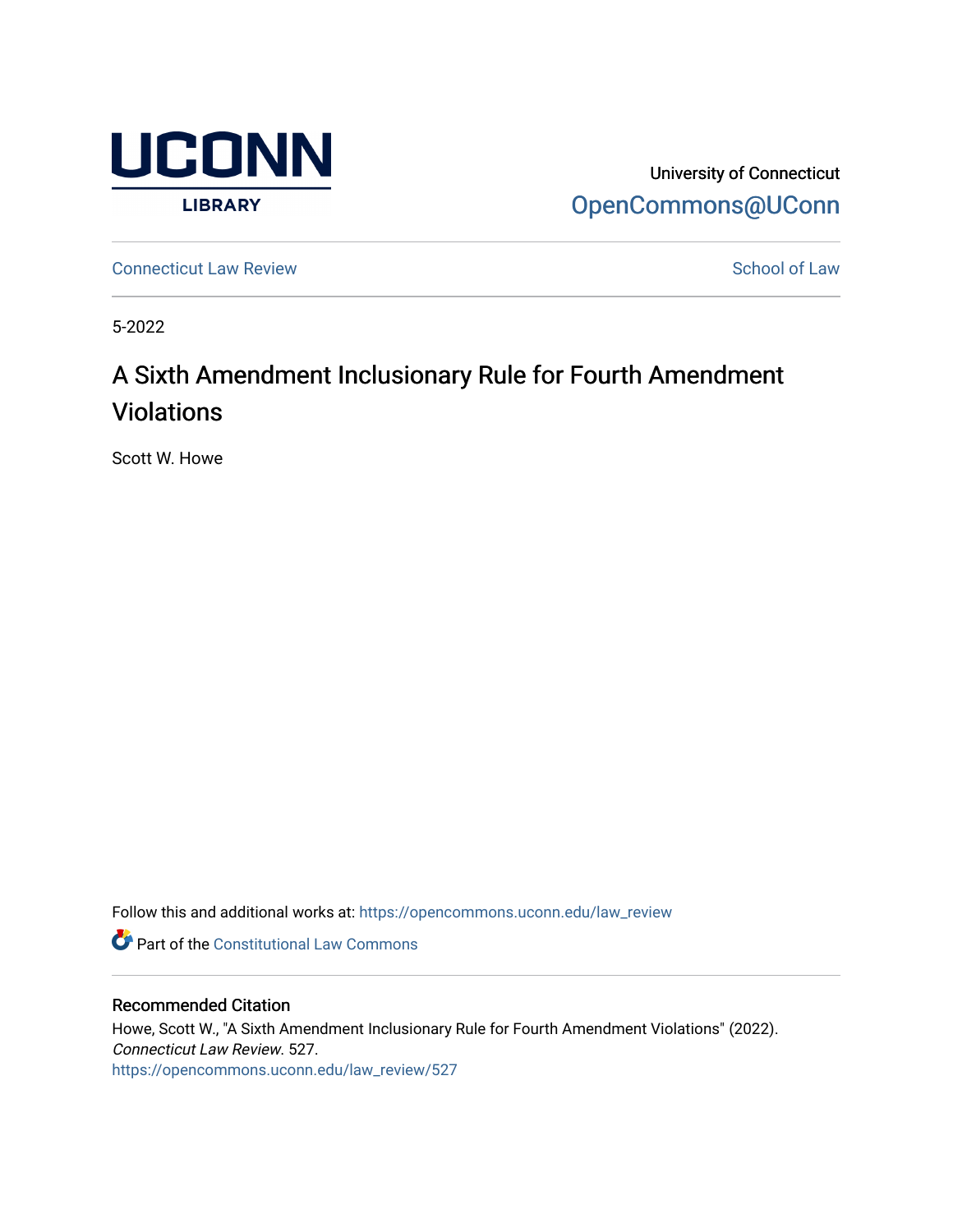# **CONNECTICUT LAW REVIEW**

VOLUME 54 MAY 2022 NUMBER 3

# **Article**

# A Sixth Amendment Inclusionary Rule for Fourth Amendment Violations

# SCOTT W. HOWE

*Early in the tenure of Chief Justice Roberts, a five-Justice majority of the Supreme Court signaled that it was ready to consider eliminating the exclusionary rule as a remedy for Fourth Amendment violations. The central concern was that, even after decades of limiting the rule through new exceptions, it purportedly lacked utility in balancing protections against the competing dangers of crime and police abuse, the only rationale on which it has been grounded in the modern era. That existential reappraisal never openly occurred, and the exclusionary rule, in further reduced form, still survives. Yet, given the Court's recent conservative shift, there is reason to think that such a fundamental reassessment could now happen. On that view, the methods by which the Court could eliminate the exclusionary rule become important, as do some central normative questions that abolition would raise: In a world without court-ordered suppression, how, if at all, should the Constitution protect criminals against government searches and seizures? And how should it balance protection for law-abiders between the competing dangers of crime and police abuse? For the sake of exploring the implications, this Article assumes that the Court will, indeed, eviscerate the exclusionary rule as a judicially mandated remedy. The Article discusses four routes that the Court could follow. All of them, like the exclusionary rule, have defects. However, one stands out for protecting law-abiders somewhat from police overreach while only modestly protecting criminals and for resting on a constitutional grounding. The Court could substitute for the exclusionary rule an "inclusionary rule" based on the right to jury trial in the Sixth Amendment.*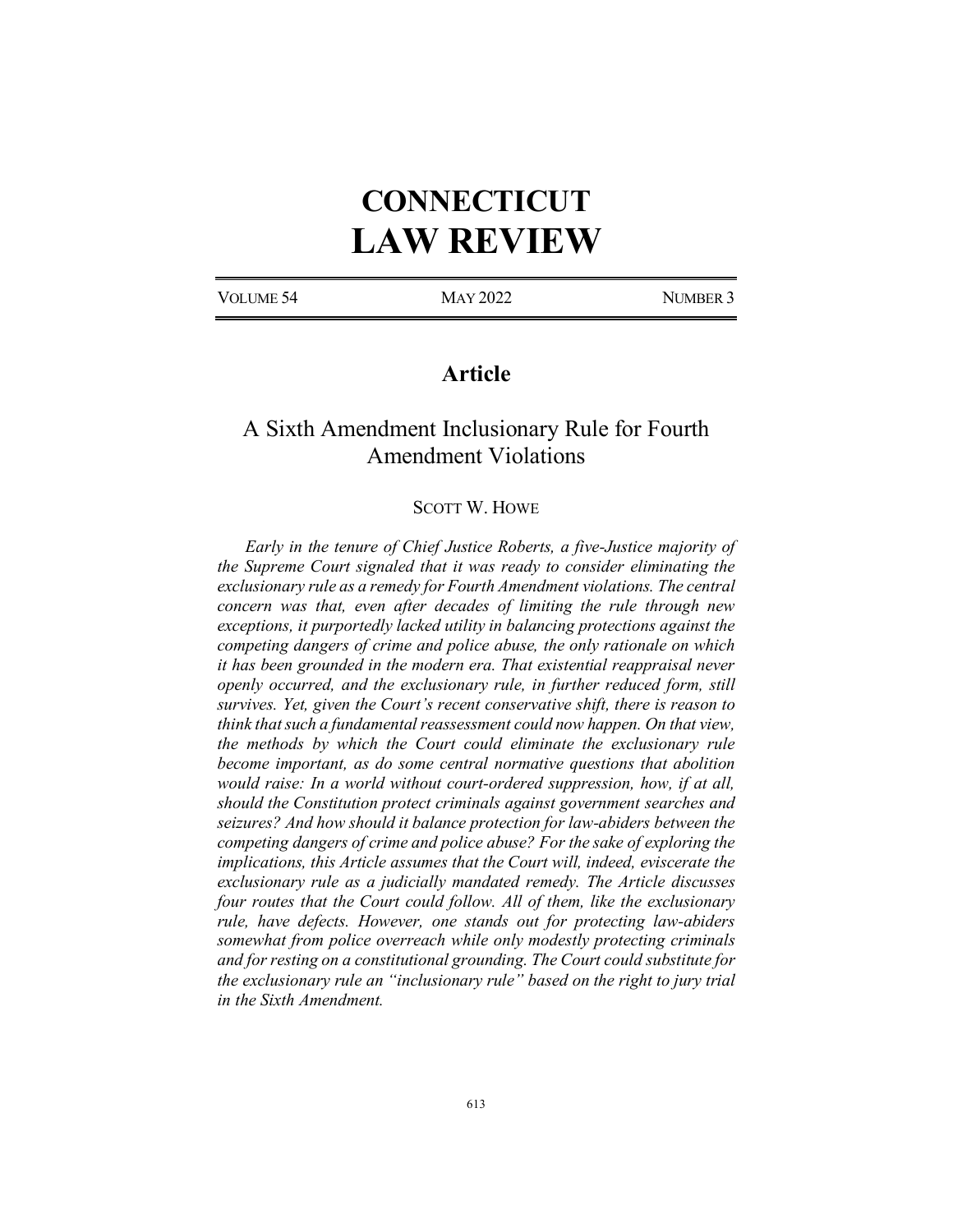# **ARTICLE CONTENTS**

|               | FORFEITURE OF FOURTH AMENDMENT INTERESTS  624 |  |
|---------------|-----------------------------------------------|--|
| $\mathbf{H}$  | FORFEITURE OF A CONSTITUTIONALLY-GROUNDED     |  |
|               | III. ABANDONMENT OF THE UTILITARIAN           |  |
|               | IV. AN INCLUSIONARY RULE FOR FOURTH           |  |
| $\mathsf{A}$  |                                               |  |
| B.            |                                               |  |
| $\mathcal{C}$ |                                               |  |
|               |                                               |  |

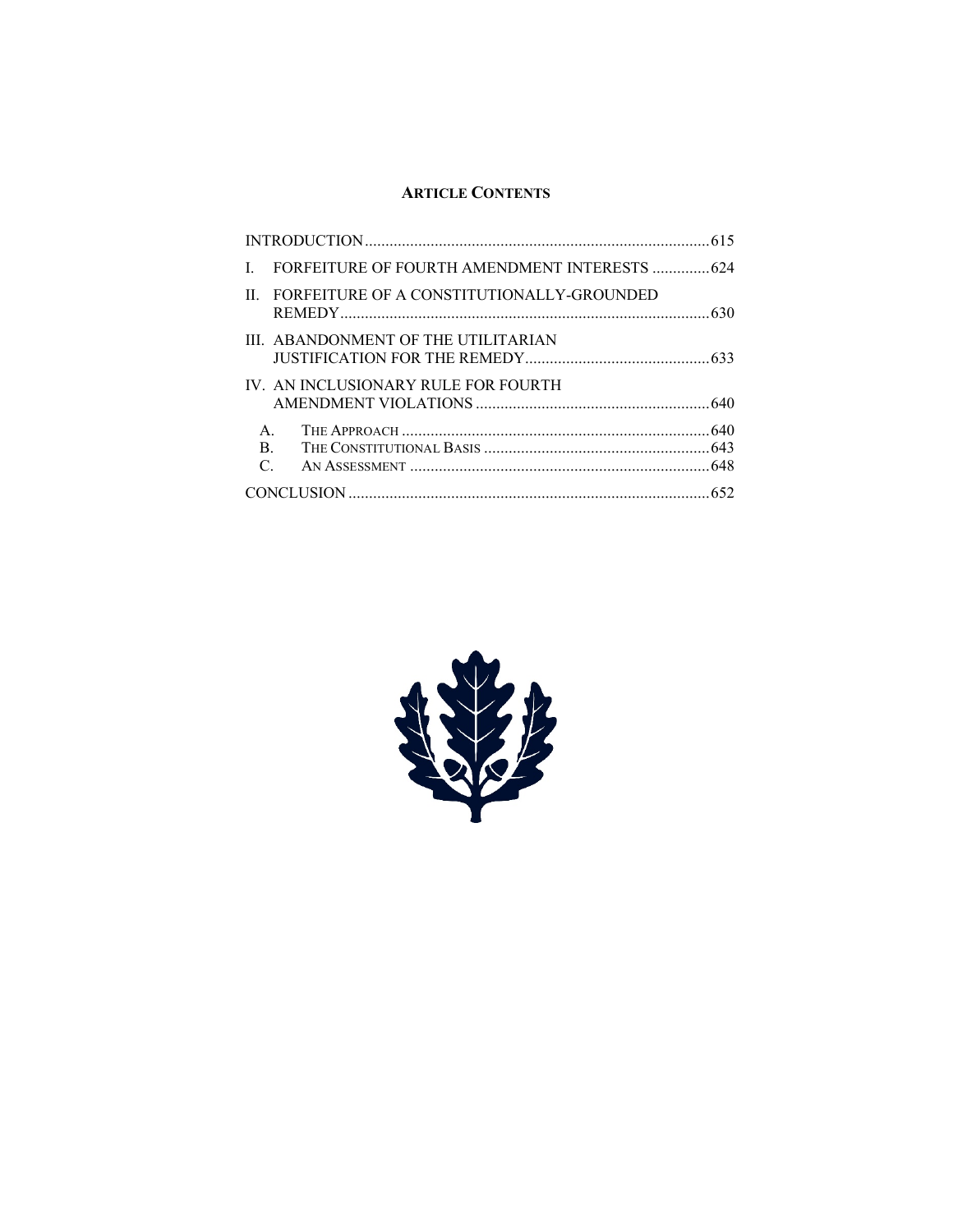# A Sixth Amendment Inclusionary Rule for Fourth Amendment Violations

SCOTT W. HOWE \*

### **INTRODUCTION**

One of the harder questions to answer about the Fourth Amendment<sup>1</sup> concerns how the doctrine should aim to safeguard criminals. This question typically arises in discussions about the kinds of interests that the Fourth Amendment protects, which, according to the Supreme Court's rulings for more than a century, include interests used to commit and cover up crimes.<sup>2</sup> The question also arises in discussions of remedy, because the Court, again for more than a century, has imposed evidence exclusion in criminal cases for violations, $3$  although, in the last fifty years, it has created many exceptions.<sup>4</sup> The question can take several forms, but, in the context of hypotheticals, it might go like this: "How can a terrorist ever have a legitimate expectation of being able to hide a bomb in his suitcase?" In another context, the question might be: "How can a murderer have a protected interest in concealing his dead victim in the trunk of his car?" In more abstract terms, the question is essentially this: "Why should Fourth Amendment law ever protect liberty,

<sup>1</sup> The Fourth Amendment provides:

The right of the people to be secure in their persons, houses, papers, and effects, against unreasonable searches and seizures, shall not be violated, and no Warrants shall issue, but upon probable cause, supported by Oath or affirmation, and particularly describing the place to be searched, and the persons or things to be seized.

U.S. CONST. amend. IV.

<sup>3</sup> *See, e.g.*, *Weeks*, 232 U.S. at 398 (concluding that papers seized from petitioner in violation of the Fourth Amendment were not admissible against him in his criminal trial).

<sup>4</sup> *See* JOSHUA DRESSLER, ALAN C. MICHAELS & RIC SIMMONS, I UNDERSTANDING CRIMINAL PROCEDURE: INVESTIGATION 354–79 (7th ed. 2017) (discussing various exceptions to the Fourth Amendment exclusionary rule).

 <sup>\*</sup> Frank L. Williams Professor of Criminal Law, Dale E. Fowler School of Law, Chapman University. For support of various kinds during the preparation of this article, I thank Danny Bogart, Sherry Leysen, Celestine McConville and Richard Redding. Most importantly, I thank Jetty Maria Howe-Cascante, without whose help the article would not have come to fruition.

<sup>2</sup> *See* Weeks v. United States, 232 U.S. 383, 392 (1914) (asserting that "[t]his protection reaches all alike, whether accused of crime or not"); *see also* Boyd v. United States, 116 U.S. 616, 622, 638 (1886) (describing one issue as whether "a search and seizure, or, what is equivalent thereto, a compulsory production of a man's private papers, to be used in evidence against him in a proceeding to forfeit his property for alleged fraud against the revenue laws . . . is . . . an '*unreasonable* search and seizure' within the meaning of the Fourth Amendment of the Constitution" and answering that question affirmatively).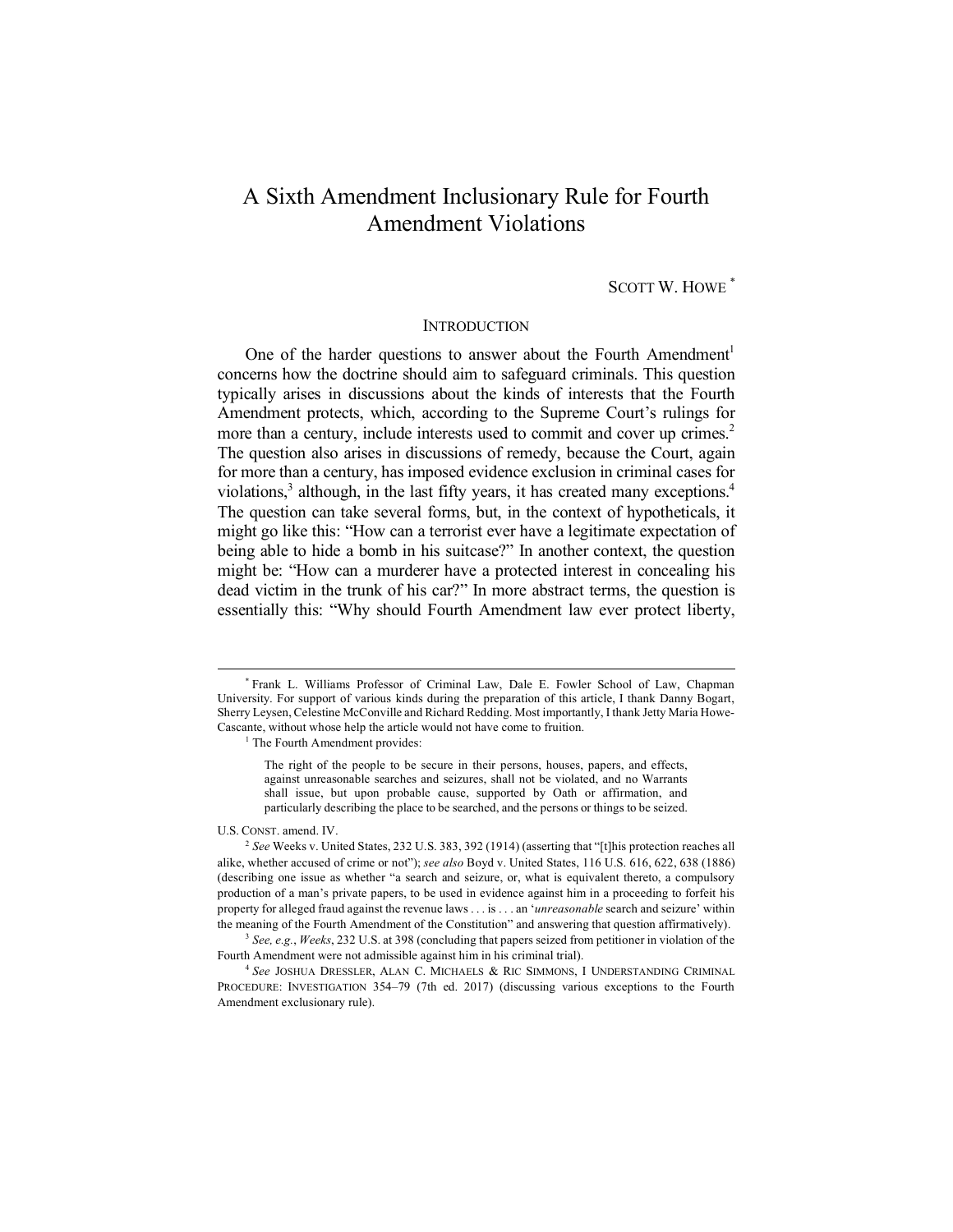#### 616 *CONNECTICUT LAW REVIEW* [Vol. 54:3

privacy, and property interests when they are used for committing or covering up crime?"

That question is a central subject of this Article. The answer would not be simple even if current Fourth Amendment law were static. Yet, the priority of interests that the doctrine protects, and in what fundamental ways, continues to be disputed even among the Justices.<sup>5</sup> Moreover, the doctrine on how to treat criminals under the amendment may soon change in ways that will also affect the answer.<sup>6</sup>

The Supreme Court has focused over the years mostly on the remedial aspect of the problem of how to treat criminals under the amendment—mostly, that is, on the exclusionary rule. The Court has not provided an extensive rationale for its conclusion that law-breakers in the first instance have Fourth Amendment interests to help them commit and hide their crimes. On that score, the Court has not claimed in the modern era to have found and followed an original understanding.<sup>7</sup> However, in 1914, apparently on the view that the text did not except criminals, the Court concluded in *Weeks v. United States* that the Fourth Amendment "reaches all alike, whether

<sup>6</sup> *See infra* text accompanying notes 42–53.

 <sup>5</sup> *See, e.g.*, Janine Young Kim, *On the Broadness of the Fourth Amendment*, 74 SMU L. REV. 3, 4–6 (2021) (noting various interests that Supreme Court Justices and commentators have contended the Fourth Amendment should protect and disagreement within the Court over whether privacy or property interests should be paramount); William Baude & James Y. Stern, *The Positive Law Model of the Fourth Amendment*, 129 HARV. L. REV. 1821, 1857–58 (2016) (advocating a view of the Fourth Amendment that would protect a variety of values beyond liberty, privacy, and property); Lawrence Rosenthal, *Binary Searches and the Central Meaning of the Fourth Amendment*, 22 WM. & MARY BILL RTS.J. 881, 885–87 (2014) (noting the Court's vacillation between libertarian and pragmatic conceptions of the Fourth Amendment).

<sup>7</sup> In *Boyd v. United States*, the Court contended that it identified and was following an original understanding of the Fourth Amendment. *Boyd*, 116 U.S. at 623. Later, the Court rejected much of what the *Boyd* opinion said. The *Boyd* Court stated that law-breakers were effectively immunized by the Fourth Amendment against searches for or seizures of their "private books and papers." *See id.* at 622, 630. Also, the *Boyd* Court stated that searches for and seizures of "excisable" items, contraband, or stolen goods were simply not "unreasonable." *See id.* at 623–24; *see also* Kim, *supra* note 5, at 35–36 (noting that *Boyd* suggested "that the Fourth Amendment protects against government trespass where the individual has a full and legitimate property interest in the item to be seized, but not otherwise"). Later, in *Gouled v. United States*, the Court underscored that government agents could not search for mere evidence of crime, such as the shirt allegedly worn by a robber, or the private papers of the aggrieved party, but only for items such as contraband or the instrumentalities of a crime. *See* 255 U.S. 298, 309 (1921)*.* However, the Court subsequently abandoned the view that government agents could not search for mere evidence, although it did not purport to follow the original understanding. *See* Warden v. Hayden, 387 U.S. 294, 306–07 (1967) (holding that police could search for clothing worn by an armed robber in the commission of the crime). The Court also abandoned the idea that private books and papers were not subject to searches and seizures under the Fourth Amendment. *See* Andresen v. Maryland, 427 U.S. 463, 465–84 (1976) (holding that neither the Fifth Amendment nor the Fourth Amendment prevented police officers from searching the petitioner's law office, based on a search warrant, for private papers to be used against him in a fraud prosecution). The Court also has ruled that searches for and seizures of contraband or stolen goods are unreasonable absent compliance with the procedural requirements of the Fourth Amendment. *See*, *e.g.*, Mapp v. Ohio, 367 U.S. 643, 645, 660 (1961) (discussing the search of a home and seizure of obscene materials).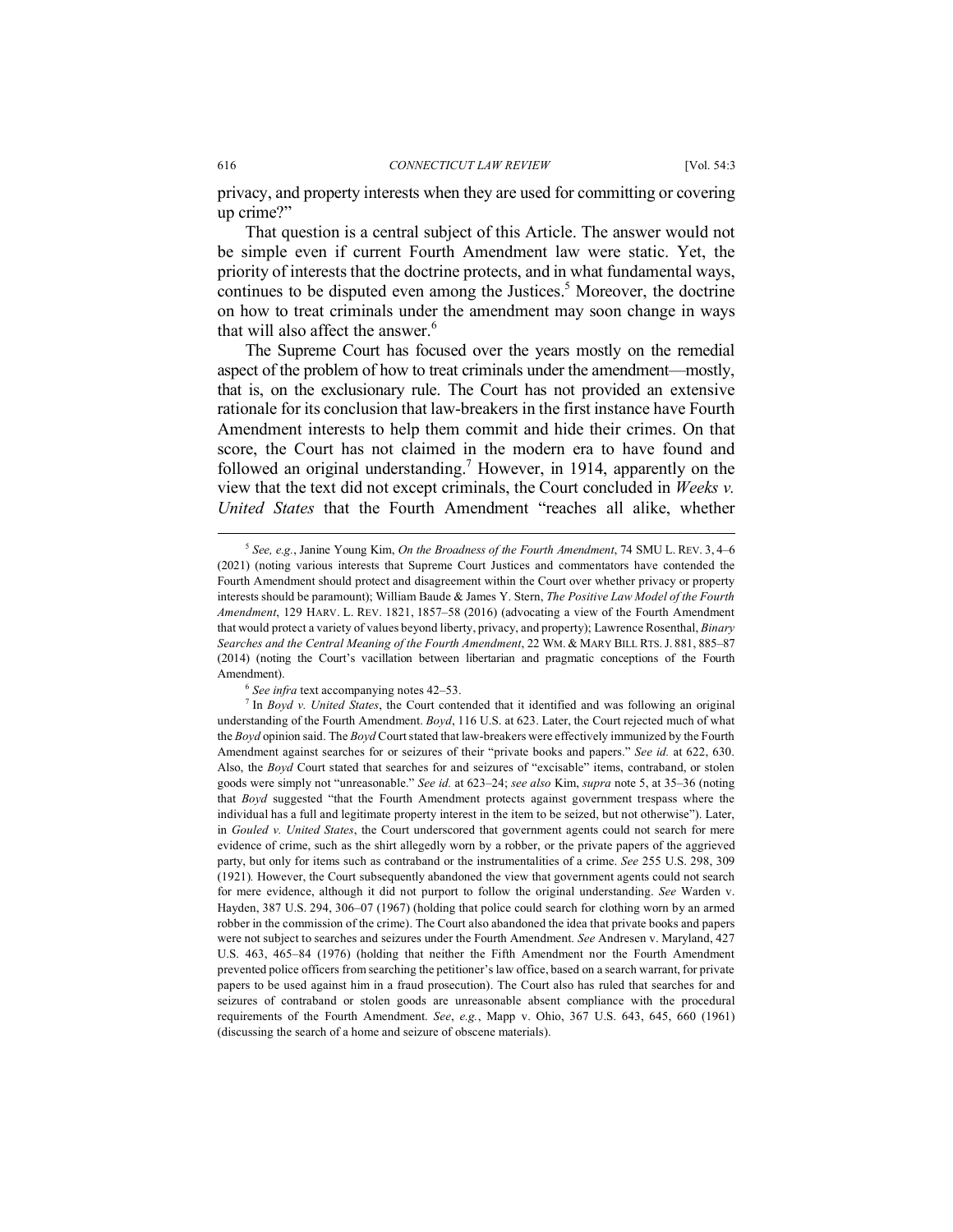accused of crime or not."8 Since that time, the Court has acted in accordance with the *Weeks* proposition, with little further elaboration.<sup>9</sup>

As for the exclusionary rule, the Court first definitively applied it in *Weeks* in the federal context<sup>10</sup> and extended it to the states in *Mapp v. Ohio*.<sup>11</sup> (Note that the very existence of this remedy underscores the more basic *Weeks*  proposition—that law-breakers have protected interests on which they can rely to some extent to pursue and cover up crime.<sup>12</sup>) The amendment says nothing about remedy, and the rationales for the Court's early imposition of evidentiary suppression were not entirely clear, although they were not focused on deterrence of police misconduct.13 The rationales included the idea that an effective remedy was implicit in the Fourth Amendment prohibition.<sup>14</sup> that exclusion was required by the Fifth Amendment privilege,  $15$  that notions of judicial integrity that forbade acquiescence in unconstitutional conduct mandated suppression,  $16$  and, perhaps, that it was simply inconsistent with the

<sup>10</sup> The Court clearly applied it in *Weeks*, but had arguably also applied it in *Boyd*, although the Court saw the Fifth Amendment privilege at play in *Boyd*, 116 U.S. at 630–35, and that privilege, unlike the Fourth Amendment, expressly embodies an exclusionary principle.

<sup>11</sup> *Mapp*, 367 U.S. at 655.

<sup>12</sup> *See*, *e.g.*, Arizona v. Hicks, 480 U.S. 321, 329 (1987) (mandating exclusion of evidence about stolen stereo equipment based on violation of defendant's Fourth Amendment rights, and asserting that the Constitution sometimes "insulates" a defendant's "criminality").

<sup>13</sup> See, e.g., TRACEY MACLIN, THE SUPREME COURT AND THE FOURTH AMENDMENT'S EXCLUSIONARY RULE 3 (2013) (noting that in the late nineteenth and early twentieth centuries, the Court viewed the prohibition on the admission of unconstitutionally obtained evidence as "a constitutional right belonging to the citizen").

<sup>14</sup> *See* Olmstead v. United States, 277 U.S. 438, 462 (1928) (commenting on the "striking outcome of the *Weeks* case . . . that the Fourth Amendment, although not referring to or limiting the use of evidence in courts, really forbade its introduction"); *see also* Silas Wasserstrom & William J. Mertens, *The Exclusionary Rule on the Scaffold: But Was It a Fair Trial?*, 22 AM. CRIM. L. REV. 85, 138 (1984) (asserting that the majority opinion in Silverthorne Lumber Co. v. United States, 251 U.S. 385 (1920), indicated that exclusion was an essential part of the Fourth Amendment prohibition).

<sup>15</sup> *See, e.g.*, *Olmstead*, 277 U.S. at 478–79 (Brandeis, J., dissenting) ("And the use, as evidence in a criminal proceeding, of facts ascertained by such intrusion [in violation of the Fourth Amendment] must be deemed a violation of the Fifth."); *see also* Edward S. Corwin, *The Supreme Court's Construction of the Self-Incrimination Clause*, 29 MICH. L. REV. 191, 203 (1931) (asserting that *Boyd* created "the rule that evidence obtained in violation of a person's rights under the Fourth Amendment may not under the Fifth Amendment be validly received against him in any criminal prosecution in federal court").

<sup>16</sup> See Olmstead, 277 U.S. at 470 (Holmes, J., dissenting) (asserting that "for my part I think it a less evil that some criminals should escape than that the Government play an ignoble part" and that "[i]f the existing code does not permit district attorneys to have a hand in such dirty business it does not permit the judge to allow such iniquities to succeed").

 <sup>8</sup> *Weeks*, 232 U.S. at 391–92.

<sup>9</sup> In later decisions, for example, the Court repeatedly held that an improper search is not validated by the discovery of evidence of crime. *See*, *e.g.*, Byars v. United States, 273 U.S. 28, 29–30 (1927) (declaring it immaterial "that the search was successful in revealing evidence" of crime, and ordering the evidence suppressed in petitioner's criminal trial); Sibron v. New York, 392 U.S. 40, 62–63 (1968) (holding a search to be without probable cause although it turned up illegal heroin, and declaring that the results of a search may not "serve as part of its justification"); Smith v. Ohio, 494 U.S. 541, 543 (1990) (per curiam) (holding that a search without Fourth Amendment justification could not find validation as a search incident to a subsequent arrest based on the results of the illegal search).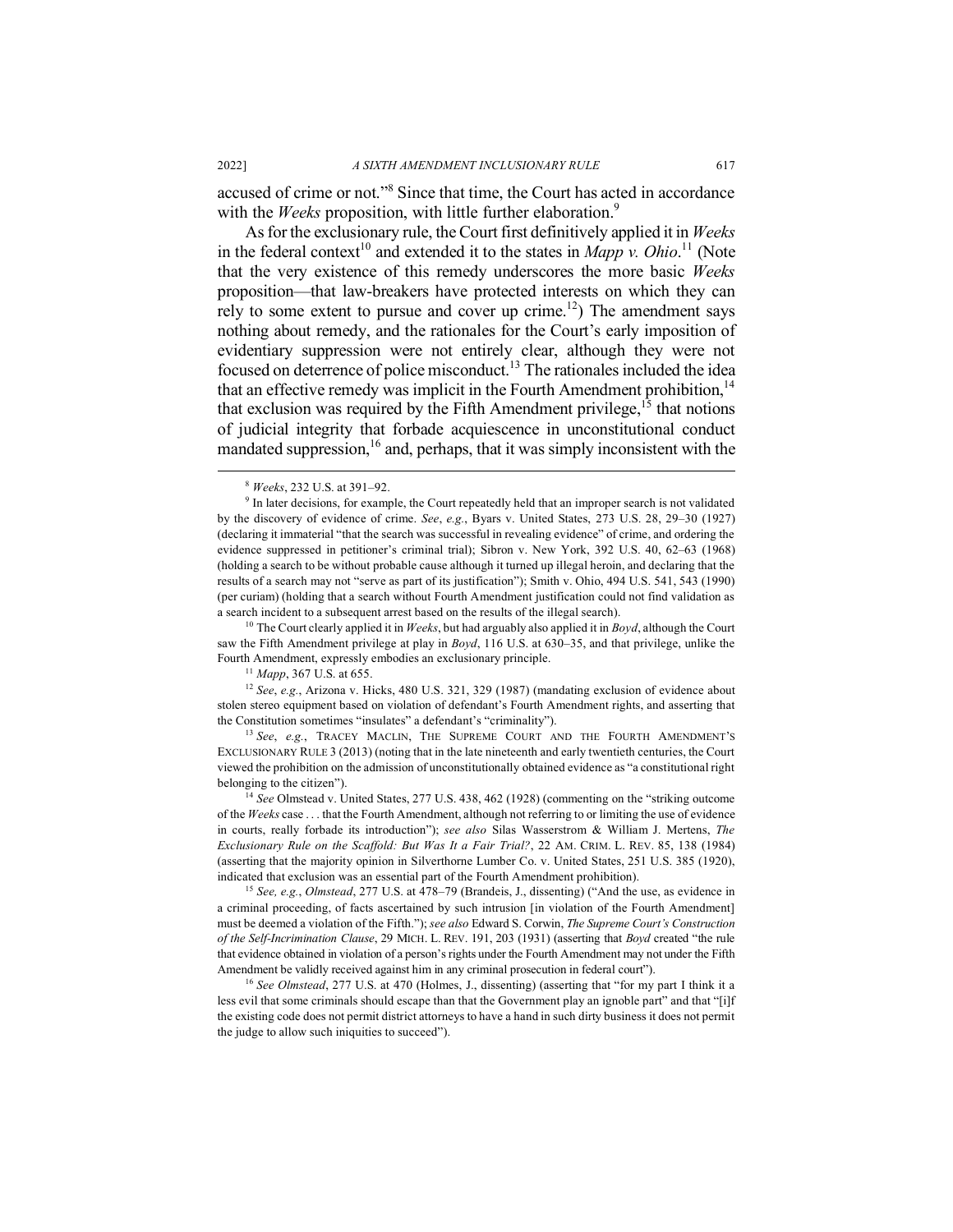#### 618 *CONNECTICUT LAW REVIEW* [Vol. 54:3

broader postulates of our Constitution for evidence obtained in violation of the Fourth Amendment to support a criminal conviction.17 In 1961, the *Mapp* Court said that exclusion was an inherent right of the aggrieved defendant<sup>18</sup> and was also a matter of good social policy.<sup>19</sup> However, the Court soon concluded that the *Mapp* opinion was partly wrong; the aggrieved defendant has no personal right to exclusion.20 The post-*Mapp* Court initially justified exclusion solely on an instrumental theory focused on deterrence of police misconduct.<sup>21</sup> This somewhat narrow instrumentalism soon morphed into a broader utilitarianism that weighs deterrence benefits against social costs.<sup>22</sup> Since the 1970s, the Court has justified exclusion entirely on the notion that, despite the costs, exclusion is appropriate in a fraction of criminal cases involving violations to promote police compliance with Fourth Amendment doctrines, $\bar{x}$ <sup>3</sup> presumably for the primary benefit of law-abiders.<sup>24</sup> On this view, the exclusionary rule directly protects criminals in an effort to indirectly protect everyone else

<sup>18</sup> *See, e.g.*, Mapp v. Ohio, 367 U.S. 643, 660 (1961) ("Our decision . . . gives to the individual no more than that which the Constitution guarantees him . . . ."); *see also* Potter Stewart, *The Road to* Mapp v. Ohio *and Beyond: The Origins, Development and Future of the Exclusionary Rule in Search-and-Seizure Cases*, 83 COLUM. L. REV. 1365, 1380–89 (1983) (describing how the exclusionary rule developed and contending that it is essential to disincentivize and thereby help prevent Fourth Amendment violations).

<sup>19</sup> *See Mapp*, 367 U.S. at 657 (asserting that the exclusionary rule "also makes very good sense").

<sup>20</sup> *See, e.g.*, Terry v. Ohio, 392 U.S. 1, 29 (1968) ("The entire deterrent purpose of the rule excluding evidence seized in violation of the Fourth Amendment rests on the assumption that 'limitations upon the fruit to be gathered tend to limit the quest itself.'") (quoting United States v. Poller, 43 F.2d 911, 914 (2d Cir. 1930)). 21 *Id.* at 12.

<sup>23</sup> *See* Richard M. Re, *The Due Process Exclusionary Rule*, 127 HARV. L. REV. 1885, 1897 (2014) (noting that under the Court's recent case law, the exclusionary rule "must yield a marginal deterrence benefit at least commensurate with the substantial social costs of suppressing reliable evidence"); Ronald J. Rychlak, *Replacing the Exclusionary Rule: Fourth Amendment Violations as Direct Criminal Contempt*, 85 CHI.-KENT L.REV. 241, 243 (2010) ( "The exclusionary rule is based on the premise that the deterrent effect on police conduct outweighs the injustice of suppressing relevant and material evidence.").

<sup>24</sup> *See, e.g.*, Townes v. City of New York, 176 F.3d 138, 148 (2d Cir. 1999) (asserting that "the purpose of suppression . . . is to compel law enforcement compliance with the Fourth Amendment and thereby prevent the invasions of law-abiding citizens' privacy").

<sup>&</sup>lt;sup>17</sup> The Supreme Court has not always specified the constitutional basis for its rights-based constitutional rulings. For example, in *West Virginia State Board of Education v. Barnette*, the Court ruled that two young sisters, both Jehovah's Witnesses, could not be expelled from public school for failing to salute the United States flag and recite the pledge of allegiance. 319 U.S. 624 (1943). The Court declared that a state cannot "prescribe what shall be orthodox in politics, nationalism, religion, or other matters of opinion or force citizens to confess by word or act their faith therein." *Id.* at 642. The opinion cited no specific clause as the basis for the ruling. Laurence Tribe has described *Barnette* as "rel[ying] on no single clause of the Bill of Rights but on the broader postulates of our constitutional order." Laurence H. Tribe, *Equal Dignity: Speaking Its Name*, 129 HARV. L. REV. F. 16, 26 (2015), https://harvardlawreview.org/wp-content/uploads/2015/11/vol129\_Tribe.pdf.

<sup>22</sup> *See, e.g.*, United States v. Calandra, 414 U.S. 338, 350 (1974) ("Against this potential damage to the role and functions of the grand jury, we must weigh the benefits to be derived from this proposed extension of the exclusionary rule."); United States v. Leon, 468 U.S. 897, 913 (1984) ("[O]ur evaluation of the costs and benefits of suppressing reliable physical evidence seized by officers reasonably relying on a warrant issued by a detached and neutral magistrate leads to the conclusion that such evidence should be admissible in the prosecution's case in chief.").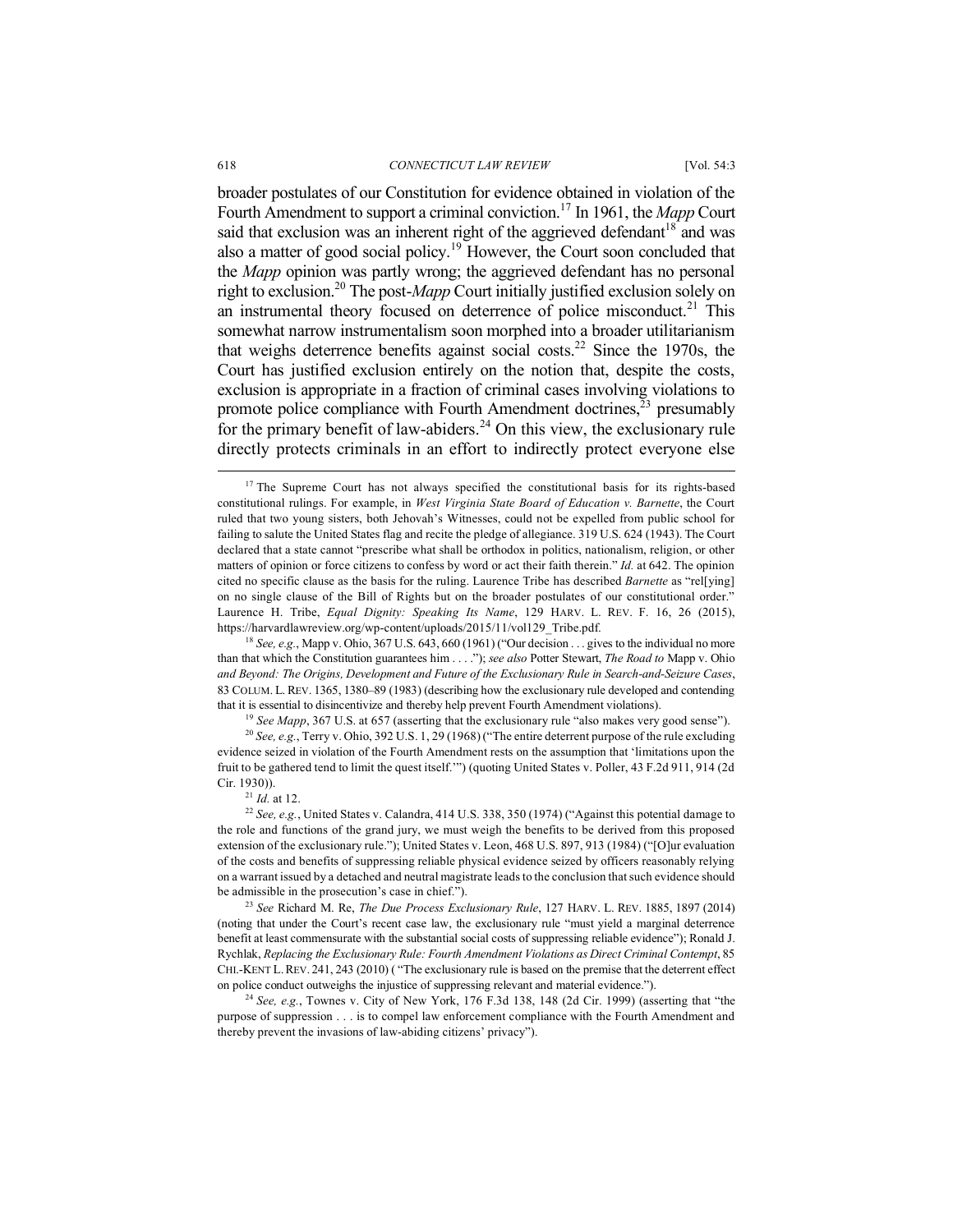from police misconduct.25

This modern explanation for the exclusionary rule is vulnerable. According to prevailing discourse, the principal problem is not that court-ordered exclusion conflicts with the original understanding.<sup>26</sup> That argument would be complicated by vastly changed circumstances.<sup>27</sup> The modern explanation for the exclusionary rule is vulnerable on its own terms. First, it rests on an assessment that purports to weigh a category of costs against an incommensurate kind of benefit, $28$  and the value, or negative value, to be assigned to both the costs and the benefits rests largely with the beholder.<sup>29</sup> There also is not much helpful data to clarify the degree to which

<sup>27</sup> Those favoring a court-ordered exclusionary rule could reject, on the basis of "inattention to historical context," an originalist position favoring a founding-era enforcement approach. *See* Lawrence Rosenthal, *Seven Theses in Grudging Defense of the Exclusionary Rule*, 10 OHIO ST. J. CRIM. L. 525, 532–33 (2013). First, Carol Steiker has explained that "[t]he racial diversity and divisions that characterize twentieth-century American society were unimagined by, and indeed unimaginable to, our eighteenth-century forebears." Carol S. Steiker, *Second Thoughts About First Principles*, 107 HARV. L. REV. 820, 838 (1994). Professor Steiker has argued that the exclusionary rule was partly a response to the failure of law enforcement after the Civil War Amendments to treat Blacks as equal members of society. *Id.* at 841. Second, Lawrence Rosenthal has explained that there were few law enforcement officers in the colonies during the founding era, and their duties consisted mostly in the "execution of warrants" and in "responding to breaches of the peace, offenses committed in their presence, and pursuing offenders when summoned in the wake of crime." Rosenthal, *supra*, at 533. They generally did not investigate. George C. Thomas III, *Stumbling Toward History: The Framers' Search and Seizure World*, 43 TEX. TECH L. REV. 199, 201 (2010). And they generally undertook a search or seizure without judicial permission only with substantial care because, while they were immune from liability for executing a warrant, they otherwise faced the threat of tort liability for errors. Rosenthal, *supra*, at 534; *see also*  Thomas Y. Davies, *Recovering the Original Fourth Amendment*, 98 MICH. L. REV. 547, 552 (1999) ("Warrant authority was the potent source of arrest and search authority."). Today, tort damages are rarely imposed on and paid by police officers who violate the Fourth Amendment, due, in part, to the qualified immunity doctrine created and enforced by the Court regarding § 1983 claims and due, largely, to indemnification by their public employers. *See* Joanna C. Schwartz, *How Qualified Immunity Fails*, 127 YALE L.J. 2, 8–9 (2017) (noting that qualified immunity doctrine plays a minor role in shielding police officers from financial liability); Joanna C. Schwartz, *Police Indemnification*, 89 N.Y.U. L. REV. 885, 890 (2014) ("Police officers are virtually always indemnified.").

<sup>28</sup> *See* Re, *supra* note 23, at 1897 (describing the competing values as "incommensurable").

<sup>29</sup> Because the Court approaches the cost-benefit questions without regard to the seriousness of the crimes involved, the exclusionary rule also "has no sense of proportionality." Rychlak, *supra* note 23, at 243.

 <sup>25</sup> *See, e.g.*, Arizona v. Hicks, 480 U.S. 321, 329 (1987) ("But there is nothing new in the realization

that the Constitution sometimes insulates the criminality of a few in order to protect the privacy of us all."). <sup>26</sup> There is no affirmative argument, based on originalism, that criminals are protected through an exclusionary rule like that articulated in *Weeks* and *Mapp*. Suppression in criminal cases was never mentioned by the Framers as an enforcement mechanism. AKHIL REED AMAR, THE CONSTITUTION AND CRIMINAL PROCEDURE: FIRST PRINCIPLES 21 (1997). Likewise, the pre-founding-era common law inherited from England "conceded the admissibility" of unlawfully obtained evidence. WILLIAM J. CUDDIHY, THE FOURTH AMENDMENT: ORIGINS AND ORIGINAL MEANING (602–1791) 759 (2009). The Supreme Court also did not employ court-ordered suppression until 1886, and, even then, the Court did so only by combining the Fourth Amendment with the more clearly exclusionary Fifth Amendment privilege against compelled self-incrimination. *See* Boyd v. United States, 116 U.S. 616, 634–35 (1886). Moreover, for an additional perspective on perhaps why court-ordered exclusion for violations was not part of the original understanding, see *infra* Part IV.B.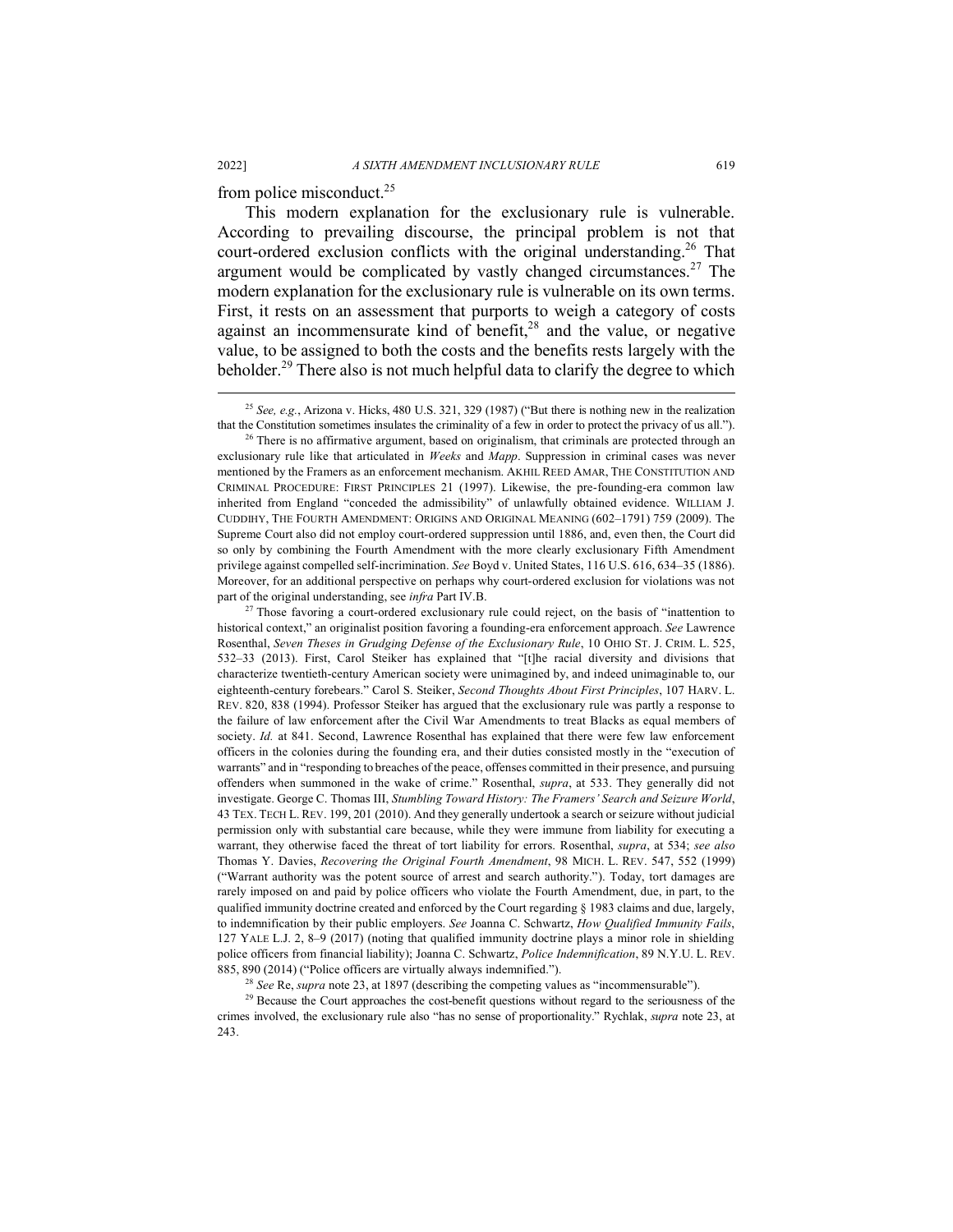changes on the deterrence side of the equation are effective<sup>30</sup> or the degree to which they produce changes on the other side, particularly under varying crime-type, geographical, and temporal circumstances.<sup> $31$ </sup> High-quality empirical investigation on the subject is also notoriously difficult.<sup>32</sup> Consequently, the Court's assertions about the costs and benefits are typically non-refutable.<sup>33</sup>

In this context, exclusion can always readily be viewed as a lose-lose proposition for the law-abiding. If exclusion does not affect police behavior much, suppression forces the community to bear the loss of evidence supporting the defendant's guilt for no compelling benefit.<sup>34</sup> Alternatively, if the exclusionary rule significantly restrains police behavior, it is logical to suppose that it would also encourage crime, a seemingly negative consequence for law-abiders that, along with the cost of suppression in the individual case, could easily be thought to outweigh the police-restraining benefit. Although good data about the effects of the exclusionary rule are limited, empirical study has not reassured us against this latter concern.<sup>35</sup> Consequently, considered within these parameters, neither an ineffective nor an effective exclusionary rule (as measured by its influence on police) may sound attractive.<sup>36</sup>

<sup>32</sup> *See, e.g.*, Rosenthal, *supra* note 27, at 542 (noting that, while there is general agreement that "exclusion has some deterrent effect," there is a dearth of "reliable evidence" on the "magnitude" of the effect "in light of the many methodological problems that face those who seek to study" the question).

<sup>33</sup> *See* Re, *supra* note 23, at 1901 (noting that the Court's exclusionary-rule decisions "seem to resist falsification").

<sup>34</sup> *See generally* Dallin H. Oaks, *Studying the Exclusionary Rule in Search and Seizure*, 37 U. CHI. L. REV. 665, 709 (1970) (noting, at that time, the dearth of empirical evidence that suppression deters police violations, but also clarifying that his study was inadequate to provide "empirical substantiation or refutation" on the issue).

<sup>35</sup> *See* Raymond A. Atkins & Paul H. Rubin, *Effects of Criminal Procedure on Crime Rates: Mapping Out the Consequences of the Exclusionary Rule*, 46 J.L. & ECON. 157, 159 (2003) ("The empirical evidence reveals a significant increase in crime rates following the involuntary adoption of an exclusionary rule as the penalty for an unlawful search and seizure.").

<sup>36</sup> Given that the Court has construed the Fourth Amendment to confer protected interests on criminals and law-abiders alike, a broader perspective on the exclusionary rule would acknowledge that the amendment itself imposes the costs and that the exclusionary rule never does more than attempt to put the parties in the position that they would have been in had there been no government violation. *See, e.g.*, MACLIN, *supra* note 13, at xii–xiii (citing Albert W. Alschuler, *Fourth Amendment Remedies: The Current Understanding*, *in* THE BILL OF RIGHTS: ORIGINAL MEANING AND CURRENT UNDERSTANDING 197, 199 (Eugene W. Hickock, Jr., ed., 1999)). If the Fourth Amendment were construed not to assist persons to pursue and cover up criminal endeavors, this claim would disappear. *See infra* note 62.

A broader perspective on the exclusionary rule would also acknowledge that, even within the context of a utilitarian analysis, it is relevant whether the failure to provide an effective remedy for police violations would over time promote crime. As Justice Brandeis famously contended, "Crime is contagious. If the

 <sup>30</sup> *See, e.g.*, Christopher Slobogin, *Why Liberals Should Chuck the Exclusionary Rule*, 1999 U. ILL. L. REV. 363, 368–69 (asserting that "[n]o one is going to win the empirical debate" because empirical research cannot confirm how much the rule deters police violations). 31 *See, e.g.*, Re, *supra* note 23, at 1901 (asserting that when weighing "the deterrent benefit against

the potential costs of increased crime," the "courts have access to virtually no relevant data").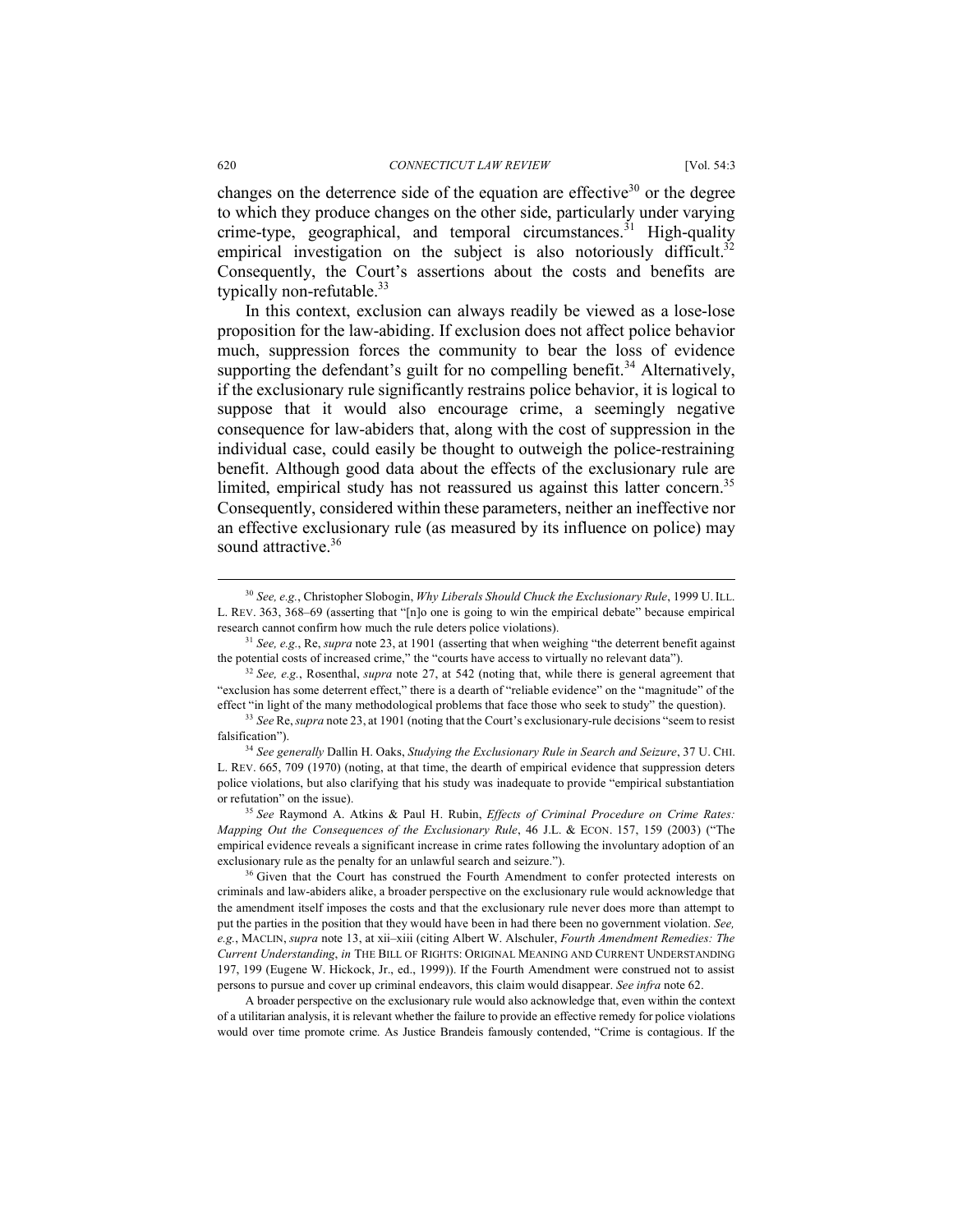#### 2022] *A SIXTH AMENDMENT INCLUSIONARY RULE* 621

The creation of exceptions to the exclusionary rule is also a poor solution if suppression is generally seen as non-utilitarian and utility is its only justification. Based on the view that the exclusionary remedy often does not substantially deter police violations or that utility is not maximized when it does, the Supreme Court has recognized a variety of exceptions.<sup>37</sup> Even so, some costly consequences from exclusion potentially remain because suppression still survives as a judicial response to a substantial amount of police behavior.<sup>38</sup> Also, because of the exceptions, courts now deny effective and readily available relief to many criminal defendants, although the police supposedly violated their Fourth Amendment rights to help secure their convictions.39 In *Marbury v. Madison*, <sup>40</sup> Chief Justice Marshall famously warned that ours could not be called a "government of laws, and not of men  $\ldots$  if the laws furnish no remedy for the violation of a vested legal right.<sup>"41</sup> Contrary to Marshall's admonition, exceptions to the exclusionary rule cast many purportedly aggrieved but apparently guilty persons as semi-sympathetic figures, at least to observers who believe we should honor constitutional protections.

Given the problems, it is perhaps not surprising that the Roberts Court, several years ago, hinted that it was ready to fundamentally rethink the exclusionary rule. In *Hudson v. Michigan*<sup>42</sup> a five-Justice majority expressed concern that the costs of exclusion may generally outweigh the benefits. <sup>43</sup> The majority opinion called "into question the entire rationale of the exclusionary rule, not just [its application] in the knock-and-announce context" that the case presented.<sup>44</sup> There were subsequent signals that the Court might go in a different direction. The Court decided two cases, Herring v. United States<sup>45</sup> and Davis v. United States,<sup>46</sup> in which it laid the

government becomes a lawbreaker, it breeds contempt for law . . . ." Olmstead v. United States, 277 U.S. 438, 485 (1928) (Brandeis, J., dissenting). 37 *See* DRESSLER, MICHAELS & SIMMONS, *supra* note 4, at 354–79 (discussing various exceptions

to the Fourth Amendment exclusionary rule).

<sup>38</sup> *See* Re, *supra* note 23, at 1899 ("While it is true that the Court has increasingly relied on deterrence-based reasoning to nibble away at the edges of the robust exclusionary rule established in the 1960s, the core of that rule remains intact and in force today: unconstitutionally collected evidence is presumptively inadmissible at trial.").

<sup>39</sup> *See* Guido Calabresi, *The Exclusionary Rule,* 26 HARV. J.L. & PUB. POL'Y 111, 114–15 (2003) (discussing the difficulty for criminal actors to prevail in a constitutional tort action for infringements of their Fourth Amendment interests and the additional difficulty of gaining more than small damage awards).

<sup>40</sup> 5 U.S. (1 Cranch) 137 (1803).

<sup>41</sup> *Id.* at 163.

<sup>42</sup> 547 U.S. 586 (2006).

<sup>43</sup> *See id.* at 597–99. For more information on *Hudson*, see *infra* text accompanying notes 101–104. <sup>44</sup> David A. Moran, *The End of the Exclusionary Rule, Among Other Things: The Roberts Court Takes on the Fourth Amendment*, 2005–2006 CATO SUP. CT. REV. 283, 284 (2006). 45 555 U.S. 135 (2009).

<sup>46</sup> 564 U.S. 229 (2011).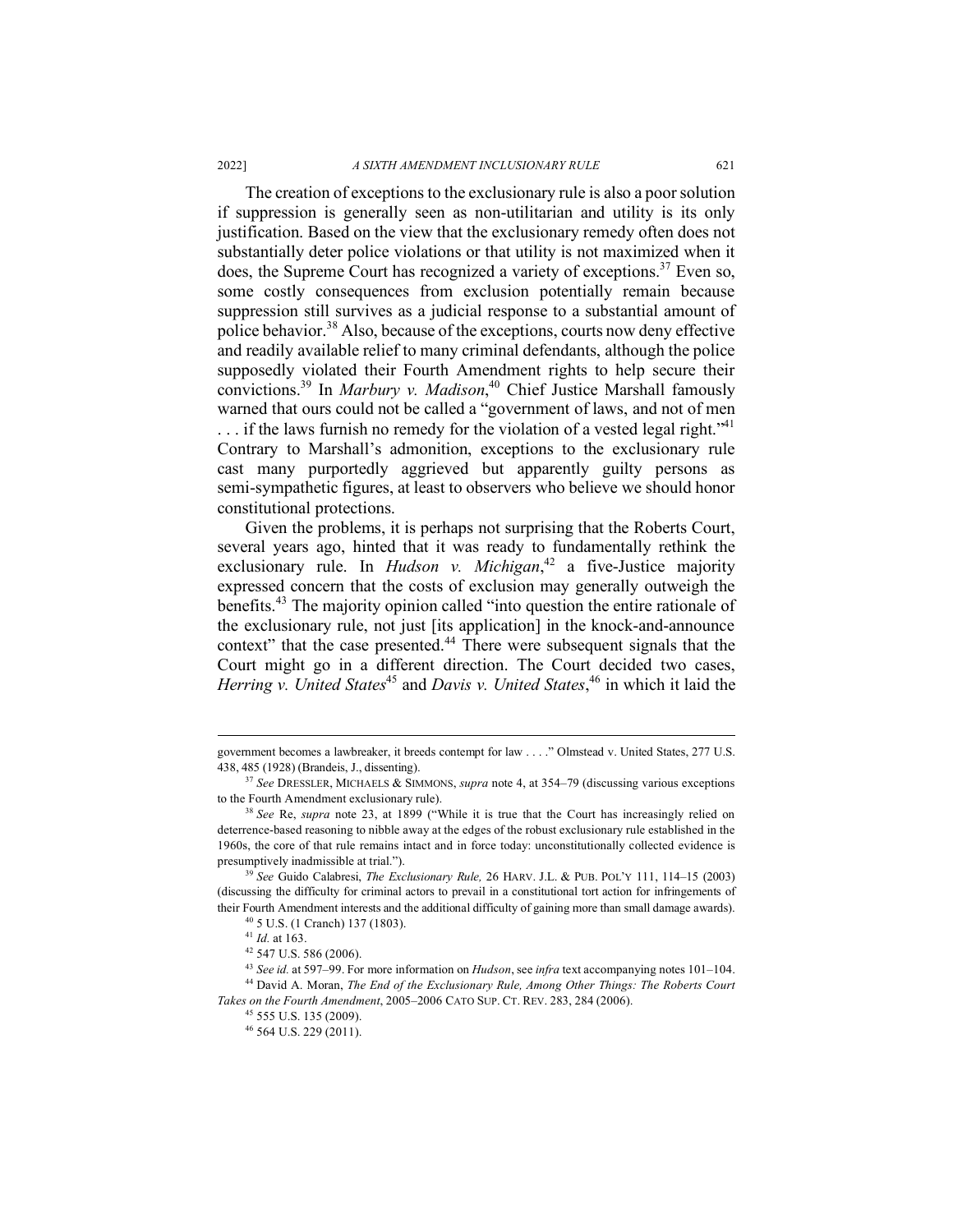groundwork to further undermine the rule without abolishing it completely.<sup>47</sup> By making suppression turn on whether there was egregious police conduct by the particular officer carrying out the search, $48$  those two cases provided a foundation for the Court to eventually create an expansive "good-faith exception for routine search-and-seizure cases."<sup>49</sup> A leading scholar on the subject, Tracey Maclin, asserts that such a move would go "nine-tenths of the way toward repealing the exclusionary rule."<sup>50</sup> Yet, neither the current remains of the exclusionary rule nor an even more shriveled "bad faith" form of it has a plausible constitutional grounding,<sup>51</sup> which helps reveal why the Court may be ready to go farther.<sup>52</sup> Given that, of the five Justices in the

<sup>48</sup> In *Herring*, a sheriff's investigator in Coffee County, Alabama, relied on a telephone report from neighboring Dale County's sheriff's office that there was an outstanding arrest warrant for Bennie Dean Herring and arrested him. *Herring*, 555 U.S. at 137*.* A search incident to arrest revealed that Herring illegally possessed methamphetamine and a pistol. *Id.* Ten to fifteen minutes later, the police discovered that the listing of the warrant in the Dale County database was erroneous. *Id.* at 138. Thus, the arrest violated the Fourth Amendment according to prevailing doctrine, *id.* at 139, and evidence of the drugs and the gun were the fruit. Nonetheless, the Supreme Court ruled that suppression was inappropriate because the police error resulted from isolated, ordinary police negligence that was "attenuated" from the illegal arrest. *Id.* at 144. The Court asserted that the exclusionary rule serves only to deter "deliberate, reckless, or grossly negligent conduct, or in some circumstances recurring or systemic negligence." *Id*. *Herring* thereby became the first Supreme Court decision post-*Mapp* to hold that police negligence in violating the Fourth Amendment was not enough to warrant suppression. *See* MACLIN, *supra* note 13, at 339.

In *Davis*, the Court concluded that the "reasonable good-faith belief" exception, applicable where the police rely on a warrant issued on less than probable cause, *see United States v. Leon,* 468 U.S. 897, 909 (1984) (quoting Illinois v. Gates, 462 U.S. 213, 255 (1983) (White, J., concurring in judgment)), should extend to cover a police search based on judicial precedent that was later overruled. *Davis*, 564 U.S. at 231–32. Expanding on *Herring*'s focus on police culpability, the Court asserted that exclusion is inappropriate when police search or seize "with an objectively 'reasonable good-faith belief' that their conduct is lawful" or when their violation "involves only simple, 'isolated' negligence." *Id.* at 238. Unlike in *Herring*, however, the Court made no mention of attenuation, implying that even unattenuated police negligence in violating the Fourth Amendment was not enough to justify suppression. *See*  MACLIN, *supra* note 13, at 341–42. Although the Court would have to narrow the rule more, Professor Maclin contends that *Davis* and *Herring* together may portend that the Court could eventually hold that only "purposeful, bad-faith police misconduct" can justify exclusion. *Id.* at 343. 49 MACLIN, *supra* note 13, at 342.

<sup>50</sup> *Id.*

<sup>51</sup> The current exclusionary rule cannot find a plausible constitutional grounding if only because its contours are insensible given its supposed explanation in utility. For example, there is no good explanation for why the rule does not apply in civil cases. *See* Akhil Reed Amar, *Fourth Amendment First Principles*, 107 HARV. L. REV. 757, 791 (1994). There is no good explanation for why the rule in the form of a *punitive* suppression order does not apply to illegal arrests or cases of illegal searches where no evidence was recovered. *See id*. at 796–98; Re, *supra* note 23, at 1895–96. There is no good explanation for why the rule does not apply to violations of the Fourth Amendment rights of third parties. *See* Re, *supra* note 23, at 1896. Further, there is no good reason why the rule does apply in cases of serious crimes where the utility analysis would seem to favor admission. *See id.* at 1896–97.

<sup>52</sup> *See* Re, *supra* note 23, at 1888 (noting that the *Herring* opinion endorsed views critical of *Mapp*, a case of bad-faith violation, which suggests that the majority was skeptical about retaining even a badfaith exclusionary rule).

 <sup>47</sup> *See, e.g.*, MACLIN, *supra* note 13, at 336–47 (discussing the *Harris* and *Davis* opinions and explaining how they can provide the foundation for the Court to substantially but not entirely abolish the exclusionary rule).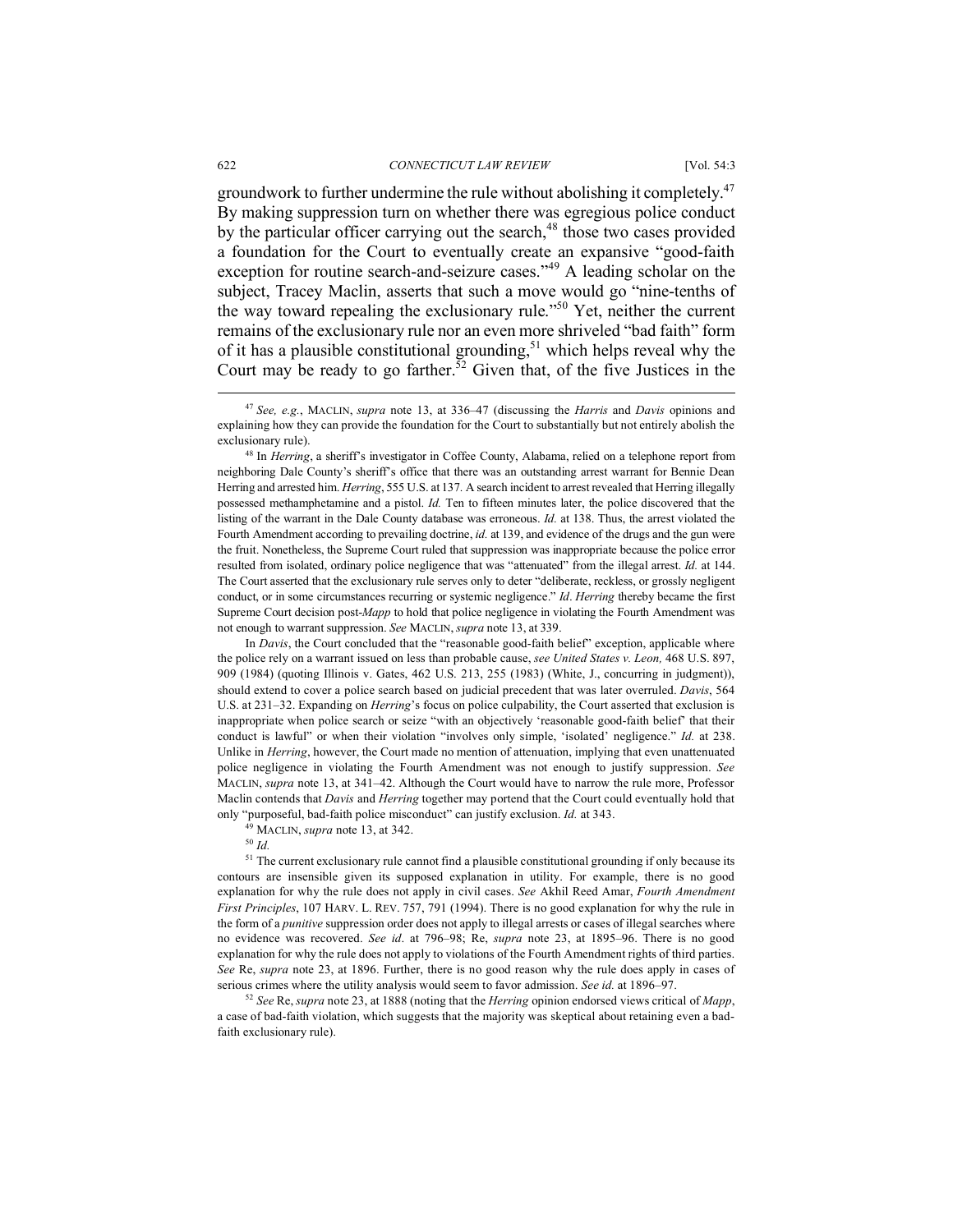majority in *Hudson*, three Justices (Roberts, Thomas, and Alito) remain on the Court and are now part of a six-Justice majority appointed by conservative presidents (including Gorsuch, Kavanaugh, and Barrett), the Court might well be prepared to abolish the exclusionary rule entirely.<sup>53</sup>

On that view, the methods by which the Court could eliminate the exclusionary rule become important, as do the central normative questions that abolition would raise: In a world without court-ordered suppression, how, if at all, should the Constitution protect criminals against government searches and seizures? And how should it balance protection for law-abiders between the dual dangers of crime and police abuse? For the sake of exploring the implications, this Article assumes that the Court will, indeed, eviscerate the exclusionary rule as a judicially mandated remedy.

The first three Parts of the Article consider alternative ways in which the Court, in removing the exclusionary rule, could effectively prevent law-breakers from using Fourth Amendment protections or Court-imposed remedies to help them pursue and conceal their crimes. Part I explores the merits and demerits of using a forfeiture theory to abandon the long-standing notion that criminals have protected Fourth Amendment interests for purposes of committing and hiding their crimes,<sup>54</sup> an approach that would eliminate any basis for an exclusionary remedy. Part II discusses whether the Court should use a similar forfeiture theory to reach the somewhat different conclusion that criminals have no constitutionally based claim to a remedy for a violation of their Fourth Amendment interests when they have used them to commit or hide their crimes. Part III discusses the pros and cons of doing what *Hudson* suggested—simply abandoning the exclusionary remedy as non-utilitarian and, on grounds that the Fourth Amendment says nothing about remedy, leaving the question to Congress and the states. All three approaches have serious demerits, but reliance on any of them would thwart criminals from using the Fourth Amendment to their advantage.

Part IV describes an alternative approach that, although a significant change of course for the Court, would provide some protection to law-abiders from police overreach. The Court could substitute for the exclusionary rule an "inclusionary rule." Its grounding in the Constitution could rest on a combination of the Fourth Amendment and the right to jury trial in the Sixth Amendment. This approach would continue to require trial judges to resolve Fourth Amendment claims in criminal cases and, upon finding a violation involving evidentiary fruits, to include an instruction to the jury describing the violation and advising the jurors to decide whether to ignore the evidentiary fruits or even acquit the defendant of some or all of the charges. This approach has problems even beyond its substantial change of direction for the Court. Yet, it would probably protect criminals only

 <sup>53</sup> Professor Maclin contends that Roberts, Thomas, and Alito are "ready to do so." MACLIN, *supra*  note 13, at 342*.* 

<sup>54</sup> *See supra* notes 7–10 and accompanying text.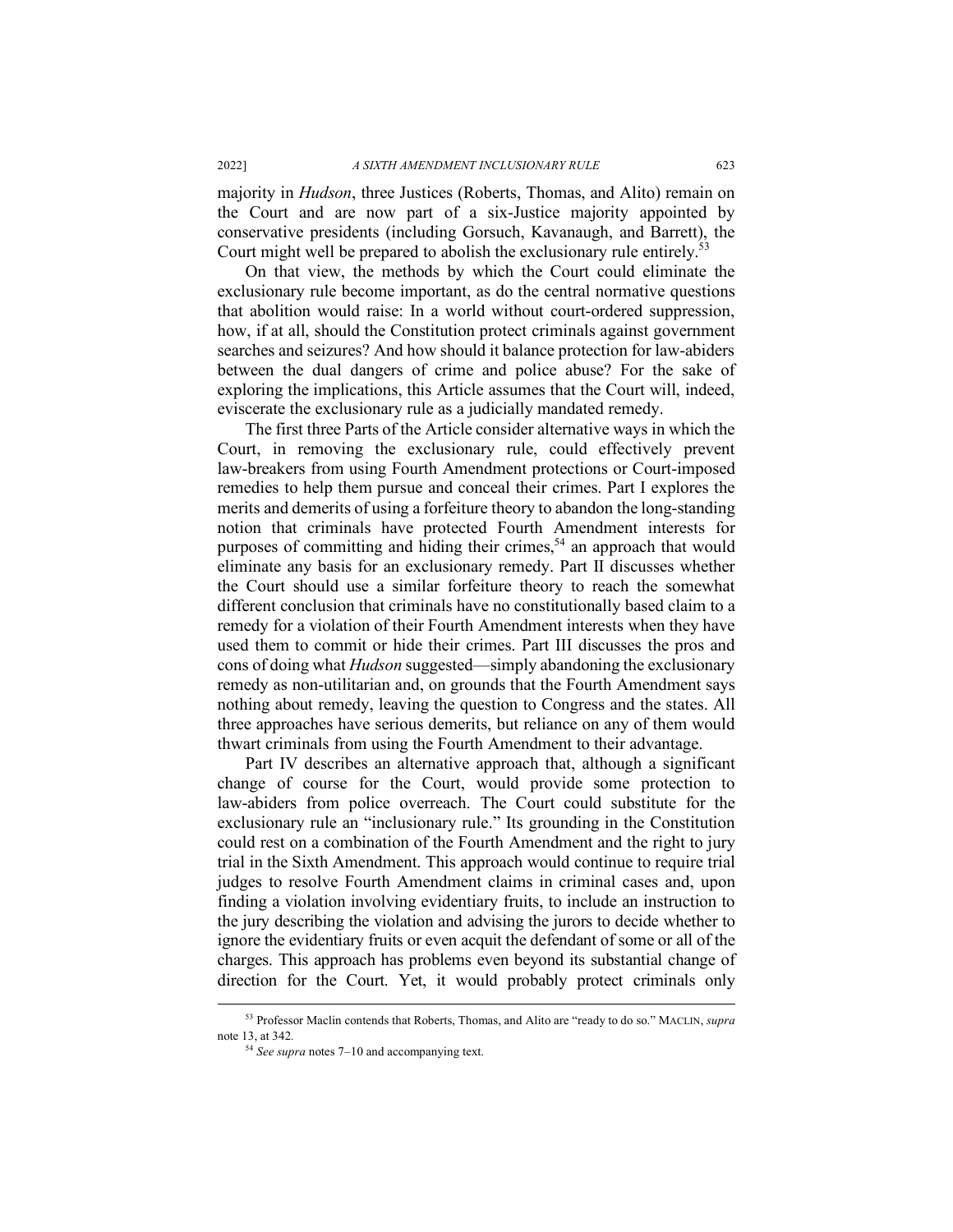modestly. At the same time, it would preserve the ability of the Supreme Court to develop and refine Fourth Amendment law through criminal cases and to at least moderately deter violations against law-abiders, whether or not juries usually would ignore the evidentiary fruits. Moreover, this approach would have a constitutional grounding that could largely clarify the contours of its application, which distinguishes it from the current exclusionary rule and most other proposals to substitute an alternative remedy.55

# I. FORFEITURE OF FOURTH AMENDMENT INTERESTS

One way to eliminate the exclusionary rule would be to reject the existence of legitimate liberty, privacy, or property interests to pursue or cover up crime. If law-breakers do not have cognizable Fourth Amendment interests for purposes of pursuing and hiding their offenses, they do not have a claim for a remedy on the ground that their legitimate interests have been infringed. On this view, the Court should now revise the claim in *Weeks* that the Fourth Amendment applies to all alike, whether they be law-breakers or law-abiders.<sup>56</sup> The Court could abandon that idea and thereby eliminate the basis for an exclusionary remedy.

A forfeiture theory could help explain this position. The law-breaker can be seen as justifiably penalized for his wrongdoing by the police intrusion on his liberty, privacy, and property to discover and seize the evidence or his body and by his subsequent prosecution, conviction, and sanction.<sup>57</sup> Without malefaction like his, the police would not need to invade anyone's Fourth Amendment interests to root out crime. Although an extreme view, the law-breaker's criminal behavior and cover-up could perhaps even be seen as complicity in the causal events leading up to the kind of aggressive search and seizure tactics about which he would complain in a suppression motion. From either perspective, his wrongdoing would justify holding that he forfeits the liberty, privacy, and property interests that would otherwise support such a motion.

Declining to protect liberty, privacy, and property to the extent that they

 <sup>55</sup> *See supra* note 51 and *infra* note <sup>139</sup> (making the point that the current exclusionary rule and other proposals do not satisfy these criteria).<br><sup>56</sup> Weeks v. United States, 232 U.S. 383, 392 (1914).

 $57$  Legal for feiture has applied in other situations involving wrongdoing by an actor seeking a related legal benefit. For example, a "forfeiture of the right to appeal" under the "fugitive disentitlement doctrine" justifies the dismissal of an appeal filed by a criminal defendant who becomes a fugitive during the pendency of the appeal. *See* Martha B. Stolley, *Sword or Shield: Due Process and the Fugitive Entitlement Doctrine*, 87 J. CRIM. L. & CRIMINOLOGY 751, 753 (1997) (discussing how appellate courts typically treat criminal defendants who become fugitives during the pendency of their appeals); *see also* Ortega-Rodriguez v. United States, 507 U.S. 234, 239-42, (1993) (discussing the Court's fugitive disentitlement case law); WAYNE R. LAFAVE ET AL., CRIMINAL PROCEDURE 1571–72 (6th ed. 2017) (discussing this forfeiture doctrine). Likewise, under the Federal Rules of Evidence, a party forfeits the right to offer hearsay evidence under the exceptions listed in Rule 804(b), which require an unavailable declarant, if that party procured or wrongfully caused the declarant's unavailability. FED. R. EVID. 804(a).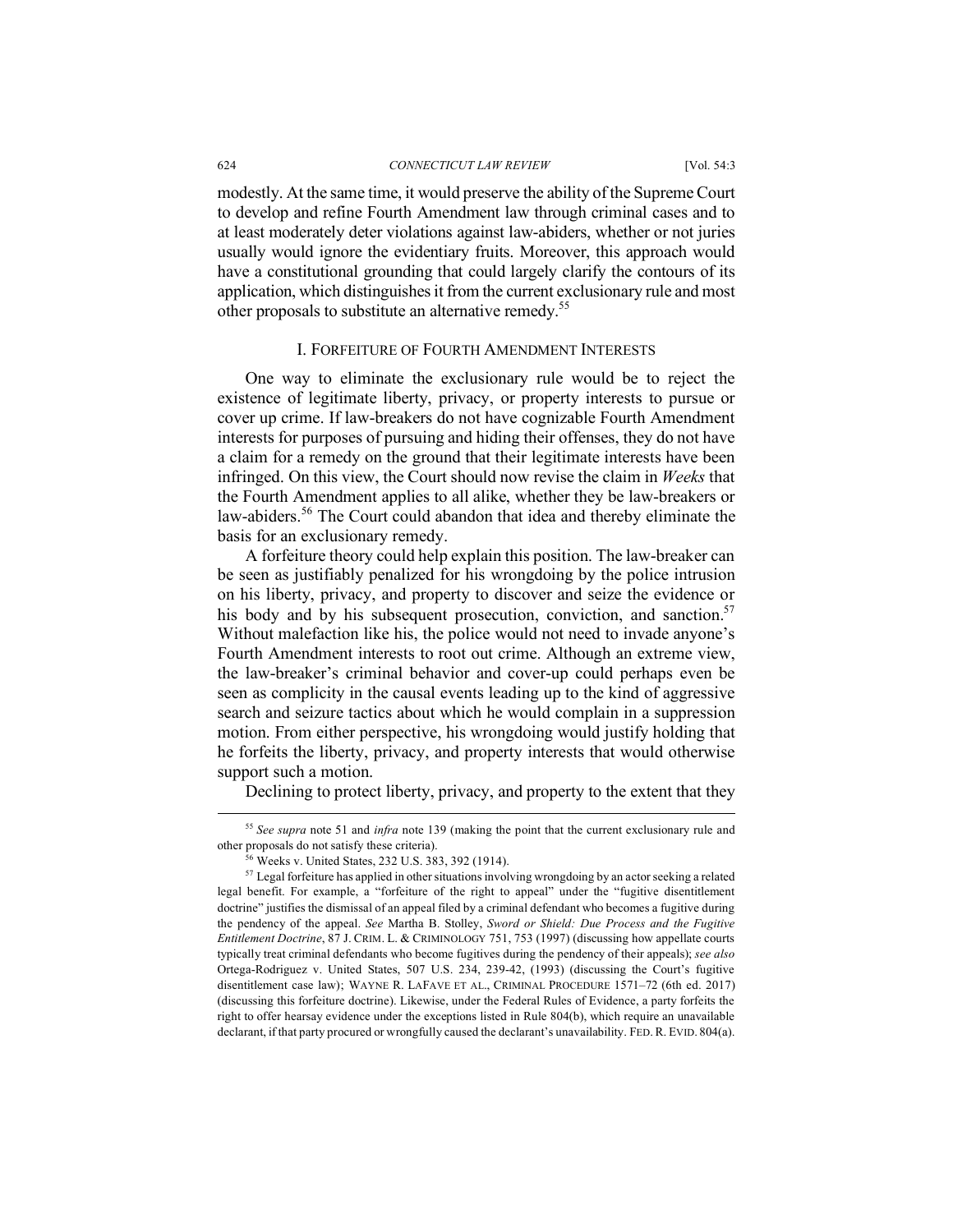are used for criminal ends would have multiple benefits. It would eliminate Fourth Amendment issues from criminal cases, saving the resources of the courts. It would eliminate the purported "windfall"<sup>58</sup> that we presently confer on criminal defendants who win evidentiary suppression, while also clarifying why they are not entitled. It would stop signaling that the law aims to protect criminal behavior and any concomitant encouragement to crime. Further, it would end the confusing message that comes with the exclusionary rule exceptions that the Court does not care enough about those supposed constitutional violations to provide their sufferers with an effective and readily available remedy.

This forfeiture-of-interests approach would also neuter all justifications for the exclusionary rule that build on the proposition that there has been a government violation of the Fourth Amendment. The approach would undermine the notion that a criminal defendant can serve as a proxy for law-abiding persons, which is part of the prevailing deterrence-of-police-misconduct theory for the exclusionary rule.<sup>59</sup> Such a criminal defendant has forfeited the interests that would give him the proxy status to represent the law-abiding. Likewise, this approach would render moot other theories that the Court has used in the past to justify exclusion, such as that a Fourth Amendment infringement requires exclusion under the Fifth Amendment privilege, or that judicial integrity requires that the courts not acquiesce in unconstitutional conduct, or perhaps that the broader postulates of the Constitution require exclusion of the evidentiary fruits of a Fourth Amendment violation. $60$  It would also sideline similar theories proposed by commentators to support suppression.<sup>61</sup> such as that the Due Process Clauses require exclusion of the evidentiary fruits of a Fourth Amendment violation.<sup>62</sup> None of those theories apply if the defendant has forfeited through wrongdoing the underlying liberty, privacy, and property interests that could give rise to a Fourth Amendment motion to suppress.

This rights-forfeiture approach also has benefits beyond justifying abandonment of the exclusionary rule. The approach explains why criminal

 <sup>58</sup> MACLIN, *supra* note 13, at 2.

<sup>59</sup> *See supra* notes 23–25 and accompanying text.

<sup>60</sup> *See supra* notes 14–17 and accompanying text.

<sup>&</sup>lt;sup>61</sup> The rights-forfeiture approach would neutralize the argument that the exclusionary rule never does more than try to place the parties in the status quo ante, so that the Fourth Amendment itself imposes the costs in terms of lost convictions and impaired law enforcement. *See* MACLIN, *supra* note 13. Under the rights-forfeiture approach, there is no Fourth Amendment violation.

<sup>62</sup> *See* Re, *supra* note 23, at 1890 (arguing that the exclusionary rule should be viewed as "a product of the Fourth Amendment and the Due Process Clauses working together"). *Cf.* Albert W. Alschuler, *Regarding Re's Revisionism: Notes on* The Due Process Exclusionary Rule, 127 HARV. L. REV. F*.* 302, 303, 307–308, 323–24 (2014) (supporting the proposition that the Due Process Clauses can ground an exclusionary rule, but disagreeing with aspects of Re's argument and favoring a more robust exclusionary rule than the one Re proposes).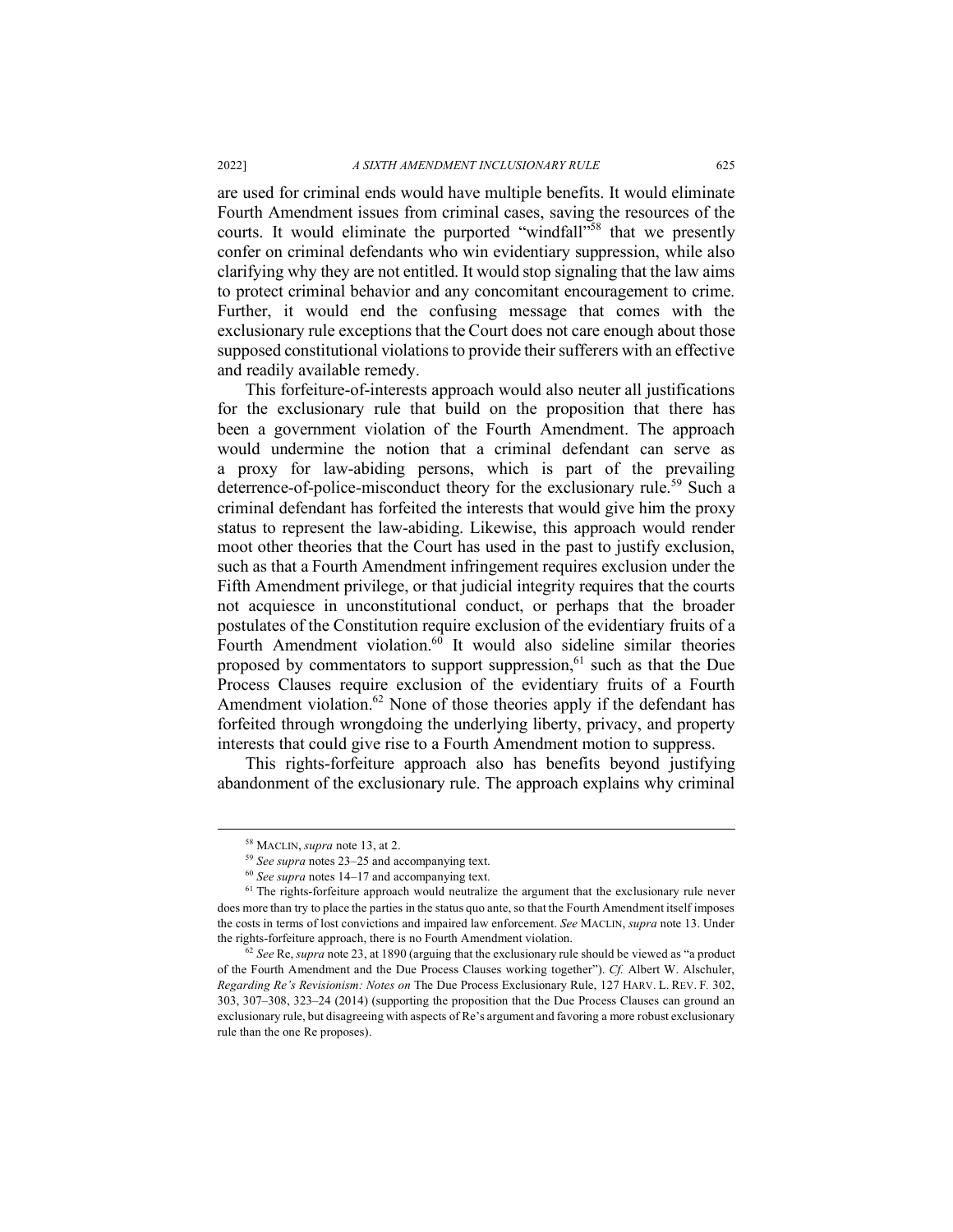actors should not have any remedy under 42 U.S.C.  $\delta$  1983<sup>63</sup> for their detention, prosecution, and sentence upon conviction. The federal courts have been forced to use pretzel logic or no logic at all to address why those outcomes are not proximately caused by a clearly established $^{64}$  police violation of the aggrieved defendant's Fourth Amendment rights and do not constitute compensable injuries for purposes of  $\S$  1983.<sup>65</sup> Clearly established police violations are sometimes an important factual cause of the detentions, prosecutions, and sentences and are not so divorced from them by any intervening party's actions as to relieve the police from liability under conventional notions of proximate causation. $66$  A more straightforward explanation would focus on the wrongdoing of the criminal actor in the first

42 U.S.C. § 1983. In *Bivens v. Six Unknown Named Agents of Federal. Bureau of Narcotics*, 403 U.S. 388 (1971), the Court provided, as a matter of federal common law, an equivalent cause of action for violations by federal officials. *Id.* at 397.

<sup>64</sup> Unless the violation is of clearly established law, the police officer would enjoy immunity from personal liability in a § 1983 suit, according to the Supreme Court's "qualified immunity" doctrine. *See*  Harlow v. Fitzgerald, 457 U.S. 800, 818 (1982) ("We therefore hold that government officials performing discretionary functions, generally are shielded from liability for civil damages insofar as their conduct does not violate clearly established statutory or constitutional rights of which a reasonable person would have known."); *see also* Pierson v. Ray, 386 U.S. 547, 557 (1967) (inventing the "qualified immunity" doctrine).

<sup>65</sup> *See, e.g.*, Lingo v. City of Salem, 832 F.3d 953, 960 (9th Cir. 2016) (in response to claim that arrest and subsequent harms resulted from illegal search where criminal charges were ultimately dropped, asserting, inter alia, that "the government's use of illegally obtained evidence is [not] itself a constitutional concern"); Black v. Wigington, 811 F.3d 1259, 1268 (11th Cir. 2016) (in response to claim that arrest and subsequent detention was based on illegal search where criminal charges were dropped, asserting, inter alia, that "[e]xclusion of the evidence found by [the officers] on the basis that they had no legal right to search the [area] would, in effect, be an application of the exclusionary rule to this case.") (quoting Wren v. Towe, 130 F.3d 1154, 1158 (5th Cir. 1997)); Townes v. City of New York, 176 F.3d 138, 146 (2d Cir. 1999) (in response to claim that arrest was based on illegal stop where the resulting evidence was erroneously admitted but the conviction was ultimately reversed, asserting, inter alia, that "the trial court's refusal to suppress the evidence" was "an intervening and superseding cause of Townes's conviction."); *see also* Heck v. Humphrey, 512 U.S. 477, 487 n.7 (1994) (declaring, without an explanation, that "the 'injury' of being convicted and imprisoned (until [the] conviction has been overturned)" is not an "actual, compensable injury" as required by § 1983).

<sup>66</sup> *See, e.g.*, JOSHUA DRESSLER, UNDERSTANDING CRIMINAL LAW 192 (7th ed. 2016) (noting that a responsive intervening cause does not relieve the initial wrongdoer (here, the police officer) from liability where (as here) the subsequent events would not be unforeseeable).

 <sup>63</sup> As currently codified, the statute provides:

Every person who, under color of any statute, ordinance, regulation, custom, or usage, of any State or Territory or the District of Columbia, subjects, or causes to be subjected, any citizen of the United States or other person within the jurisdiction thereof to the deprivation of any rights, privileges, or immunities secured by the Constitution and laws, shall be liable to the party injured in an action at law, suit in equity, or other proper proceeding for redress, except that in any action brought against a judicial officer for an act or omission taken in such officer's judicial capacity, injunctive relief shall not be granted unless a declaratory decree was violated or declaratory relief was unavailable. For the purposes of this section, any Act of Congress applicable exclusively to the District of Columbia shall be considered to be a statute of the District of Columbia.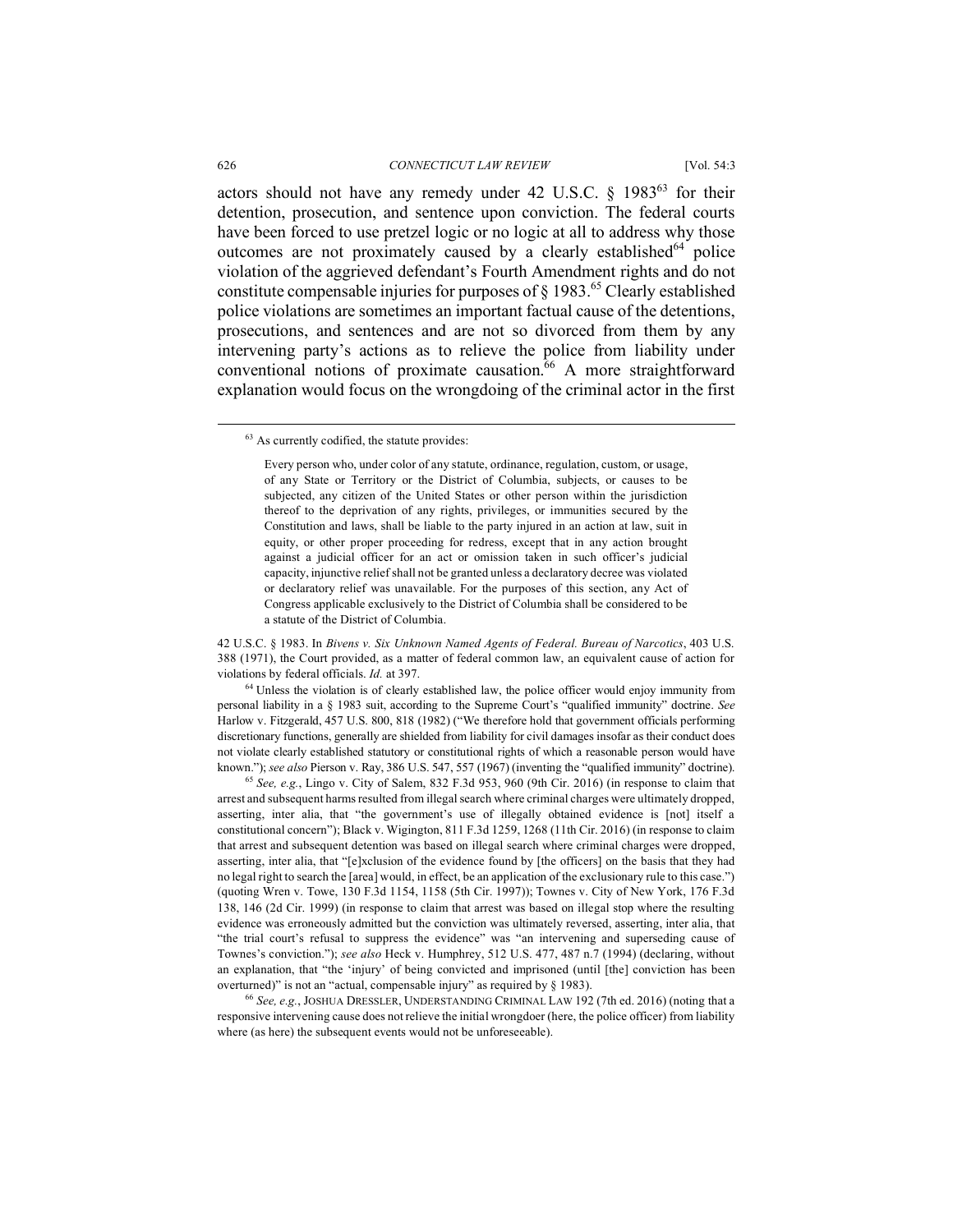instance as warranting the denial of  $\delta$  1983 remedies for such outcomes.<sup>67</sup> The rights-forfeiture theory provides that explanation given that  $\S$  1983 would not apply if there is no violation of a constitutional right.<sup>68</sup>

Note that, without concern over expanded remedies for law-breakers as a cost of enforcement, the Court could also adjust Fourth Amendment law to better protect the liberty, privacy, and property interests of the law-abiding. For example, the Court could tighten the current law on police reliance on exigencies to search, which blinks reality about what is a police threat to enter premises without authority.<sup>69</sup> Further, the Court could abandon the ruling in *Illinois v. Gates*, <sup>70</sup> a decision on the standard by which to judge probable cause, when based on an informant's tip, which was facially illogical and arguably too prosecution-oriented.<sup>71</sup> Likewise, the Court could modify the qualified immunity doctrines that it constructed, on dubious technical legal grounds, to avoid over-deterrence of police officers in  $\delta$  1983 actions seeking monetary remedies.<sup>72</sup>

While attractive at first blush, however, this rights-forfeiture theory raises problems. First, it would require the use of a presumption that would

<sup>71</sup> In *Gates*, the Court abandoned a two-pronged standard for assessing informant tips that it had previously enforced in Aguilar v. Texas*,* 378 U.S. 108 (1964), and Spinelli v. United States*,* 393 U.S. 410 (1969). *See Gates*, 462 U.S. at 227–30. Under the *Aguilar-Spinelli* test, the magistrate was required to find that the informant had an adequate basis of knowledge and was a credible person. *See, e.g.*, *Aguilar,* 378 U.S. at 114. Under *Gates,* the basis of knowledge and veracity prongs are not treated as separate requirements. *See Gates*, 462 U.S. at 233. The Court called for a "totality-of-the-circumstances" assessment that allowed the strength of one prong to make up for weakness in the other. *See id.*

Commentators have generally criticized as illogical the Court's view that the two prongs are not independently important. *See, e.g.*, Wayne R. LaFave, *The Fourth Amendment Today: A Bicentennial Appraisal,* 32 VILL. L. REV. 1061, 1065–70 (1987) (contending that all of the rationales offered by the *Gates* majority for abandoning the two-prong standard were unpersuasive); Alexander P. Woollcott, Recent Development, *Abandonment of the Two-Pronged* Aguilar-Spinelli *Test:* Illinois v. Gates*,* 70 CORNELL L. REV. 316, 329 (1985) (asserting that *Gates*'s abandonment of the two-prong test neutralized the "protection against the issuance of warrants based on purely conclusory information provided by potentially unreliable informants"). It is doubtful that information that an informant is credible should be understood to indicate that the informant would not rely on hearsay, and it is even more clearly untenable to assume that a report of first-hand knowledge by an informant means that the informant is a truthteller. *See* DRESSLER, MICHAELS & SIMMONS, *supra* note 4, at 134–36 (discussing several criticisms of the *Gates* majority opinion and concluding that it was "probably wrong" that "strength in the basis-ofknowledge prong can make up for weakness in the informant's veracity").

<sup>72</sup> *See* William Baude, *Is Qualified Immunity Unlawful?* 106 CALIF. L. REV. 45, 51 (2018) (explaining that there are no technical legal grounds that can sustain the modern doctrine of qualified immunity constructed by the Court).

<sup>&</sup>lt;sup>67</sup> Admittedly, the notion that the police officer's illegal arrest was not the proximate cause of the detention, prosecution, conviction, and sentence was a long-standing argument used by courts to deny relief to the prisoner. *See* Alschuler, *supra* note 62, at 308.

<sup>&</sup>lt;sup>68</sup> See supra note 65.<br><sup>69</sup> See Kentucky v. King, 563 U.S. 452, 455–56 (2011) (holding that warrantless police act of banging on apartment door "as loud as [they] could" and yelling, "[t]his is the police" or "[p]olice, police, police," was not a violation of the Fourth Amendment nor a threat to enter in violation of the Fourth Amendment and, thus, the police could enter on an exigency theory if they subsequently heard noises inside that indicated occupants were destroying illicit drugs).

<sup>70</sup> 462 U.S. 213 (1983).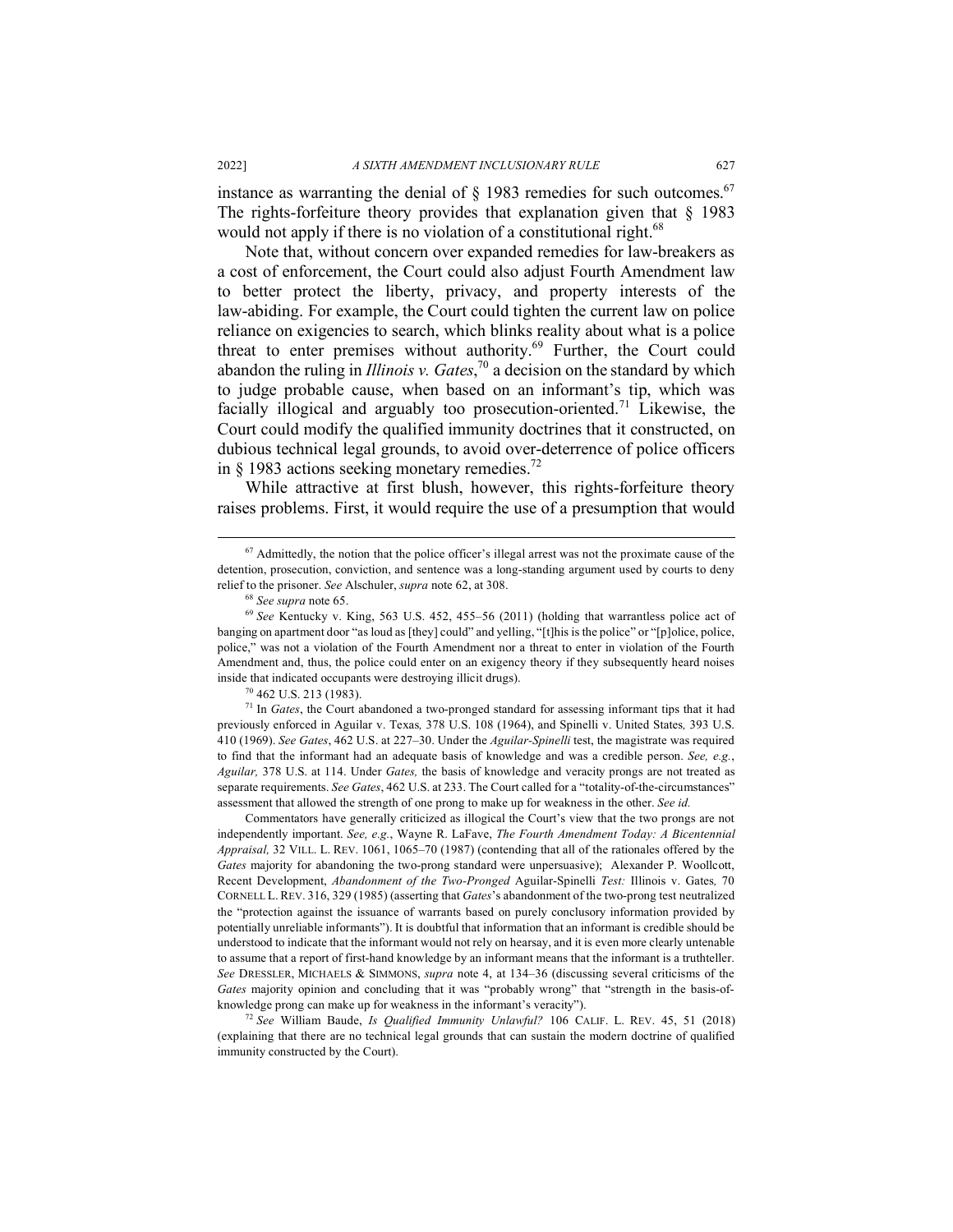#### 628 *CONNECTICUT LAW REVIEW* [Vol. 54:3

rise and fall in unsettling ways. Imagine, for example, that the police in a murder investigation claim to have discovered a bloody knife in the defendant's home through a search and seizure that would have amounted to a Fourth Amendment violation if no evidence of crime turned up and he were innocent. Under the rights-forfeiture approach, the defendant would have no grounds for a motion to suppress. He would be *presumed* to have forfeited the otherwise legitimate interests in liberty, privacy, and property that could support the motion by virtue of having relied on them to pursue or hide his crime.

Yet, what if the defendant contended that the police planted the bloody knife and otherwise framed him for the murder? Although the rights-forfeiture presumption could perhaps still justify refusing suppression at the criminal trial, it seems that it should not necessarily deny his litigation of the Fourth Amendment claim in a § 1983 action. The reason is that his claim of innocence based on a set-up might be true! If he were acquitted, the presumption of forfeiture of his Fourth Amendment rights seemingly should disappear. He would then have grounds to pursue a § 1983 remedy for the improper police search.

But what if the government simply dropped the murder case and did not go forward? Could the defendant then pursue a § 1983 action? The answer probably should be yes, although it is not clear how the answer should play out in the pre-trial civil process on a defense motion for summary judgment based on forfeiture. How much proof of the plaintiff's criminal guilt or innocence should one or the other of the parties have to offer to support or overcome the motion?

Moreover, what if the police had searched his house and found nothing relevant but defendant were ultimately found guilty of the murder? Could defendant pursue the § 1983 action for the search? It seems that he should be able to do so, at least in theory. But, to play devil's advocate, why did the forfeiture of his privacy and property interests not arise and survive, given that he was, in some sense, always hiding the murder by not coming forward and confessing it?

Further, what if the defendant were found guilty but still claimed that the police planted the bloody knife in his home? If we say in the prior scenario that the failure of the police to find anything during the search would, in theory, give rise to a non-exclusionary remedy for the improper search, that bears on our answer to this new scenario. Would not our defendant in this new scenario also have, at least in theory, a § 1983 remedy? These hypotheticals reveal that the explanations as to when and why the presumption of forfeiture arises and disappears is more complicated than we might initially imagine.<sup>73</sup>

 $73$  Consider what should be the outcome if the police conduct a search that turns up evidence of crime by a guilty party in the residence or business premises of an innocent party to which the guilty party has no connection. Should the innocent party have a § 1983 action for money damages if the search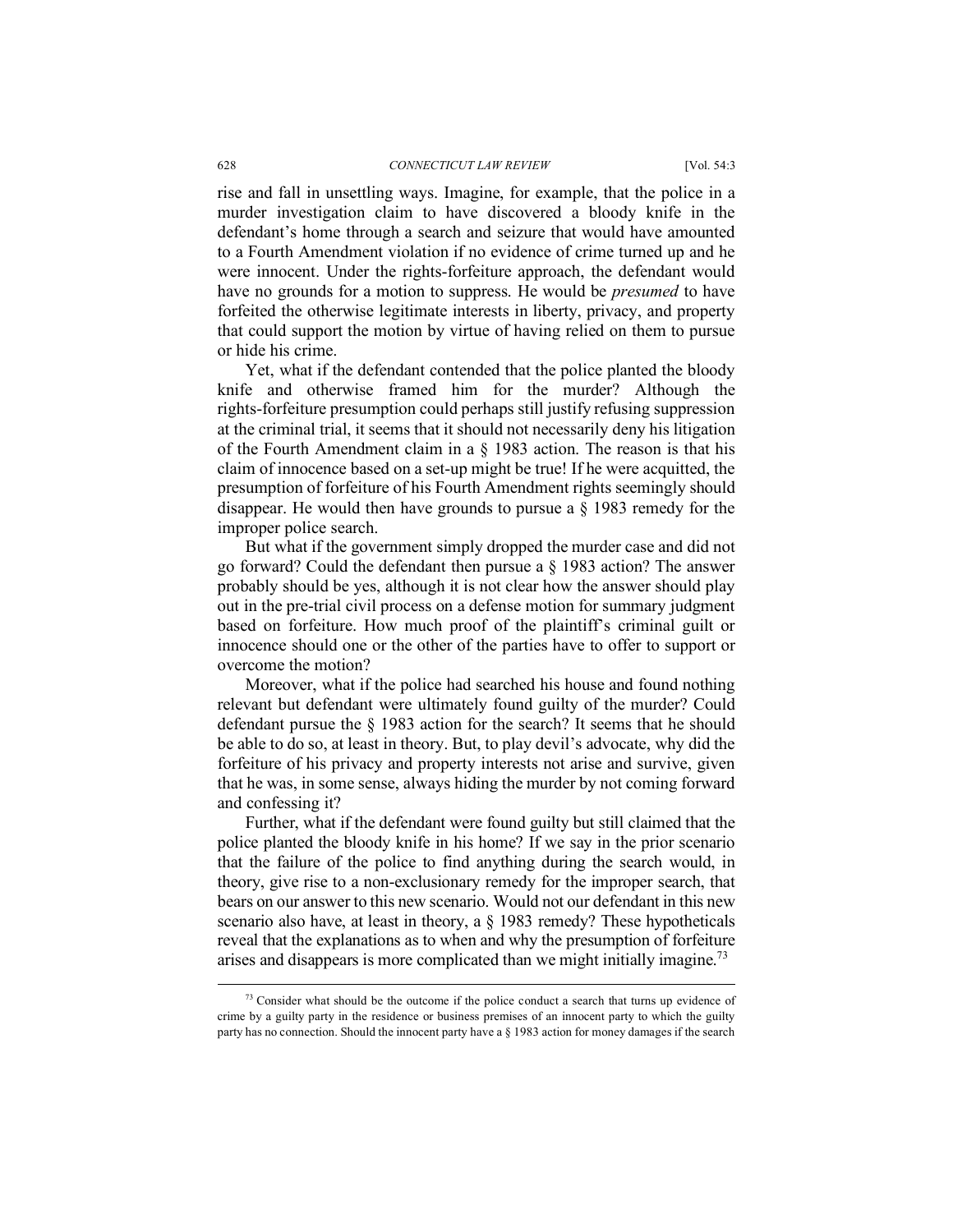There are other conundrums associated with this rights-forfeiture approach. One of them would arise from acknowledging that even lawbreakers should retain some Fourth Amendment interests. Consider arrests involving excessive force, such as police shootings of non-dangerous, but clearly guilty, fleeing suspects.<sup>74</sup> Despite the implementation of a rights-forfeiture approach, it seems that those aggrieved criminal actors should still have a protected Fourth Amendment interest in their bodily integrity and recourse of some sort, even if not through an exclusionary rule.<sup>75</sup> However, to make this concession is to begin to acknowledge that it goes too far to say that criminal actors forfeit all of their Fourth Amendment interests in the process of committing and covering up their crimes. Indeed, should we not also protect against the unreasonable destruction of the criminal actor's property<sup>76</sup> or unnecessary intrusion into his privacy caused, for example, by a police invitation to the press to accompany them during the search of defendant's residence?<sup>77</sup> Also, what about a public strip and cavity search of a person caught with a small amount of marijuana?<sup>78</sup> But, then, precisely how do we define what interests remain nonforfeited, and how do we justify the distinctions drawn?

How many people, moreover, have occasionally relied on their Fourth Amendment interests for mostly acceptable purposes, while simultaneously relying on them secondarily for minor, criminal ones? Imagine a great performance artist who only commits a crime by concealing a small amount of marijuana along with several blues harmonicas in his trousers on his way to a musical extravaganza involving the harps (and enhanced by his marijuana usage) at which he stands to make several thousand dollars. Suppose he would also probably bring pleasure to a large gathering of fans who often give him a series of rousing ovations. Should the police and local government be free from any requirement of compensation for stopping and searching him at a

would clearly have violated the Fourth Amendment had no evidence of crime turned up? The answer probably should be yes, but it is not clear.

<sup>74</sup> *See* Tennessee v. Garner, 471 U.S. 1, 11 (1985) (prohibiting under the Fourth Amendment the use of deadly force to prevent the escape of a felony suspect unless the officer has "probable cause to believe that the suspect poses a threat of serious physical harm, either to the officer or to others").

<sup>75</sup> *See id.* at 22 (affirming the possible liability of defendants in a § 1983 suit for a police killing by excessive force of a fleeing felon).

<sup>76</sup> *See* United States v. Ramirez, 523 U.S. 65, 71 (1998) ("Excessive or unnecessary destruction of property in the course of a search may violate the Fourth Amendment, even though the entry itself is  $lawful...$ ").

<sup>77</sup> *See* Wilson v. Layne, 526 U.S. 603, 614 (1999) ("[I]t is a violation of the Fourth Amendment for police to bring members of the media or other third parties into a home during the execution of a warrant when the presence of the third parties in the home was not in aid of the execution of the warrant.").

 $78$  Such a strip search could be impermissible although it would be permissible in the station house or jail setting. *See* Florence v. Bd. of Chosen Freeholders, 566 U.S. 318, 322–23 (2012) (upholding embarrassing strip searches, including of body cavities, of petty noncontraband offenders in jail settings).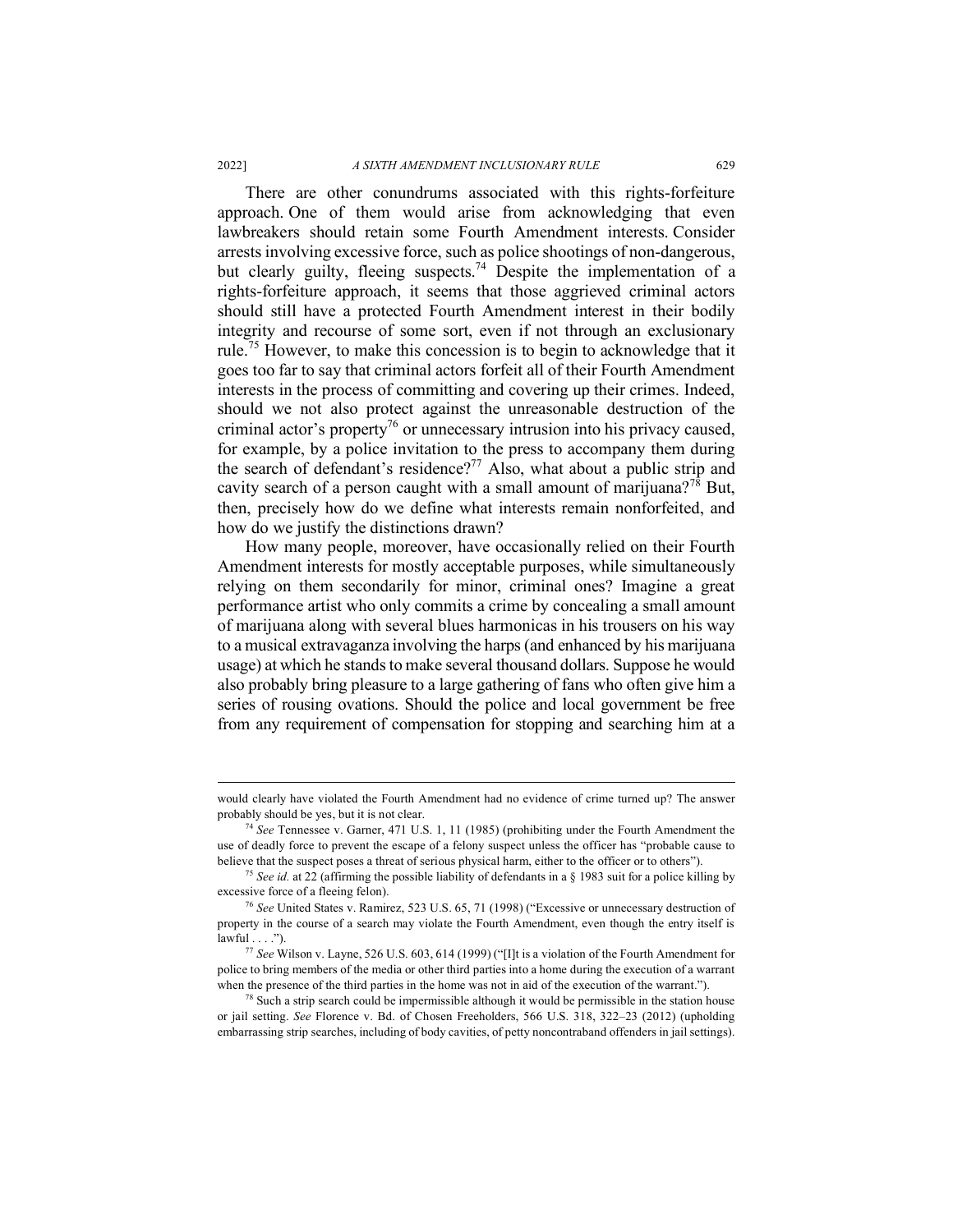drug "checkpoint" without reasonable suspicion.<sup>79</sup> seizing his effects, arresting him, and thereby preventing his performance, only because he possessed a small amount of illegal cannabis? If not, the challenge is to explain how doctrine could reject his reliance on liberty, privacy, and property for criminal ends, but honor his reliance for other purposes.

The rights-forfeiture approach is also vulnerable to the claim that it is revisionist in the extreme. The textual objection is not compelling. As noted, the Fourth Amendment does not explicitly exclude criminal actors from its protections.80 However, critics favoring rights forfeiture could counter that unauthorized invasions of the liberty, privacy, and property interests of persons using them for criminal ends are generally not "unreasonable" in the language of the amendment.<sup>81</sup> To the extent that history matters, this argument coincides with the common-law "ex post success rule,"82 which held that if the constable, even without authority, seized a suspect who *was*  a felon or items that *were* stolen or contraband, he was not liable.<sup>83</sup> Nonetheless, the Court has long followed a contrary view regarding criminal actors<sup>84</sup> and explicitly so more than a century ago in *Weeks*, <sup>85</sup> which also underscores that rights forfeiture arguably would be the most historically jarring of the alternatives proposed by which the Court could eradicate the exclusionary rule.

# II. FORFEITURE OF A CONSTITUTIONALLY-GROUNDED REMEDY

As a second option to eliminate the exclusionary rule, the Court could declare that lawbreakers forfeit their constitutionally-based claim to a remedy when they rely on their Fourth Amendment interests to commit or hide their crimes. This approach, unlike the rights-forfeiture approach, avoids the contention that the Fourth Amendment does not explicitly

 <sup>79</sup> In *City of Indianapolis v. Edmond*, 531 U.S. 32, 47–48 (2000), the Supreme Court rejected under the Fourth Amendment a drug interdiction checkpoint program that involved suspicionless vehicle stops that was aimed primarily at enforcement of criminal drug laws.

<sup>80</sup> *See supra* text accompanying note 13; U.S. CONST. amend. IV.

 $81$  There is a plausible rejoinder to this counterargument building on the second clause in the amendment: The demand that police officers sometimes seek a warrant based on "probable cause" suggests, given that "probable cause" includes evidence of criminal behavior, that the amendment gives criminals some protection. Nonetheless, that constitutes an ethereal protection for criminals if the first clause trumps the second. The criminal would forfeit his Fourth Amendment liberty, privacy, and property rights by virtue of the government's discovery of evidence of his criminal behavior (rendering the invasion "[]reasonable") where a warrant was not secured. U.S. CONST. amend. IV.

<sup>82</sup> Steiker, *supra* note 27, at 829; *see also* Laura K. Donohue, *The Original Fourth Amendment*, 83 U. CHI. L. REV. 1181, 1192 (2016) ("What 'unreasonable' meant in the seventeenth century was 'against reason,' which translated into 'against the reason of the common law.'").

<sup>83</sup> *See* Amar, *supra* note 51, at 767 (noting that, at common law, "ex post success was a complete defense").

<sup>84</sup> *See, e.g.*, Rosenthal, *supra* note 27, at 528 ("It is [well-settled] that an unreasonable search cannot be justified by what is found.") (citations omitted).

<sup>85</sup> *See supra* notes 8–9 and accompanying text.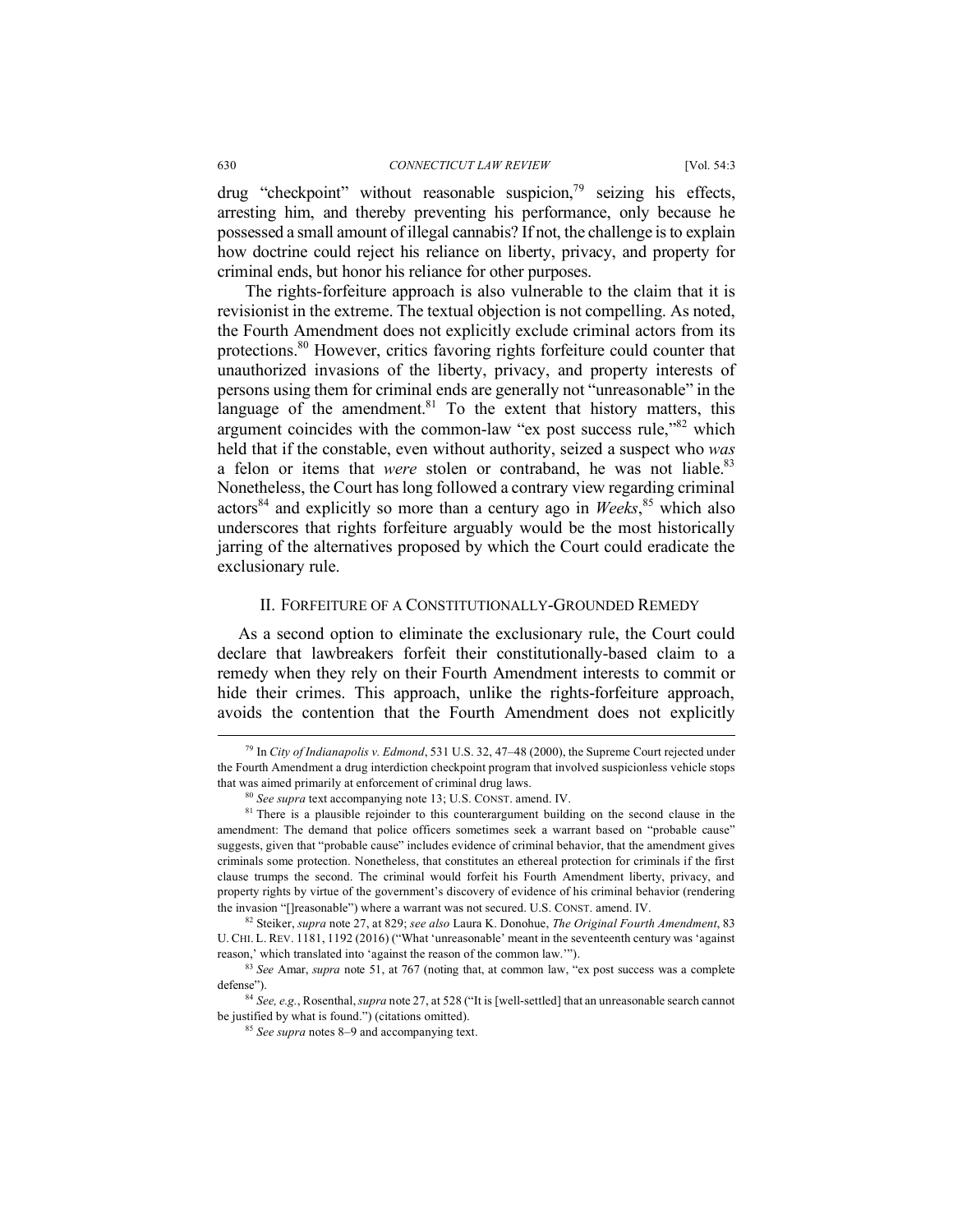exclude lawbreakers from its protections. Under this approach, delinquents have Fourth Amendment interests by virtue of the text, but have lost any constitutionally-grounded claim to a remedy due to their wrongdoing.

A "constitutionally-grounded" remedy for present purposes is one that the Court has concluded the Constitution gives it the authority—but not the obligation—to impose.<sup>86</sup> The prevailing view today is that the exclusionary rule to enforce the Fourth Amendment is of that kind,<sup>87</sup> even if such a grounding seems implausible in light of the diminished and contorted contours of the current rule. $88$  The explanation may come down to the notion advocated at times by scholars, but not endorsed by the Court, that there exists something akin to "constitutional common law."<sup>89</sup>

The view that a lawbreaker forfeits the constitutionally-grounded remedy for the violation of his Fourth Amendment rights would operate similarly in several important respects to the rights-forfeiture approach. First, like the rights-forfeiture approach, the remedy-forfeiture approach makes the criminal actor's wrongdoing the focus of attention. His dereliction is the reason he is not entitled to what would otherwise be a constitutionally-justified remedy—evidentiary suppression—for the violation of his Fourth Amendment interests.

This remedy-forfeiture approach also has several of the same practical benefits as the rights-forfeiture approach. It would eliminate Fourth Amendment suppression motions from criminal cases, saving substantial judicial and prosecutorial resources. It would end the practice of granting evidentiary suppression in favor of some criminal defendants and stop any concomitant encouragement to crime. It would also provide a rationale about why such defendants are not entitled to the benefit that the exclusionary rule provides. Further, it would end the rather arbitrary disparities that the exceptions to the exclusionary rule currently cause in the way we treat criminal defendants who are aggrieved by Fourth Amendment violations.<sup>90</sup>

<sup>88</sup> *See supra* note 51 and accompanying text.

<sup>89</sup> For the foundational article, see Henry P. Monaghan, *The Supreme Court, 1974 Term—Foreword: Constitutional Common Law*, 89 HARV.L.REV. 1 (1975). For arguments against constitutional common law as a normative theory, see Thomas S. Schrock & Robert C. Welsh, *Reconsidering the Constitutional Common Law*, 91 HARV. L. REV. 1117 (1978). For a short rebuttal to Schrock & Welsh, see Daniel J. Meltzer, *State Court Forfeitures of Federal Rights*, 99 HARV. L. REV. 1128, 1172–76 (1986).

 $90$  For example, it is not compelling that there is a lesser deterrent effect if a Fourth Amendment right is enforced in federal habeas rather than on direct appeal in a criminal case. However, in *Stone v. Powell*, 428 U.S. 465, 481–82 (1976), the Court held that Fourth Amendment rights cannot be enforced in federal habeas proceedings where the prisoner received a full and fair hearing on the issue in state court. That holding appears especially dubious given its exemption for those who did not receive an

 <sup>86</sup> Davis v. United States, 564 U.S. 229, 243–44 (2011). In *Davis*, the Court described the suppression remedy as "a 'prudential' doctrine, created by this Court to 'compel respect for the constitutional guaranty.'" *Id.* at 236 (citations omitted).

<sup>87</sup> *See, e.g.*, Rosenthal, *supra* note 27, at 530, 545 (explaining that "contemporary doctrine" rejects any claim that the Fourth Amendment generally "requires the use of the exclusionary rule," but that exclusion is sometimes necessary to achieve constitutionally adequate deterrence).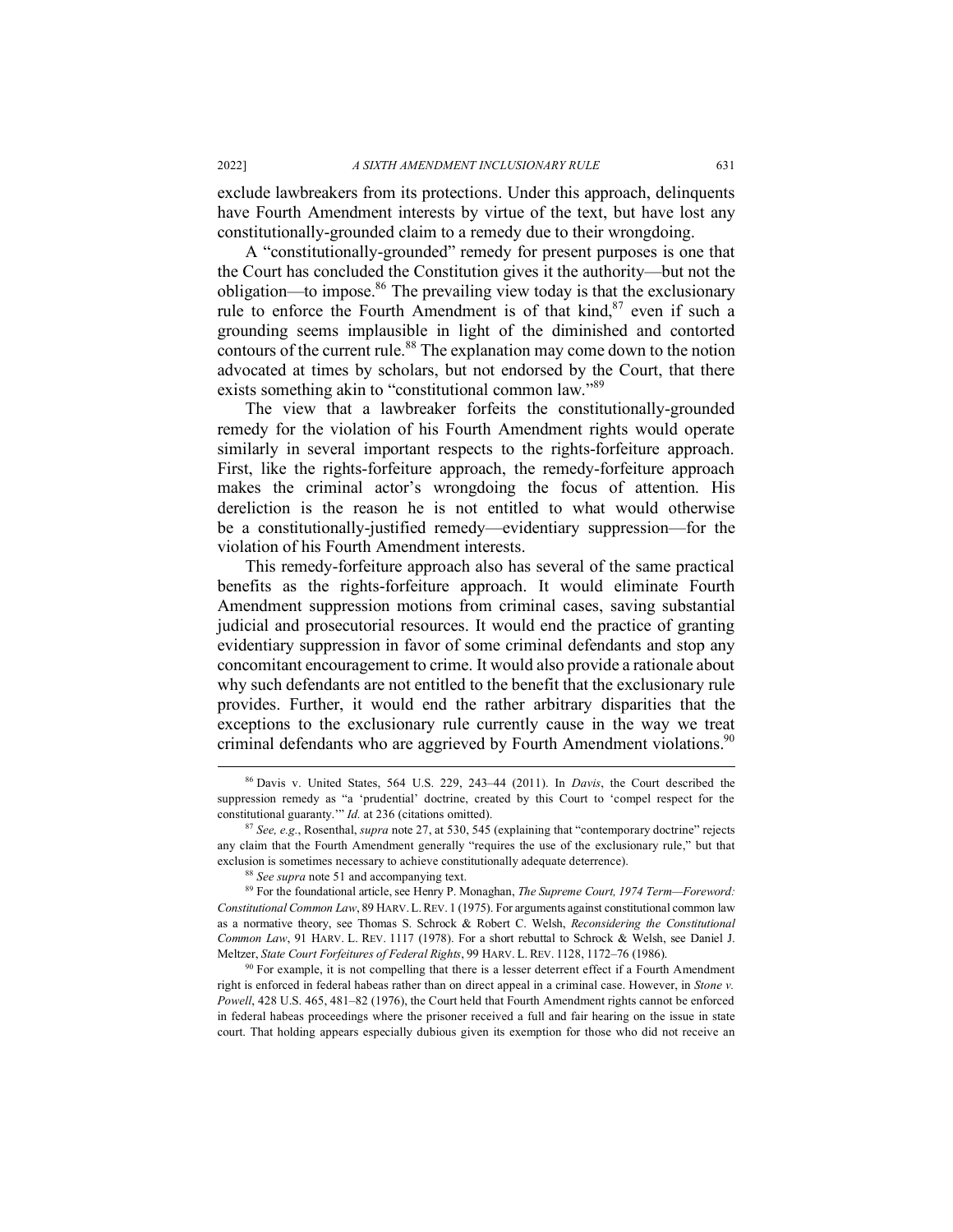Like the rights-forfeiture approach, this remedy-forfeiture approach also could respond to any theory that the Court has offered (and some others, as well) to support the exclusionary rule. It would counter the prevailing justification that law-breakers effectively represent law-abiders in the judicial effort to deter police violations of the Fourth Amendment because, under this approach, the law-breaker has forfeited the remedial right that would otherwise make him an appropriate proxy. At the same time, this approach could deflect claims that suppression is the product of the implicit demands of the Fourth Amendment, the operation of the Fifth Amendment privilege, the mandates of judicial integrity, the mandates of the Due Process Clauses, or the force of aggregated provisions of the Constitution.<sup>91</sup> Those theories do not work if the offender's abuse of his Fourth Amendment rights bars his reliance on those rights to appeal for a remedy.

However, this remedy-forfeiture approach also poses what some may see as problems. Unlike the rights-forfeiture approach, this approach cannot justify the denial of claims by law-breakers under § 1983 for damages associated with their detentions, prosecutions, and sentences upon conviction.92 Those are statutory remedies, unlike the exclusionary rule, which has been constitutionally-grounded (unconvincingly)<sup>93</sup> even if not constitutionally required. And, as we have seen, where a clearly established Fourth Amendment violation by the police has contributed to a law-breaker's detention, prosecution, and conviction, the courts often have not offered the most satisfying explanations as to why the offending police officer should be relieved from liability under § 1983 for the full harm that ensues for the law-breaker, including imprisonment. <sup>94</sup> Under the remedy-forfeiture approach, the lower courts would have to continue to offer unimpressive rationales for why all the damaging consequences are not remediable under the statute.<sup>95</sup> On this score, then, the rights-forfeiture approach is superior.<sup>96</sup>

Another problem focuses on history. The Court has, for many decades, rejected the notion that an aggrieved criminal defendant has a *personal* claim to a constitutionally-grounded remedy for improper police searches and seizures.<sup>97</sup> The Court also has chipped away under a utilitarian analysis at the only constitutionally-grounded remedy in play—the exclusionary rule.<sup>98</sup>

adequate hearing in state court. That factor would not bear significantly on whether enforcing the Fourth Amendment in federal habeas would help deter improper police behavior.<br><sup>91</sup> *See supra* notes 14–17, 62–63 and accompanying text.

<sup>92</sup> For the text of § 1983, see *supra* note 63.

<sup>93</sup> *See supra* note 51 and accompanying text.

<sup>94</sup> *See supra* notes 64–65 and accompanying text.

<sup>95</sup> *See supra* note 65.

<sup>96</sup> *See supra* notes 67–68.

<sup>97</sup> *See supra* notes 20–25 and accompanying text.

<sup>98</sup> *See supra* notes 20–25 and accompanying text.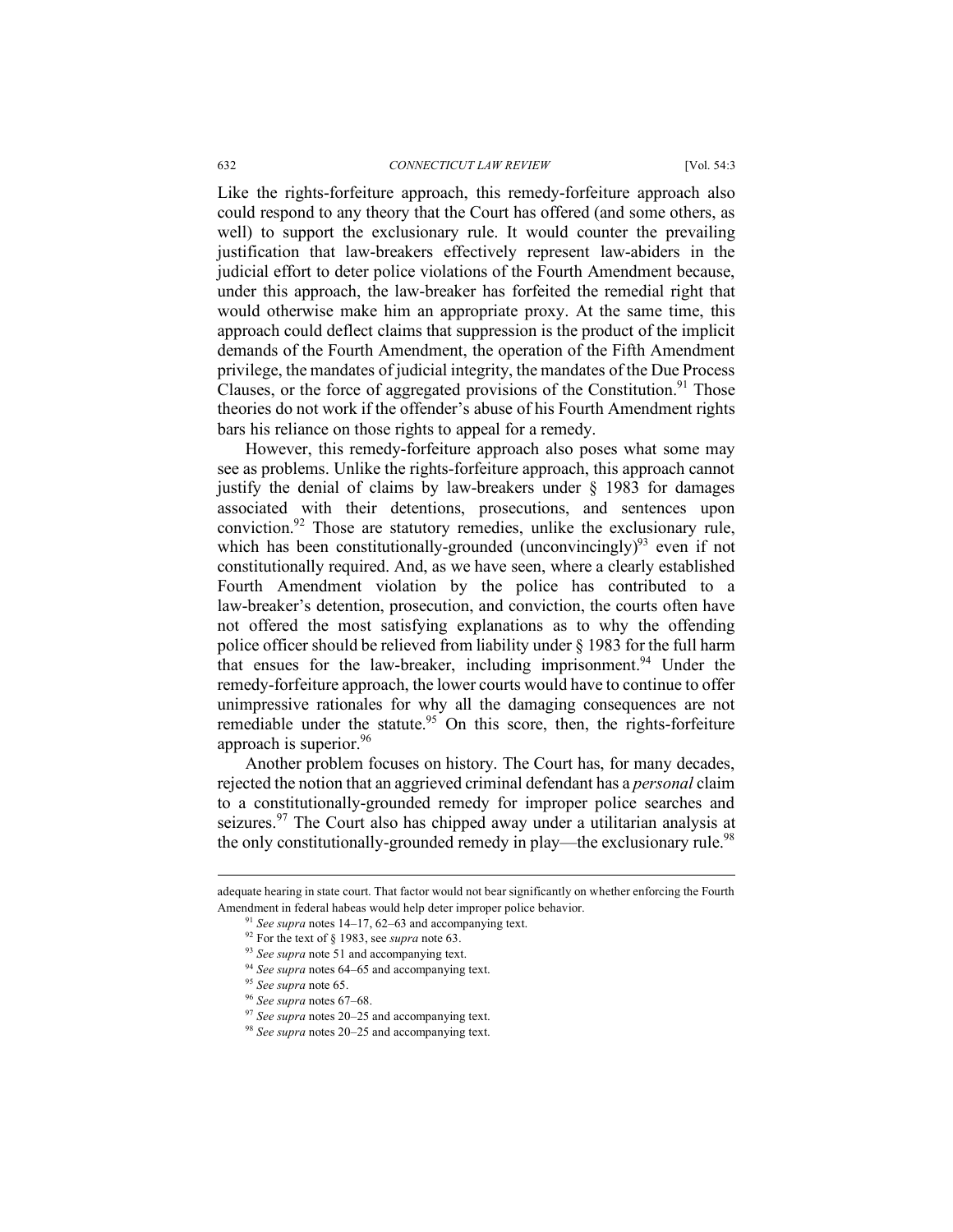To now declare that the criminal defendant *forfeits* a claim to such a remedy would depart from the foundation and trajectory of the Court's last half-century of opinions on the exclusionary rule.<sup>99</sup> It might be slightly less discordantly revisionist than the rights-forfeiture strategy. However, the sharp incongruity with past decisions can still be seen as a mark against it.

A final demerit for this remedy-forfeiture approach is its lack of explanatory transparency. If the exclusionary rule is something constitutionally inspired but not constitutionally required, eviscerating it on a "forfeiture" theory seems like an evasion of some more truthful explanation. The forfeiture notion does not seem quite so disingenuous when used to void certain liberty, privacy, and property rights of the law-breaker that survive for the law-abider. But, even in that context, there is deception, which means that this demerit could also have been listed for the first approach. The exclusionary rule has been maintained in the modern era not as a constitutional requirement but as a constitutionally authorized remedy based on non-textual policy considerations.<sup>100</sup> In that light, the more transpicuous explanation for eviscerating it is that whatever prudential arguments were thought to justify it in the past are now considered inefficacious. A forfeiture contention (either of rights or remedies), unless combined with that more transpicuous explanation, obscures more than reveals why those policy considerations are no longer valid.

# III. ABANDONMENT OF THE UTILITARIAN JUSTIFICATION FOR THE REMEDY

Instead of relying on forfeiture notions to eliminate the exclusionary rule and effectively hiding the true explanation, the Court could follow the implications of its opinion in *Hudson v. Michigan*<sup>101</sup> and merely declare that the only modern rationale that it has cited to maintain that remedy has become outdated. The only modern rationale for exclusion, of course, is deterrence of police misconduct.102 In *Hudson*, Justice Scalia, for the majority, suggested that federal civil-rights lawsuits, encouraged by post-*Mapp* legislative changes—including, for example, the extension of the remedy to reach the deep pockets of municipalities and the provision of statutory fees for plaintiff lawyers—can now adequately remedy Fourth Amendment violations.<sup>103</sup> He also suggested that police officers are less likely than during the pre-*Mapp* era to violate the Fourth Amendment because they

 <sup>99</sup> *See supra* notes 20–25 and accompanying text.

<sup>100</sup> *See supra* notes 20–25 and accompanying text.<br><sup>101</sup> 547 U.S. 586, 588–602 (2006).<br><sup>102</sup> *See supra* notes 20–25 and accompanying text.

<sup>&</sup>lt;sup>103</sup> *See* 547 U.S. at 597–98 (explaining why the Court should not assume that exclusion in the modern era is essential simply because the Court found that it was necessary deterrence nearly half a century earlier).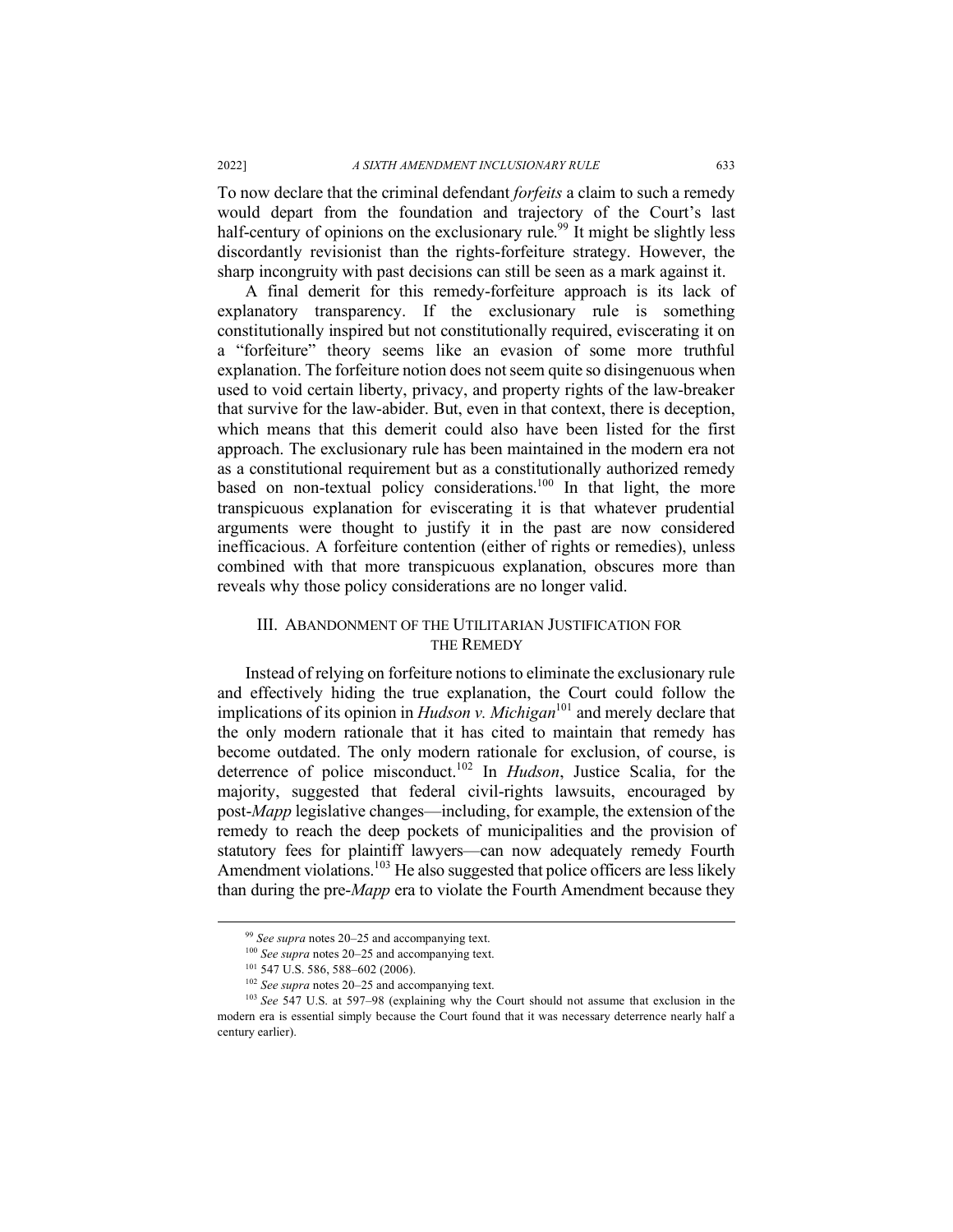are generally better trained and more professional.<sup>104</sup> In an appropriate case, the Court could assert that those changes have made deterrence through suppression less important across the board such that a cost-benefit assessment now favors abandoning the exclusionary remedy entirely.

This non-utility approach brings some of the benefits of the second option—the forfeiture-of-remedies strategy. This non-utility approach would foreclose all Fourth Amendment suppression motions from criminal cases, saving public resources. It would eliminate the windfall in the form of suppression that we currently give to some criminal defendants and provide a rationale for taking that benefit away. It would also eliminate the rather arbitrary disparities, resulting from exceptions to the exclusionary rule, that currently arise in how we treat criminal defendants whose Fourth Amendment rights have been infringed.<sup>105</sup>

The principal benefit of this non-utility approach, compared to the first two, is that it would not cast the Court as so much of a change agent. This approach would build on the gradual flow of precedent over the last half-century, during which the Court recast the justification for exclusion as resting on purely consequentialist considerations and then gradually restricted it by declaring it non-utilitarian on the margins over and over again.<sup>106</sup> The assertion of changed circumstances regarding the availability of federal civil-rights remedies and the professionalization of the police as the justification for the final blow would also help inoculate the Court against claims of judicial activism. Citing those changed circumstances would give the appearance that the Court has not become, by dint of its changed composition, an opponent of the exclusionary remedy, but rather that the remedy has merely outlived its usefulness.

This non-utility approach, however, has imperfections. The first one also applied to the remedy-forfeiture approach. Like that second option, this non-utility approach cannot explain the rejection of suits by law-breakers alleging clearly established Fourth Amendment violations under § 1983 and seeking police liability for damages associated with their resulting detentions, prosecutions, and sentences upon conviction. The courts would have to continue to offer questionable reasoning for why all the damaging consequences for the aggrieved law-breaker are not remediable under that provision.107 On this point, then, the first option—the rights-forfeiture approach—remains superior.<sup>108</sup>

 <sup>104</sup> *See id.* at 598–99 (asserting the "increasing professionalism of police forces" and "the increasing evidence" that they "take the constitutional rights of citizens seriously").

<sup>105</sup> *See supra* note 90 and accompanying text.

<sup>106</sup> *See supra* notes 20–25 and accompanying text.

<sup>107</sup> *See supra* note 65.

<sup>108</sup> *See supra* notes 66–67 and accompanying text.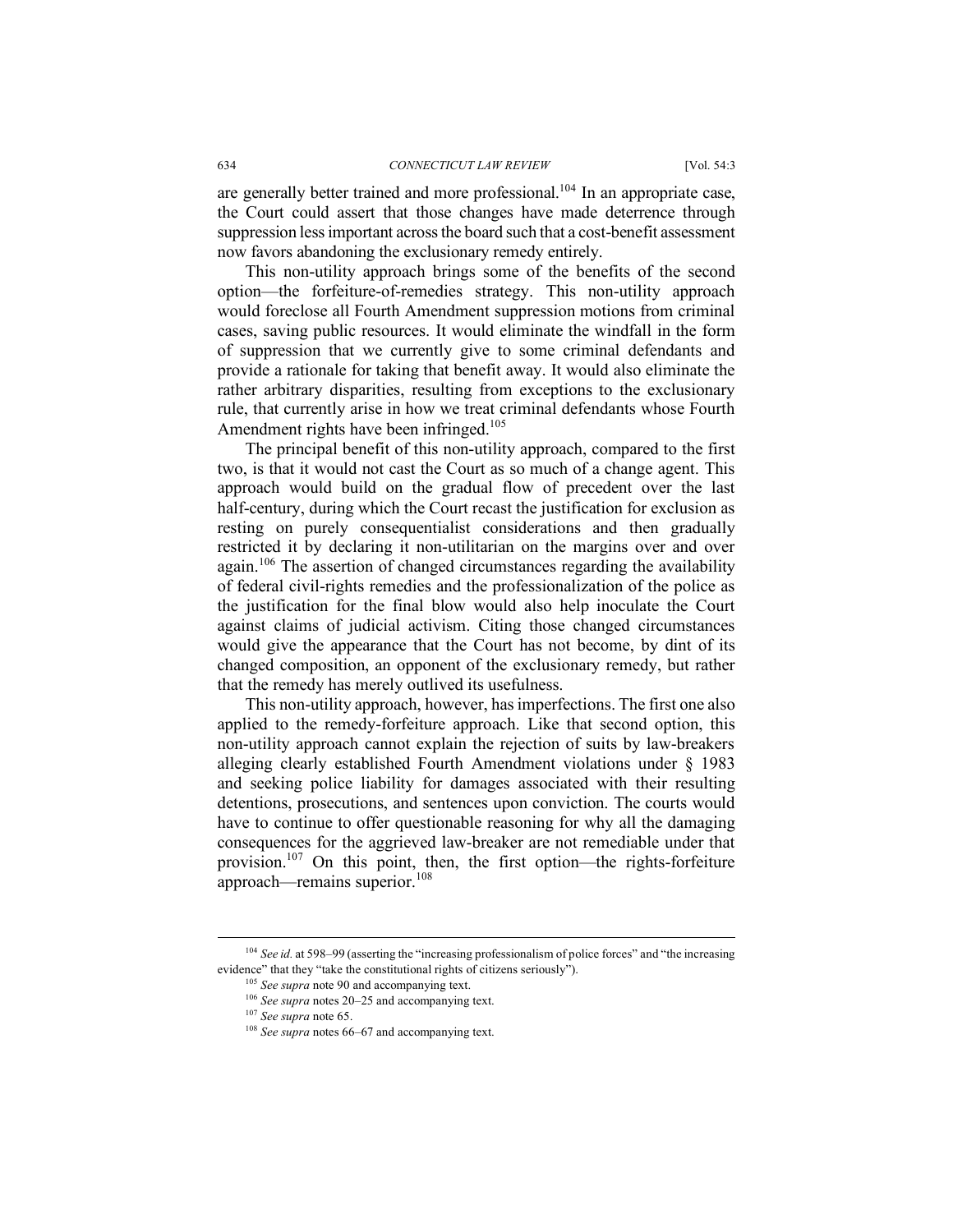An additional demerit arises from the inability of this non-utility approach to overcome claims that the exclusionary rule is not fully explained as a prudential doctrine. Despite the Court's efforts in the modern era to cast the remedy as only about deterrence of police misconduct and, thus, utility, that is not the whole truth about its history.<sup>109</sup> As Richard Re has noted, the modern iteration of the rule is not fully consistent with the view that the goal is deterrence of police violations.110 If that were true, the Court would not, for example, continue to impose stringent standing requirements on criminal defendants as a prerequisite to their success on motions to suppress.<sup>111</sup> Whether a violation is of the aggrieved defendant's Fourth Amendment interests, or those of another person, has little, if anything, to do with the deterrent effect of suppression.<sup>112</sup> Such a requirement is, instead, consistent with the notion that exclusion is a personal right of the aggrieved party alone. The current doctrine reflects that the rule was originally thought to be required for reasons other than police deterrence.<sup>113</sup> The non-utility explanation for abolition does not adequately confront that reality. On this score, therefore, it is inferior to the first two options—the forfeiture approaches.<sup>114</sup>

Another demerit of this non-utility approach is that it does not explain why we should ignore a constitutional right because it is inconvenient to honor it. If lawbreakers have Fourth Amendment rights, then lawbreakers should have a meaningful remedy for violations committed against them, at least when there is one readily available. Otherwise, as Chief Justice Marshall asserted, the Court is effectively dissembling when it asserts that lawbreakers have those rights in the first instance.<sup>115</sup> On this score, then, a forfeiture theory is decidedly superior.

Probably the most serious problem with the non-utility approach, however, is that its basic premise may be false. The Court would be ceding control over the protection of law-abiders against police overreach to a potential tyranny of the majority (in legislatures or on civil juries) based on a wildly unsubstantiated proposition—that suppression is non-utilitarian for law-abiders. The Court has no good information to conclude that the exclusionary rule is ineffective and no good basis to decide that if it is effective the consequences are non-utilitarian.<sup>116</sup>

<sup>&</sup>lt;sup>109</sup> *See supra* notes 20–25 and accompanying text.<br><sup>110</sup> *See* Re, *supra* note 23, at 1894–1902 (asserting that "deterrence arguments cannot justify central features of current exclusionary doctrine").

<sup>&</sup>lt;sup>111</sup> *See id.* at 1896 (contending that this requirement is "nonsensical from a deterrence standpoint").

<sup>&</sup>lt;sup>112</sup> See id. (noting that "the threat of springing Person A from prison could very well deter police from violating Person B's constitutional rights").

<sup>113</sup> *Id.* at 1899.

<sup>114</sup> *See supra* Parts I–II.

<sup>115</sup> *See supra* notes 40–41 and accompanying text.

<sup>116</sup> *See generally* Danielle Hayes, Note, *He Say, She Say:* Utah v. Strieff *and the Role of Narrative in Judicial Decisions*, 61 HOW.L.J. 611, 624–28, 631–32 (2018) (describing that studies of police activity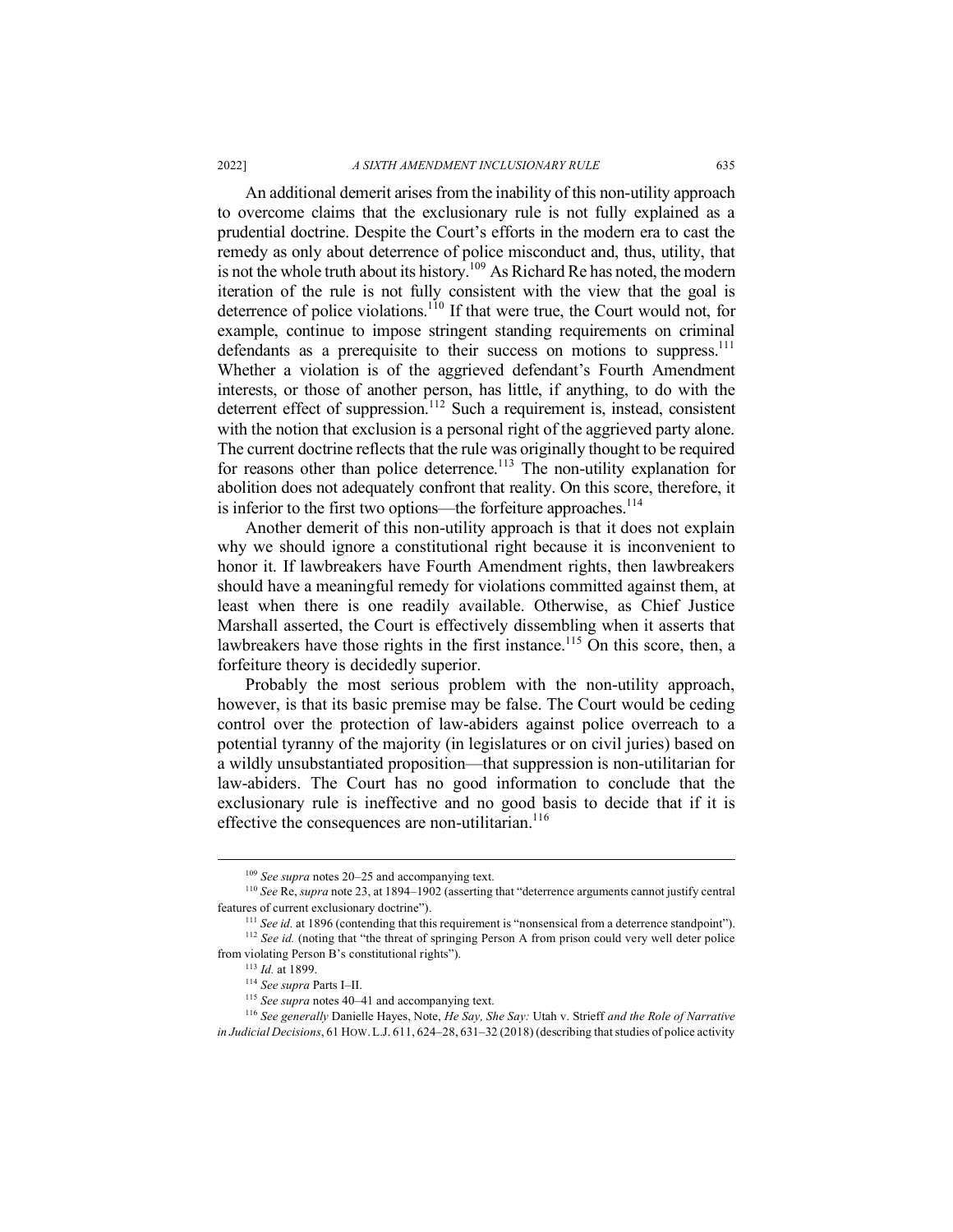#### 636 *CONNECTICUT LAW REVIEW* [Vol. 54:3

The exclusionary remedy may well significantly deter police violations of the Fourth Amendment against law-abiders in many circumstances, over and above any deterrent influence of § 1983 remedies. There is anecdotal evidence to that effect.<sup>117</sup> There is also little doubt among the scholarly community or police, lawyers, and judges participating in the criminal justice system that exclusion has had some deterrent effect, despite the debate about the magnitude of its influence in differing circumstances.<sup>118</sup> For example, after the implementation of the exclusionary rule in various jurisdictions, affected police departments quickly began emphasizing training of officers so as to avoid the political fallout that would occur if evidentiary exclusion for violations became common.<sup>119</sup> It is reasonable to think that this newfound concern with following Fourth Amendment law would have deterred Fourth Amendment violations against law-abiders.

As Carol Steiker has explained, the exclusionary rule also has ensured "that the courts will develop a fairly comprehensive set of constitutional guidelines for law enforcement—guidelines that the political branches of government would otherwise [have] neglect[ed]."<sup>120</sup> The judiciary almost surely would not have developed this Fourth Amendment doctrine without an exclusionary rule giving defendants an incentive to challenge search and seizure practices in criminal cases.<sup>121</sup> Accordingly, she notes that if the Court now completely abandons the exclusionary rule, we would plausibly expect to see not only little action to fill the gap from the political branches but a "resounding silence" from the judiciary in further developing important aspects of Fourth Amendment law through  $\frac{1}{2}$  1983 suits.<sup>122</sup>

after *Mapp* initially "suggest[ed] the rule was an effective deterrent," but has produced "a mix bag of results" since the advent of exceptions to the exclusionary rule in 1974).

<sup>117</sup> *See, e.g.*, Albert W. Alschuler, Studying the Exclusionary Rule*: An Empirical Classic*, 75 U. CHI. L. REV. 1365, 1372–73 (2008) (noting that police respond to Supreme Court Fourth Amendment rulings and that those rulings would not have come about were there no exclusionary rule).

<sup>118</sup> *See, e.g.*, *id.* at 1373 ("Judges, prosecutors, defense attorneys, and police officers agree that the exclusionary rule has influenced police conduct for the better."); *see also* Rosenthal, *supra* note 27, at 540–43 ("[T]he empirical debate centers on the magnitude of the exclusion's deterrent effects; there is little debate about whether exclusion has some deterrent effects.").

<sup>119</sup> *See, e.g.*, Alschuler, *supra* note 117, at 1372 (noting anecdotal evidence that the exclusionary rule achieves its deterrence effects largely through "long-term guidance and habit formation" occurring within police departments).

<sup>120</sup> Steiker, *supra* note 27, at 851.

<sup>121</sup> Alschuler, *supra* note 117, at 1372–73; *see also* Steiker, *supra* note 27, at 851 ("By creating litigation incentives in a wide body of cases in which defendants will, of necessity, be provided with court-appointed counsel, the exclusionary rule ensures that the courts will develop a fairly comprehensive set of constitutional guidelines for law enforcement – guidelines that the political branches of government would otherwise neglect.").

<sup>122</sup> Steiker, *supra* note 27, at 851; *see also* Rosenthal, *supra* note 27, at 552 (noting that numerous "scholars have expressed concern that absent a vigorous exclusionary remedy, the development of Fourth Amendment law is likely to be stunted"); Nancy Leong, *Making Rights*, 92 B.U. L. REV. 405, 421–22, 428 (2012) (including a study of federal appellate cases from 2005 to 2009 and revealing that virtually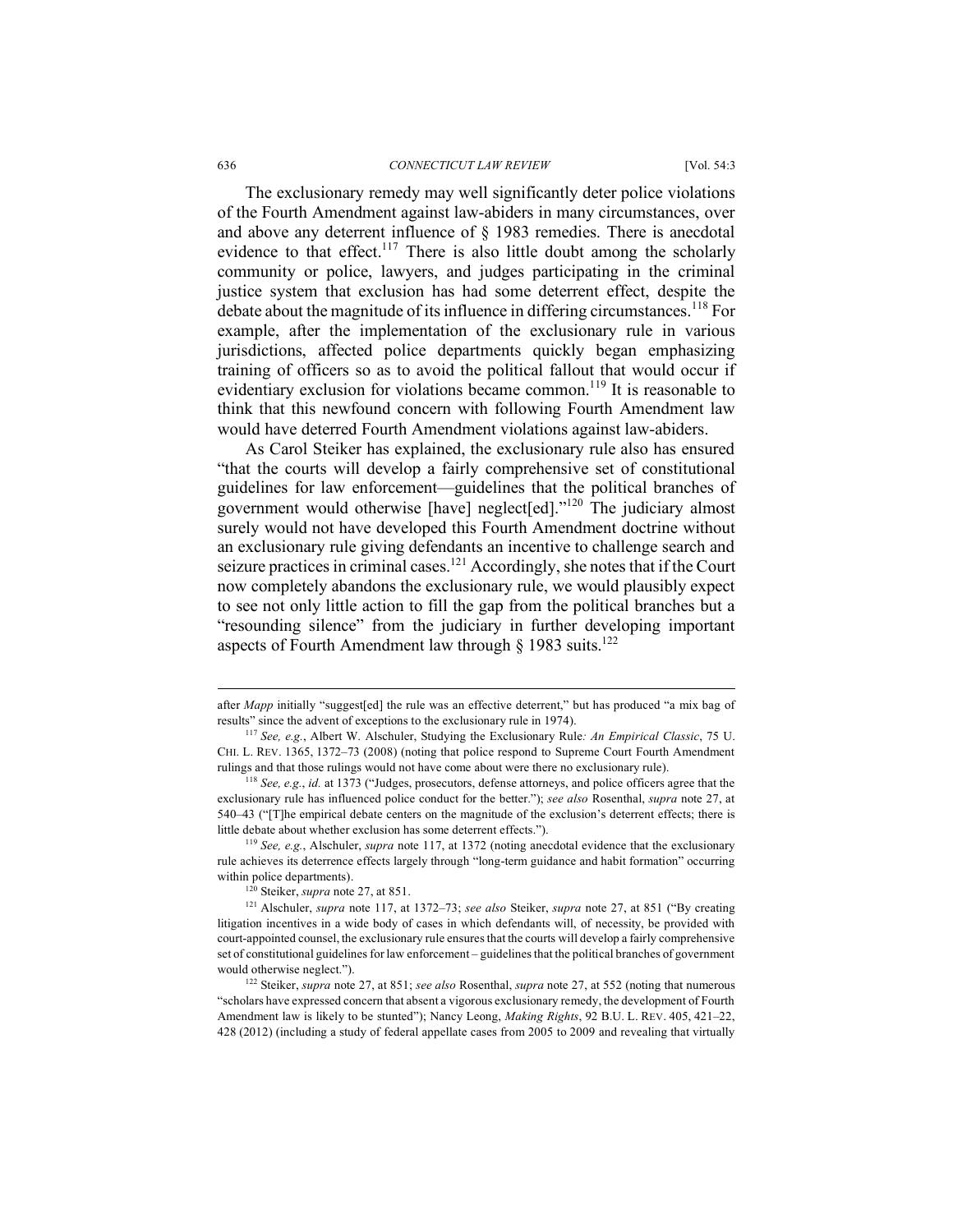There is also little reason to believe that § 1983 suits otherwise would have much deterrent effect on most police violations.<sup>123</sup> There is a high bar to injunctive relief.<sup>124</sup> And, in the relatively few cases when plaintiffs can get past immunity doctrines and other obstacles to damage relief,<sup>125</sup> civil juries generally remain unreceptive to claims alleging police misconduct.<sup>126</sup>

The force of the exclusionary rule, moreover, is not, as the Court has often suggested, simply about the penalizing or disincentivizing effect operating directly on individual police officers.<sup>127</sup> Its influence may come mostly through its effect on police agencies more generally.<sup>128</sup> We can sensibly believe that police agencies will strive to avoid—through, for example, better training—the political problems that arise for them if criminals are set free based on police violations of the Fourth Amendment.<sup>129</sup> Moreover, as regards individual police officers, the influence is likely more complex than its direct effect on the thinking of those otherwise ready to violate.<sup>130</sup> As Professor Steiker has explained, the exclusionary rule may be effective "not so much for the fear that it inspires in the 'bad cop,' but rather in the way that it creates an alternative vision of the 'good cop.<sup>279131</sup> By spurring the development of rules about what the Fourth Amendment demands, the exclusionary rule has helped give "good cops" an "aspirational counterpart" to the "highly

all those involving consent, *Terry* issues, and the vehicle exception were raised in criminal prosecutions rather than in § 1983 actions).

<sup>&</sup>lt;sup>123</sup> Excessive force claims may produce more jury verdicts for plaintiffs than other claims, but even those will generally be small. *See* Leong, *supra* note 122, at 423 (noting that excessive force claims tend to be litigated in § 1983 actions); Calabresi, *supra* note 39, at 115 (noting "jury disinclination to give significant awards").

<sup>124</sup> *See* Rosenthal, *supra* note 27, at 549–50 (noting that "plaintiff must establish a credible and nonspeculative threat that he will be subjected in the future to an allegedly unreasonable search and seizure" and, when brought against a municipality, plaintiff must prove an "actionable municipal custom, policy, or practice").

<sup>&</sup>lt;sup>125</sup> See id. at 548–50 (discussing various obstacles facing a typical § 1983 plaintiff alleging a Fourth Amendment violation by police).

<sup>126</sup> *See, e.g.*, Calabresi, *supra* note 39, at 114–15 (explaining that jurors are reluctant to identify with a criminal defendant or even with an innocent person illegally searched or seized by the police and, thus, are reluctant in a tort action against the police to render a verdict in the plaintiff's favor).

<sup>127</sup> *See* Rosenthal, *supra* note 27, at 541 (contending that exclusion encourages police policy and training changes that promote compliance with Fourth Amendment doctrine).

<sup>128</sup> *See, e.g.*, William J. Mertens & Silas Wasserstrom, *The Good Faith Exception to the Exclusionary Rule: Deregulating the Police and Derailing the Law*, 70 GEO. L.J. 365, 399 (1981) ("[E]ven if a particular constable is indifferent to whether his arrests and seizures result in convictions, those who run the police department are concerned with successful prosecutions."). 129 *See* Daryl J. Levinson, *Making Government Pay: Markets, Politics, and the Allocation of* 

*Constitutional Costs*, 67 U. CHI. L. REV. 345, 417 (2000) (asserting that the exclusionary rule operates on the political incentives of the police); Mertens & Wasserstrom, *supra* note 128, at 399 ("[A]t least the more professional police forces can be expected to encourage fourth amendment compliance through training and such guidelines as the department provides for conducting searches, seizures, and arrests."). 130 *See* Alschuler, *supra* note 117, at 1374 (contending that the exclusionary rule "works over the long-

term by allowing judges to give guidance to police officers who ultimately prove willing to receive it").

<sup>131</sup> Steiker, *supra* note 27, at 852.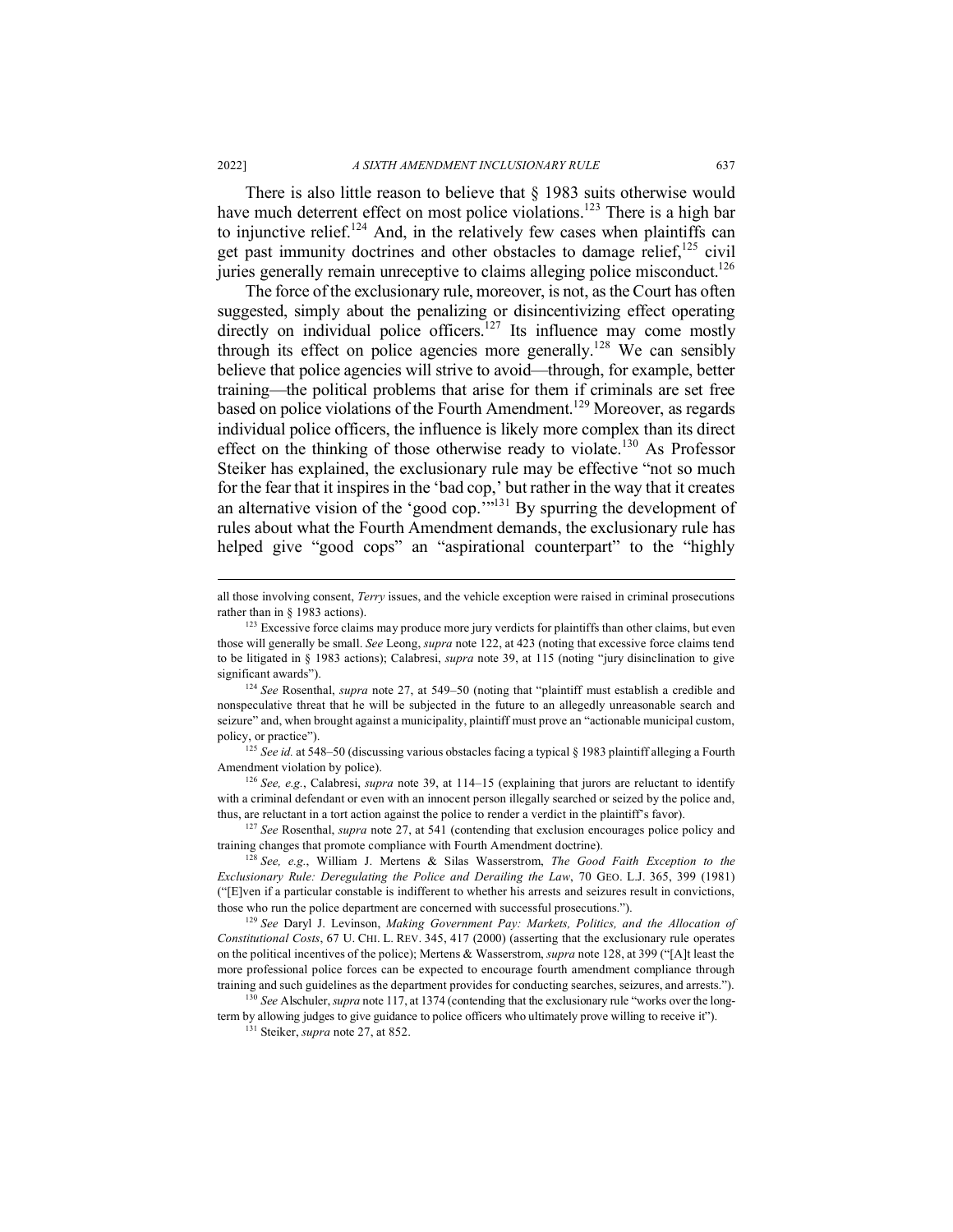aggressive attitudes and behavioral patterns" that tend to develop within modern police forces.<sup>132</sup>

For present purposes, however, the important point is that there is often a lack of clarity about the degree of deterrent influence of the suppression remedy. While the Court has little good empirical data to decide in what contexts it is effective, some of the Court's unsupported contentions about its ineffectiveness should seem dubious even to critics of the exclusionary rule. For example, the Court's unsupported assertion in *Herring* that suppression would only marginally deter *negligent* police violations is counter-intuitive.<sup>133</sup> As the dissenters noted, that position contradicts tort law's response to negligent conduct by private actors.<sup>134</sup> Yet, the better criticism is not that the Court is demonstrably wrong about deterrence effects in one setting or another but that it has generally made assertions as if it had corroborating information when it is actually shooting in the dark.

When the exclusionary rule deters police violations, moreover, the Court has no special capacity to make or implement nuanced value judgments about whether the costs in crime outweigh the benefits in reduced police abuse for law-abiders. Critics could again justifiably contend that the Court has done a poor job on this score. For example, an intentional but relatively unobtrusive police violation, such as the opening of luggage without a search warrant when the owner is not present, might produce crucial evidence in a homicide case, and many of us might oppose suppression. Yet, the same kind of violation might produce crucial evidence in a marijuana possession case, but most of us might think the police violation to be the greater problem. Murder is not the same as marijuana possession in most contexts, including if the question is how to use suppression to maximize law-abiders' utility. Nonetheless, the Court has not been able to accommodate crime-type distinctions in its suppression doctrine.<sup>135</sup> "The seriousness of the crime and the future threat posed by the criminal are irrelevant" under the doctrine.<sup>136</sup>

The non-utility approach would not solve this lack of nuance connected to the seriousness of the crime. Even if the police were to commit a flagrantly obtrusive invasion of liberty and privacy in a minor cocaine possession case, evidentiary suppression would not ensue. Most of us might think that result is also suboptimal because of the need to restrain police aggression, if not for the protection of the cocaine possessor, then for the benefit of the

 <sup>132</sup> *Id.*

<sup>133</sup> *See* Herring v. United States, 555 U.S. 135, 147–48 (2009) (asserting that exclusion would produce only "marginal deterrence").

<sup>&</sup>lt;sup>134</sup> See id. at 153 (Ginsburg, J., dissenting) (arguing that the majority's position "runs counter to a foundational premise of tort law—that liability for negligence, i.e., lack of due care, creates an incentive to act with greater care").

<sup>135</sup> *See* Rychlak, *supra* note 23, at 242 (noting that the exclusionary rule requires suppression even if "the crime involved is serious and the criminal is dangerous").

<sup>136</sup> *Id.* at 243.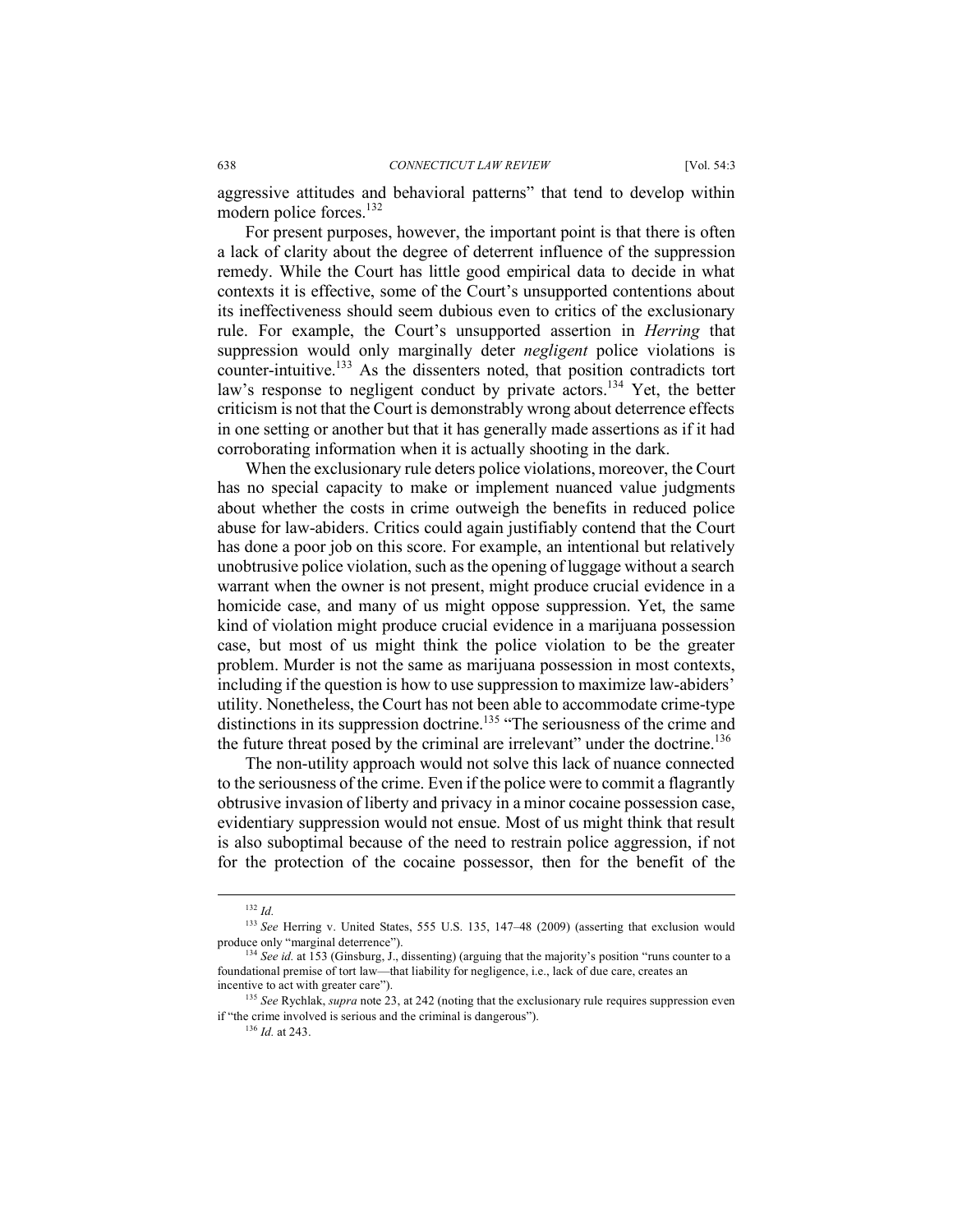law-abiding. Yet, the larger point is not that the Court is demonstrably wrong about the value judgment in one particular context or another but that it lacks any special ability to decide those value questions for us or the capacity to implement them in a refined way. $137$ 

The non-utility theory would also ignore that differing circumstances exist in different communities. On the dual problems of crime and police abuse, St. Louis may differ from Ann Arbor, and both may differ from Washington, Austin, Springfield, and Irvine, not to mention the smaller places in the great rural expanse. One community may be besieged by crime but not police abuse or vice versa, while another may have both problems, and another may have neither. Those differences could substantially influence value judgments about the propriety of an exclusionary remedy in criminal cases in those communities. Moreover, those circumstances could change over time in one community but not another. Yet, the Court's doctrine on suppression has treated the country as a static monolith,<sup>138</sup> and the non-utility theory for abandoning the rule would also follow that pattern.

In the end, if the utility of law-abiders is the focus, then a central contention about why the Court should eliminate the exclusionary rule is also a central contention about why the Court should not eliminate it without a constitutionally-grounded substitute. The argument, again, is that the Court is not a very good decision-maker. That does not mean the Court should rely on legislatures or civil juries in constitutional tort cases to find the right solution, given that the Fourth Amendment is not about majority rule. Yet, if they are not the right decision-makers either, what constitutionally-grounded remedy should the Court implement?<sup>139</sup>

<sup>&</sup>lt;sup>137</sup> Difficulties would significantly complicate the imposition of a "serious crimes" exception to the exclusionary rule, which may, in part, explain why the Court has not imposed it. *See* Yale Kamisar, *"Comparative Reprehensibility" and the Fourth Amendment Exclusionary Rule*, 86 MICH. L. REV. 1,  $11–29$  (1987).<br><sup>138</sup> The Supreme Court also has sometimes derided the notion that Fourth Amendment protections

could "vary from place to place and from time to time." Virginia v. Moore, 553 U.S. 164, 176 (2008) (quoting Whren v. United States, 517 U.S. 806, 815 (1996)).

<sup>&</sup>lt;sup>139</sup> Commentators have proposed various substitutes for an exclusionary rule, such as punishing offending police officers with contempt citations and providing sentencing concessions or other administratively supervised remedies to aggrieved criminal defendants. *See, e.g.*, Calabresi, *supra* note 39, at 115–17 (proposing sentencing concessions for aggrieved criminal defendants combined with punishments for offending police officers); Rychlak, *supra* note 23, at 249–53 (proposing criminal contempt and punishment for certain offending police officers while retaining evidentiary suppression in some cases); Bivens v. Six Unknown Named Agents of Fed. Bureau of Narcotics, 403 U.S. 388, 422 (1971) (Burger, C.J., dissenting) (proposing administrative remedies for aggrieved criminal defendants); *see also* Donald Dripps, *The Case for the Contingent Exclusionary Rule*, 38 AM. CRIM. L. REV. 1, 2 (2001) (proposing that courts "experiment with suppression orders that are contingent on the failure of the police department to pay damages set by the court"). Some of these proposals would require legislative enactment. For those that would not, it seems that, while their purpose is to achieve a utilitymaximizing equilibrium for law-abiders, the Supreme Court would not have a good constitutional basis to impose them on the states and would not be in a good position to supervise them to achieve the utilitymaximizing function.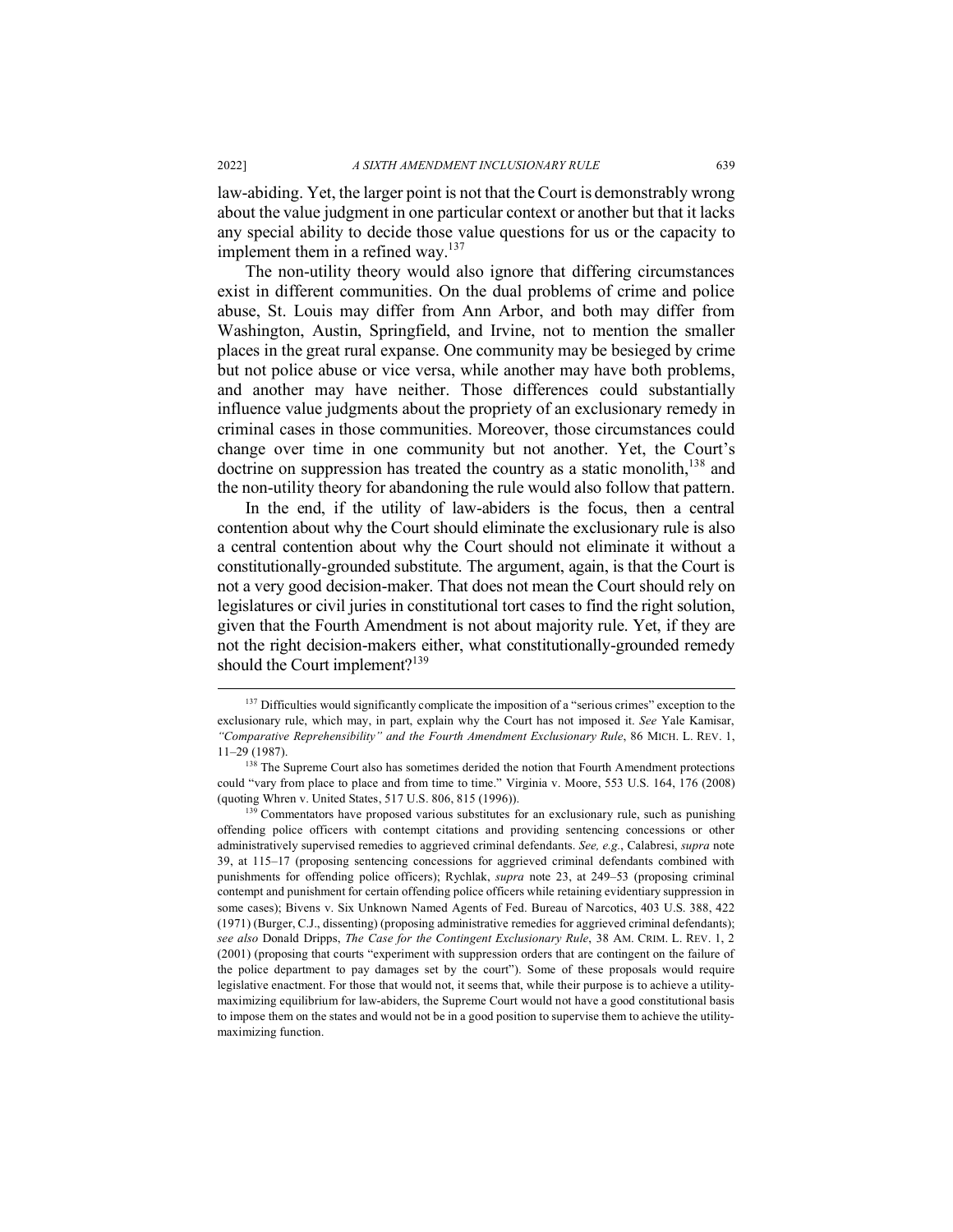## IV. AN INCLUSIONARY RULE FOR FOURTH AMENDMENT VIOLATIONS

This Part proposes a constitutionally-grounded remedy for Fourth Amendment violations against criminal defendants that does not claim utility-maximization for law-abiders as its primary purpose or that the Court is the right decision-maker. The proposal is that the Court abandon the exclusionary rule but substitute a new remedy called an "inclusionary rule" that would find explanation largely in the Sixth Amendment right to jury trial. After describing the mechanics of the proposal in Subpart A, Subpart B takes up the explanation for its constitutional grounding, and Subpart C provides an assessment of its advantages and demerits.

### A. *The Approach*

The proposed inclusionary rule would focus on criminal juries as arbiters of the remedy in criminal cases for Fourth Amendment violations. In the modern era, the idea that juries in criminal cases should play a role in enforcing the Fourth Amendment is not entirely new.<sup>140</sup> A few scholars, beginning with Ronald Bacigal, have proposed that criminal juries decide whether the police have violated the amendment<sup> $141$ </sup> or that separate screening juries, according to legislative enactment, decide whether to suppress evidence or fine police officers for violations.<sup>142</sup> However, the inclusionary

<sup>142</sup> *See* George C. Thomas III, *Judges are Not Economists and Other Reasons to be Skeptical of Contingent Suppression Orders: A Response to Professor Dripps*, 38 AM. CRIM. L. REV. 47, 48–49 (2001) (proposing a model, to be instituted by legislation, in which "a screening jury would decide whether to suppress the evidence or fine the officer").

 <sup>140</sup> *See generally* Ronald J. Bacigal, *Putting the People Back into the Fourth Amendment*, 62 GEO. WASH. L. REV. 359 (1994) (proposing a structure for Fourth Amendment decisionmaking that, as in the pre-revolutionary period, gives criminal juries a prominent role).

<sup>141</sup> *See generally* Ronald J. Bacigal, *A Case for Jury Determination of Search and Seizure Law,* 15 U. RICH. L. REV. 791 (1981) (proposing criminal jury determination of search and seizure law if the trial judge rules against the defendant in a pre-trial hearing); Bacigal, *supra* note 140 (presenting an expanded version of the proposal); *see also* Michael J. Zydney Mannheimer, *Decentralizing Fourth Amendment Search Doctrine*, 107 KY. L.J. 169, 215–17 (2018–2019) (advocating involving juries in Fourth Amendment search inquiries where positive law provides no clear answer); Lauren M. Ouziel, *Beyond Law and Fact: Jury Evaluation of Law Enforcement*, 92 NOTRE DAME L. REV. 691, 735 (2016) (proposing that criminal juries, based on instructions, be allowed openly to evaluate the propriety of law enforcement action in rendering its verdict, without supplanting the role of the judge in resolving Fourth Amendment suppression motions); Meghan J. Ryan, *Juries and the Criminal Constitution*, 65 ALA. L. REV. 849, 902 (2014) (arguing that criminal juries should decide criminal constitutional moral matters, including Fourth Amendment reasonableness); Melanie D. Wilson, *The Return of Reasonableness: Saving the Fourth Amendment from the Supreme Court*, 59 CASE W. RES. L.REV. 1, 4 (2008) (advocating that criminal juries resolve those Fourth Amendment issues that are "heavily dependent on the actions, beliefs, and perspectives of prudent, ordinary citizens"); Erik Luna, *The* Katz *Jury*, 41 U.C. DAVIS L. REV. 839, 851 (2008) (suggesting that juries could determine whether a government intrusion was a "search" under the Fourth Amendment); George C. Thomas III & Barry S. Pollack, *Saving Rights from a Remedy: A Societal View of the Fourth Amendment*, 73 B.U. L. REV. 147, 150 (1993) (proposing that jury panels dedicated to resolving all the motions set for a day or week decide whether there was a Fourth Amendment violation and that judges decide on suppression).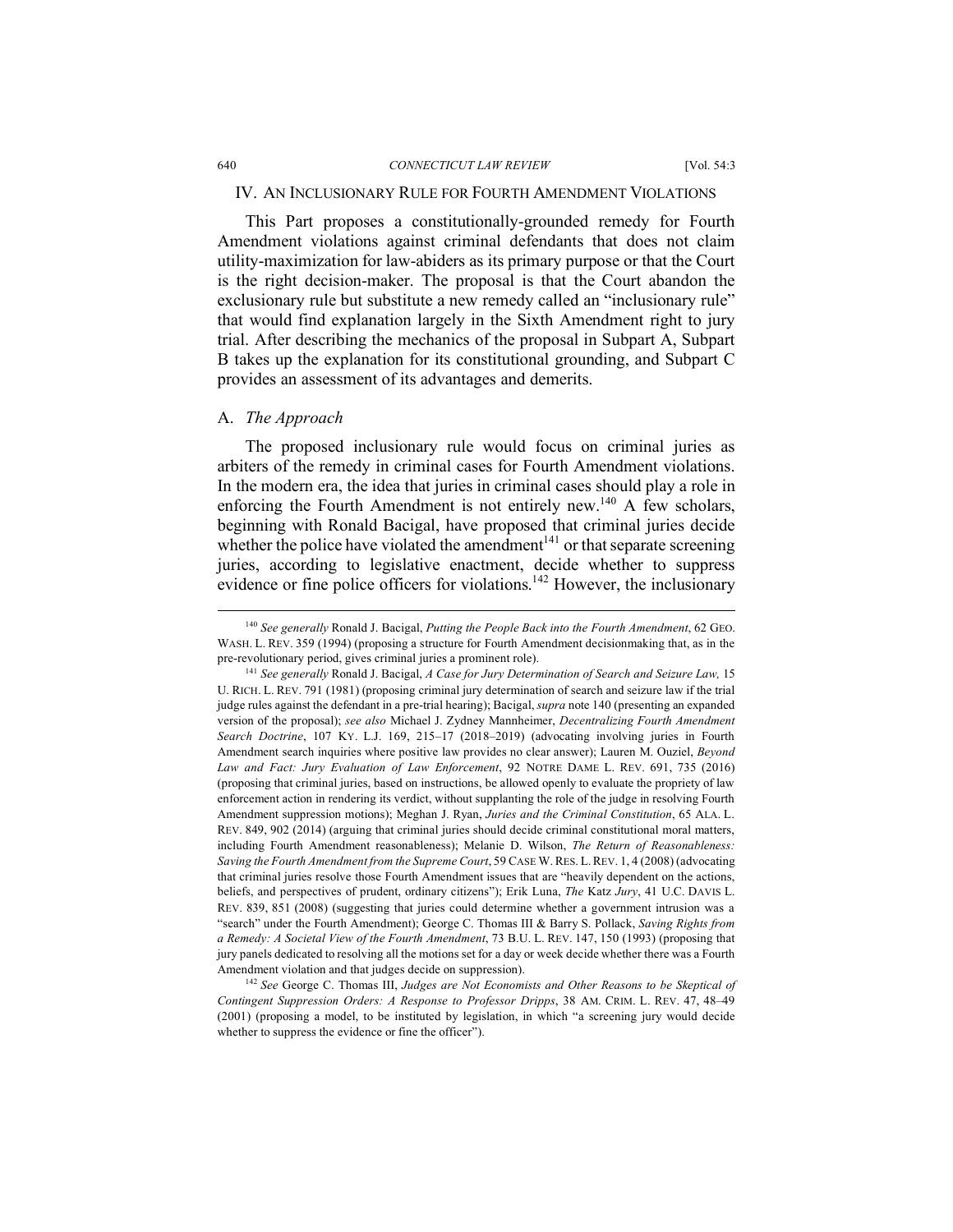rule proposed here would involve juries in a more limited way, and the explanation for it would rest largely on the Sixth Amendment right to jury trial. The criminal trial judge would continue to decide whether there was a violation of the Fourth Amendment. In cases of violations involving evidentiary fruits, the judge would include an instruction describing the violation and advising the jury to decide whether to take further action, which would involve ignoring the evidentiary fruits and possibly acquitting the defendant of some or all of the charges. $143$ 

Because the judge's instruction would be crucial to this approach, it would be subject to review on appeal.<sup>144</sup> The instruction should emphasize that the violation was of the United States Constitution, particularly the Fourth Amendment. The judge should summarize the facts making out the violation and advise the jury as to the level of culpability of the wrongdoers, whether it be purposeful, knowing, reckless, or negligent. The judge should identify the officials who acted wrongfully, if possible. The judge should also state what evidence was secured as a result of the violation and make clear that the jury is authorized to ignore that evidence in reaching its verdict on some or all of the charges.145 Perhaps the judge could also add that the jury might weigh the nature of the police violation against the seriousness of the criminal allegations.<sup>146</sup> However, the judge should note that the law leaves the choice to each juror and should emphasize that each one is free to act according to their own judgment, conscience, and discretion.

While the proposal does not contemplate that evidence be admitted regarding the value of evidentiary exclusion, lawyers should be able to argue the question to a limited extent in their summations. Restricting the evidentiary presentation would help avoid turning the criminal case into a minitrial on that question. Also, because, as we will see, the inclusionary

<sup>&</sup>lt;sup>143</sup> The proposal is that the inclusionary rule would not apply where there is no but-for connection between the violation and the evidence discovered.

Should the inclusionary rule apply where there are no evidentiary fruits? For example, what if the police illegally arrested the defendant but probable cause developed independently of the illegal arrest by the time of the defendant's trial? An example of such a scenario arose in *United States v. Crews*, 445 U.S. 463, 469 (1980). The proposal is that, as where there is no but-for connection between the violation and the evidence discovered, the inclusionary rule would not apply.

This position is not crucial to the proposal. If the inclusionary rule were held to apply in such cases, jurors would decide. (Where there were no evidentiary fruits, they would have to be told of their authority directly to decide for acquittal.) However, if that position were taken, the Court would then need to draw some line to clarify when a seizure of the defendant or a search that turned up nothing was otherwise too disconnected from the prosecution to warrant jury consideration.

<sup>144</sup> *See* Hedgpeth v. Pulido, 555 U.S. 57, 60 (2008) ("[V]arious forms of instructional error are not structural but instead trial errors subject to harmless-error review.").

<sup>&</sup>lt;sup>145</sup> Should the judge try to state the value of ignoring the evidence? Is the value in honoring the aggrieved defendant's Fourth Amendment rights, in promoting compliance by the police with the Constitution, or both? The proposal is that the judge would allow jurors to decide.

<sup>&</sup>lt;sup>146</sup> The judge need not try to characterize the seriousness of the charges, because jurors could make that assessment.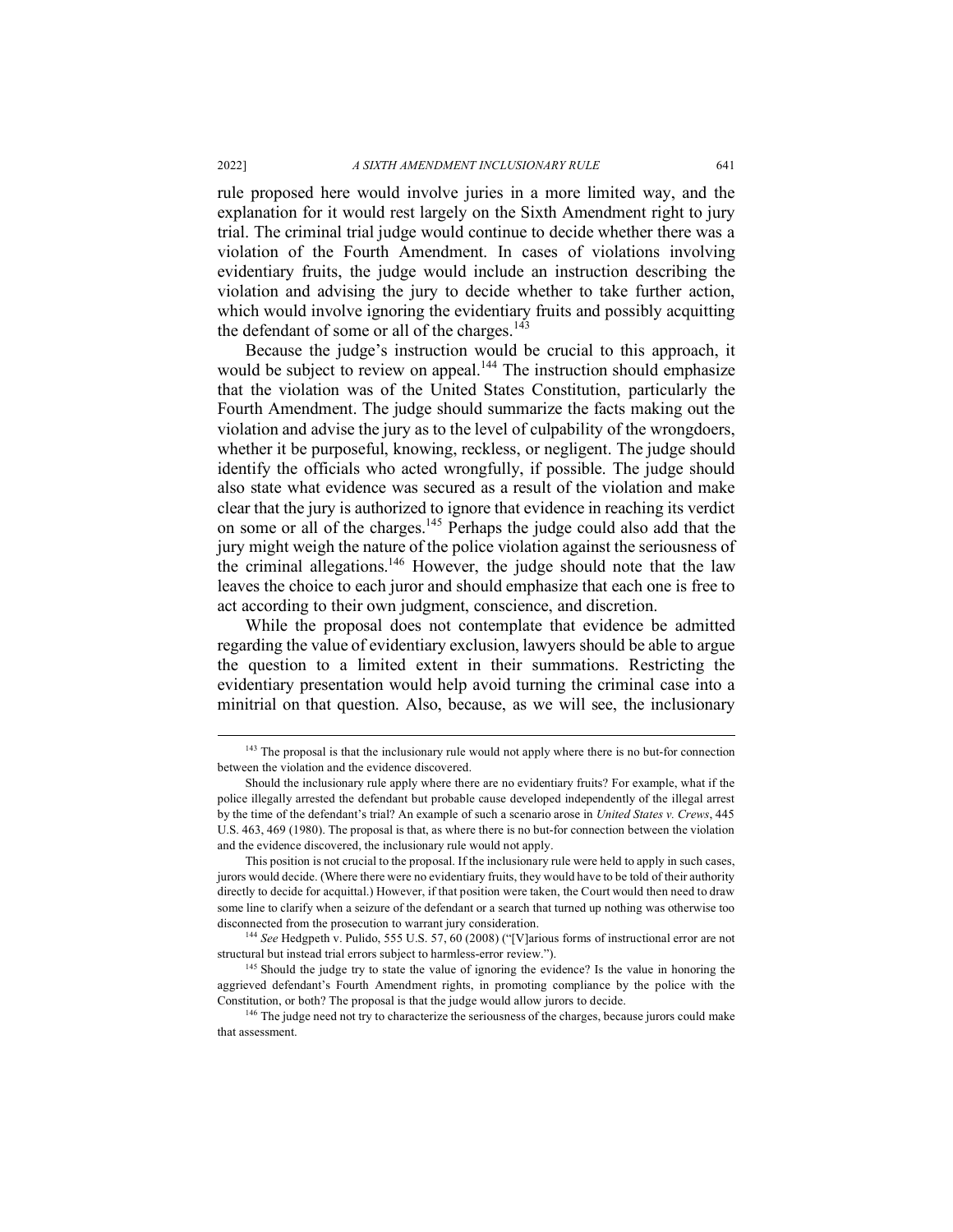#### 642 *CONNECTICUT LAW REVIEW* [Vol. 54:3

rule would rest on the Fourth Amendment and the Sixth Amendment right to jury trial, it would not concern merely utility for law-abiders but also the jury's sense of whether to take further action to honor the defendant's Fourth Amendment rights. $147$  In any event, as we have seen, there is not good empirical evidence on the effects of exclusion, and the ultimate utility question is a value judgment, not an empirical one.<sup>148</sup> Nonetheless, the lawyers could appropriately offer arguments before the jury about the justifications for ignoring or considering the evidentiary fruits that would parallel those allowed in death penalty sentencing trials concerning the utility and justness of a death verdict.<sup>149</sup>

The proposed inclusionary rule would only apply in limited circumstances. First, because it would rest heavily on the Sixth Amendment right to jury trial, the rule would only apply in criminal jury trials.<sup>150</sup> It would not apply in civil cases, in probation or parole revocation hearings, or in the early stages of a criminal case, such as at the preliminary hearing or the grand jury. Should it apply in criminal bench trials? The proposal is that it should not, given that the defendant would choose, with the consent of the prosecutor and judge, whether to waive a jury trial.<sup>151</sup> (The parties could nonetheless agree to have the judge clarify whether she would suppress in a bench trial.) Yet, in the context of a criminal jury trial, there would not be many exceptional situations where the evidentiary fruits of a violation of the defendant's Fourth Amendment rights would come in without the violation instruction.

Should the inclusionary rule apply where the police violate the rights of a third party and thereby secure evidence that incriminates the defendant? The proposal is that it would not apply in those cases, on grounds that we need not view the defendant as a proxy for law-abiders where the police have not infringed his Fourth Amendment rights. This conclusion implies that the remedy—consideration of his request for evidentiary suppression and possibly suppression itself—is also personal to the defendant by virtue of its grounding in his Fourth and Sixth Amendments rights, rather than in

 <sup>147</sup> *See infra* text accompanying notes 154–192.

<sup>148</sup> *See supra* notes 27–32 and accompanying text.

<sup>&</sup>lt;sup>149</sup> In death-penalty cases, trial courts need not allow parties to present all evidence bearing on the utility or morality of the death sanction. The Supreme Court has held that only evidence bearing on the offender's character, record, and crime is required. *See* Lockett v. Ohio, 438 U.S. 586, 604 (1978). For a discussion of evidence that bears on the utility or morality of the death sanction but that does not meet this test, see Scott W. Howe, *Resolving the Conflict in the Capital Sentencing Cases: A Desert-Oriented Theory of Regulation*, 26 GA. L. REV. 323, 324–25 n.11 (1992). Despite the restriction on such evidence, lawyers are allowed to assert in closing argument, and often do, that the death penalty would or would not deter similar crimes and that it is or is not justified on moral grounds. *See* WELSH S. WHITE, THE DEATH PENALTY IN THE NINETIES: AN EXAMINATION OF THE MODERN SYSTEM OF CAPITAL PUNISHMENT 112–13 (1991).

<sup>150</sup> *See infra* text accompanying notes 154–192.

<sup>151</sup> As regards the rules on waiver of jury trial, see LAFAVE ET AL., *supra* note 57, at 1287–89.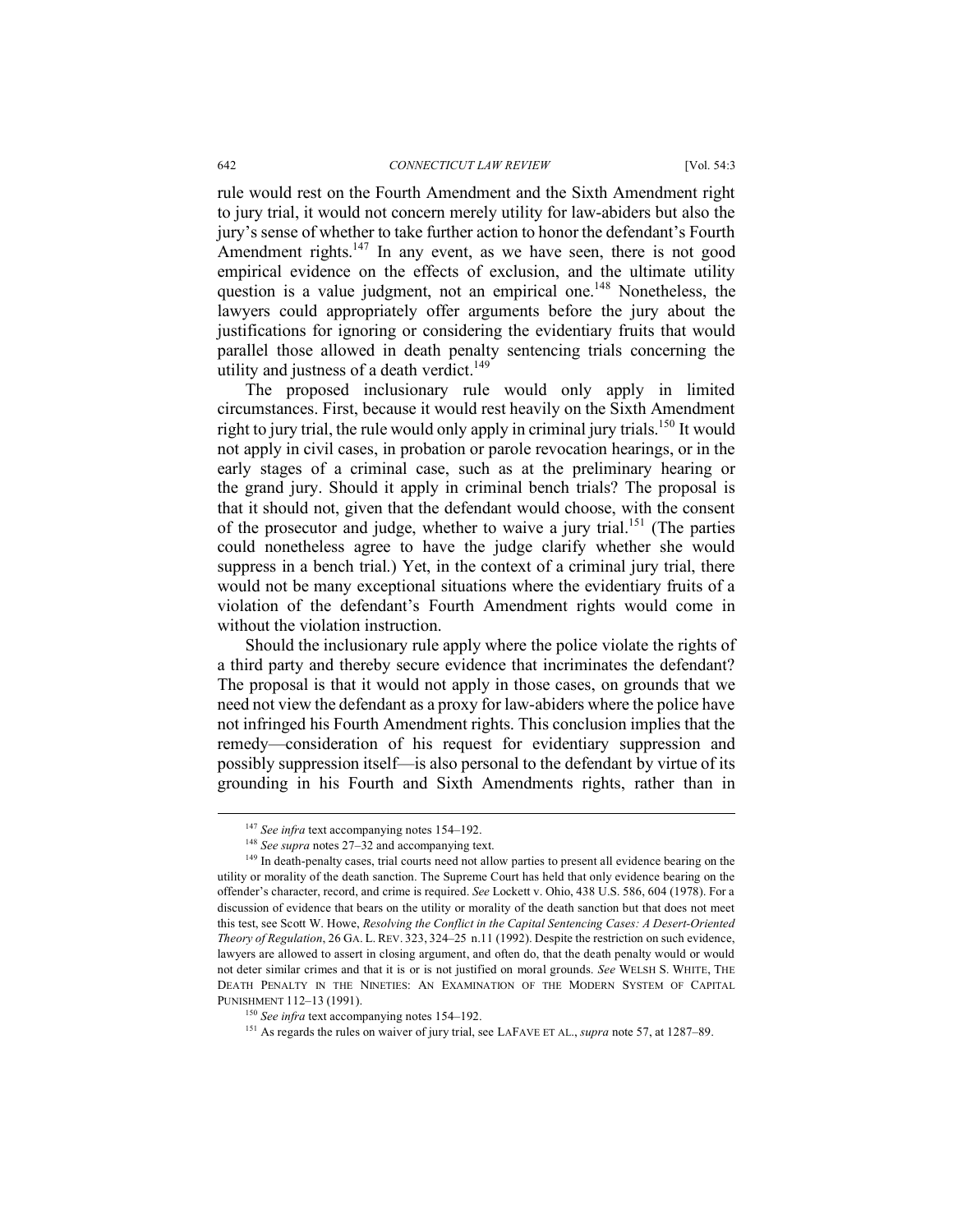something with an uncertain constitutional explanation, but purportedly justified by its utility for law-abiders (the current exclusionary rule).<sup>152</sup>

Should the inclusionary rule apply to mistakes by non-law-enforcement government agents, such as magistrates or judges who erroneously issue warrants? The proposal is that it would apply, unlike the current exclusionary rule.<sup>153</sup> In such cases, the criminal defendant's Fourth Amendment rights have been violated. There is no persuasive reason to see those violations differently from police violations for purposes of allowing the criminal jury to learn of them and their consequences and to decide whether to take further action.

### B. *The Constitutional Basis*

A combination of the Fourth Amendment and the Sixth Amendment right to jury trial<sup>154</sup> could justify the inclusionary-rule approach. The Fourth Amendment basis would require that there be a Fourth Amendment violation and, if so, it would then justify honoring the aggrieved party's liberty, privacy, and property rights and protecting those same rights held by others. The Sixth Amendment grounding would authorize jury action in response and limit it by requiring that it come in a criminal trial.

The Sixth Amendment protection would operate in its dual role as a personal safeguard for the charged defendant and as a structural assignment of decision-making authority.<sup>155</sup> According to academic convention, some constitutional provisions embody individual rights while others embody allocations of power.<sup>156</sup> The Sixth Amendment guarantee of jury trial in criminal cases is both—"a valued right of persons accused of crime" and "an allocation of political power to the citizenry."157

<sup>&</sup>lt;sup>152</sup> United States v. Leon, 468 U.S. 897, 906 (1984). This is not crucial to the proposal if we recognize that constitutional doctrine is often not fully coherent. The inclusionary rule could be held applicable in such cases on the view that the court should let the jury determine how to balance the dual dangers of crime and excessive police aggression whether or not the defendant has standing.

<sup>153</sup> *See id.* at 916 (declaring that the exclusionary rule was not designed to punish the errors of judicial officers).

<sup>&</sup>lt;sup>154</sup> See U.S. CONST. amend. VI ("In all criminal prosecutions, the accused shall enjoy the right to a . . . trial, by an impartial jury . . . .").

<sup>155</sup> *See* Albert W. Alschuler & Andrew G. Deiss, *A Brief History of the Criminal Jury in the United States*, 61 U. CHI. L. REV. 867, 876 (1994) ("Jury trial was a valued right of persons accused of crime, and it was also an allocation of political power to the citizenry."); Akhil Reed Amar, *The Bill of Rights as a Constitution*, 100 YALE L.J. 1131, 1183-85 (1991) (explaining that the Sixth Amendment right serves both functions).

<sup>156</sup> *See* Alschuler & Deiss, *supra* note 155, at 876 (asserting that academic convention divides constitutional provisions into two classes—those that "allocate governmental power" and those that "guarantee individual rights"). 157 *Id. Cf.* Laura I Appleman, *The Lost Meaning of the Jury Trial Right*, 84 IND.L.J. 397, <sup>405</sup> (2009)

<sup>(&</sup>quot;[T]he right to a jury trial, particularly in the criminal context, was viewed almost exclusively as the people's right, not as a right of the accused . . . .").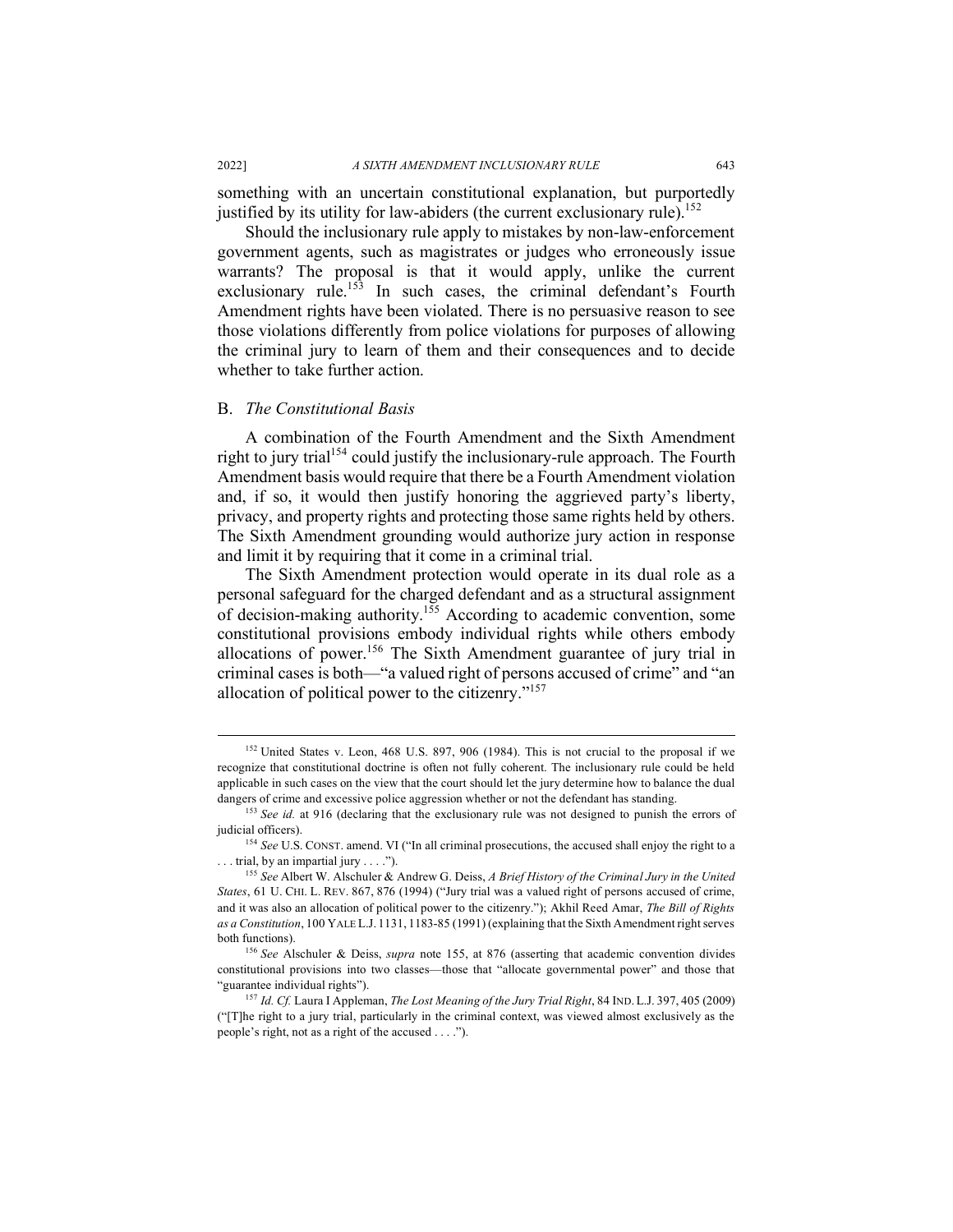The Sixth Amendment right to jury trial has been understood as more important than the textually similar dual-role protection—the Seventh Amendment right to jury trial in certain civil cases.<sup>158</sup> First, the right in the Sixth Amendment, unlike that in the Seventh, has been deemed "fundamental to the American scheme of justice" and thus has been incorporated against the states.159 Further, the right in the Sixth, unlike that in the Seventh, has been understood to give the judiciary less room to intrude on the authority of the jury to decide matters in favor of protected parties,  $160$ which, in the case of the Sixth Amendment, includes only criminal defendants, and, in the case of the Seventh Amendment, encompasses civil litigants more generally.<sup>161</sup> Criminal trial courts "may not direct a verdict of guilty, in whole or in part, no matter how conclusive the evidence might appear."<sup>162</sup> To do so would impede the jury's acknowledged power to render a verdict of not guilty "in the teeth of both law and facts,"<sup>163</sup> and would "invade the defendant's constitutionally protected right to trial by jury."164 Criminal trial courts also must use great care in employing special verdict forms, lest they infringe on the criminal jury's independence.<sup>165</sup> In contrast, federal trial courts in civil cases, among other actions that lessen the civil jury's power, grant motions for summary judgment,  $166$  direct verdicts,  $167$  and

 <sup>158</sup> *See* U.S. CONST. amend. VII ("In suits at common law, where the value in controversy shall exceed twenty dollars, the right of trial by jury shall be preserved . . . .").

<sup>159</sup> Ramos v. Louisiana, 140 S. Ct. 1390, 1397 (2020); Duncan v. Louisiana, 391 U.S. 145, 149 (1968); *see also* McDonald v. City of Chicago, 561 U.S. 742, 765 n.13 (2010) (listing the Seventh Amendment as not incorporated).

<sup>160</sup> *See, e.g.*, LaFave, *supra* note 71, at 1397 (noting that use of special verdicts is common in civil jury trials but not in criminal jury trials).

<sup>161</sup> *See* U.S. CONST. amends. VI, VII.

<sup>162</sup> LaFave, *supra* note 71, at 1397.

<sup>163</sup> Horning v. District of Columbia, 254 U.S. 135, 138 (1920).

<sup>164</sup> LAFAVE ET AL., *supra* note 57, at 1397 (citing United States v. Martin Linen Supply Co*.*, 430 U.S. 564, 572 (1977) (stating that a criminal trial judge may not direct a verdict in favor of the prosecution or instruct jury to do so); Connecticut v. Johnson, 460 U.S. 73, 84 (1983) (stating the same)); *see also Duncan*, 391 U.S. at 156 (asserting the framers' view that "[i]f the defendant preferred the commonsense judgment of a jury to the more tutored but perhaps less sympathetic reaction of the single judge, he was to have it").

<sup>165</sup> *See* LAFAVE ET AL., *supra* note 57, at 429 (noting that "special verdicts and special interrogatories can limit jury independence"); *see also* United States v. Spock, 416 F.2d 165, 182–83 (1st Cir. 1969) (holding that use of special questions to jury in criminal case violated defendants' constitutional right to jury trial).

<sup>166</sup> *See, e.g.*, FED. R. CIV. P. 56 (providing that a civil litigant may move for and a court may grant summary judgment). 167 *See, e.g.*, Treat Mfg. Co. v. Standard Steel & Iron Co., 157 U.S. 674, 675 (1895) (approving trial

court instruction directing civil jury to return a verdict for defendants); Randall v. Balt. & Ohio R.R. Co., 109 U.S. 478, 482 (1883) (approving the same).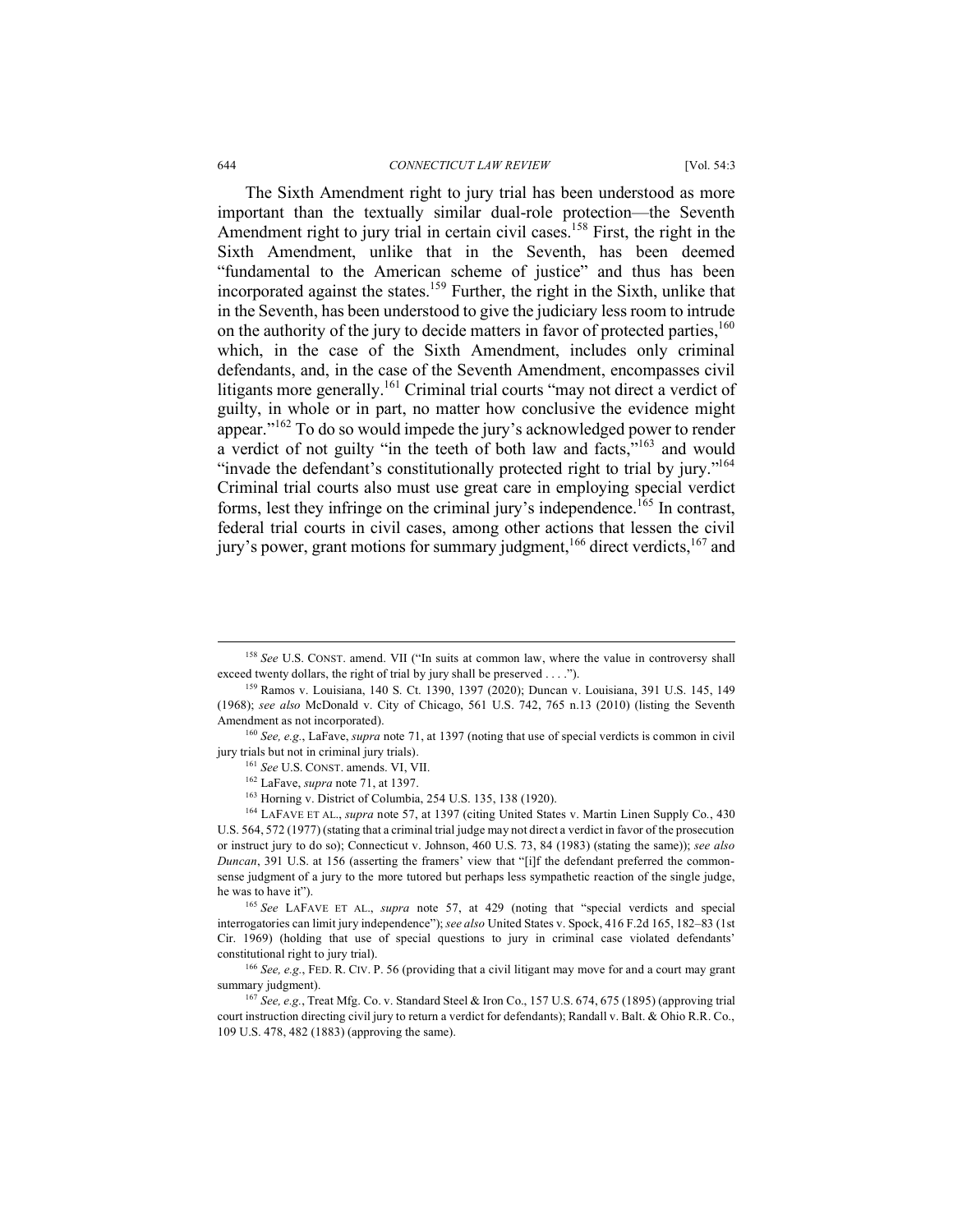employ special verdict forms that lead the jury toward verdicts that accord with the law and the evidence. $168$ 

The long history of judicial acceptance of the limited power<sup>169</sup> of the criminal jury to nullify $v^{170}$  or, in other words, to "acquit against" instructions"<sup>171</sup>—helps reveal a constitutional basis for the inclusionary-rule approach.172 That acceptance demonstrates recognition of the criminal jury's purpose as more than simply "resolution of factual disputes."<sup>173</sup> The apparent view that the Sixth Amendment right embraces this broader function<sup>174</sup> would allow the Supreme Court to use the provision to constitutionally ground the inclusionary-rule approach. The proposal contemplates telling jurors of their authority to decide the suppression question while the nullification power of criminal juries is not conferred on them through explicit instructions.175 Yet, implementing the inclusionary-rule approach remains sensible as Sixth Amendment doctrine. The central reason not to tell jurors of their nullification power is to try to ensure that they only rarely use it and only in favor of the criminal defendant.<sup>176</sup> When jurors nullify, they ignore or override the law about which the judge instructs them. To implement the inclusionary-rule approach and openly instruct jurors on their authority regarding suppression would encourage them not to ignore or override existing law but to decide when to take further remedial action on grounds that the Court would

<sup>172</sup> The widespread view at the time of the founding was that criminal juries had even more power than that embodied in the notion of nullification. *See infra* text accompanying note 181.

<sup>173</sup> Bacigal, *supra* note 141, at 818.

<sup>174</sup> *See infra* note 184 and accompanying text; *see also* Raoul Berger, *Justice Samuel Chase v. Thomas Jefferson: A Response to Stephen Presser*, 1990 BYU L. REV. 873, 889–90 (endorsing the view that the nullification power was "embodied" in the constitutional right to jury trial in criminal cases). For a view questioning whether it is correct to assert that jury nullification, even in restricted form, is part of the Sixth Amendment right, see LAFAVE ET AL., *supra* note 57, at 1285–86.

<sup>175</sup> *See* LAFAVE ET AL.,*supra* note 57, at 186 ("Courts have . . . rejected any constitutional right to an instruction that informs the jury that it has the power to disregard the law and acquit."); *see also* CLAY S. CONRAD, JURY NULLIFICATION 5 (2014) ("We want jurors to intervene on occasion . . . without us telling them about their power to do so . . . ."). For the view that jurors should be told of their power to nullify, see Alan W. Scheflin, *Jury Nullification: The Right to Say No*, 45 S. CALIF. L. REV. 168, 168 (1972).

<sup>176</sup> *See, e.g.*, United States v. Dougherty, 473 F.2d 1113, 1134–35 (D.C. Cir. 1972) ("There is reason to believe that the simultaneous achievement of modest jury equity and avoidance of intolerable caprice depends on formal instructions that do not expressly delineate a jury charter to carve out its own rules of law."); Alschuler & Deiss, *supra* note 155, at 914 n.246 (noting that the power to disregard instructions can "disadvantage defendants rather than aid them").

 <sup>168</sup> *See* LAFAVE ET AL., *supra* note 57, at 429 ("The use of 'special verdicts' or 'special interrogatories,' whereby the jury is required to respond to a series of fact questions in connection with the return of its verdict, is a common practice in civil cases but not in criminal cases.").

<sup>&</sup>lt;sup>169</sup> The power is limited in that it appears, for example, that trial courts can excuse for cause members of a jury venire "who admit that they will not follow the law." *Id.* 

<sup>&</sup>lt;sup>170</sup> Bacigal, *supra* note 141, at 817; DENNIS HALE, THE JURY IN AMERICA: TRIUMPH AND DECLINE 19 (2016).

<sup>171</sup> *See* Alschuler & Deiss, *supra* note 155, at 912–14 (discussing the political power of early American juries to "acquit against instructions").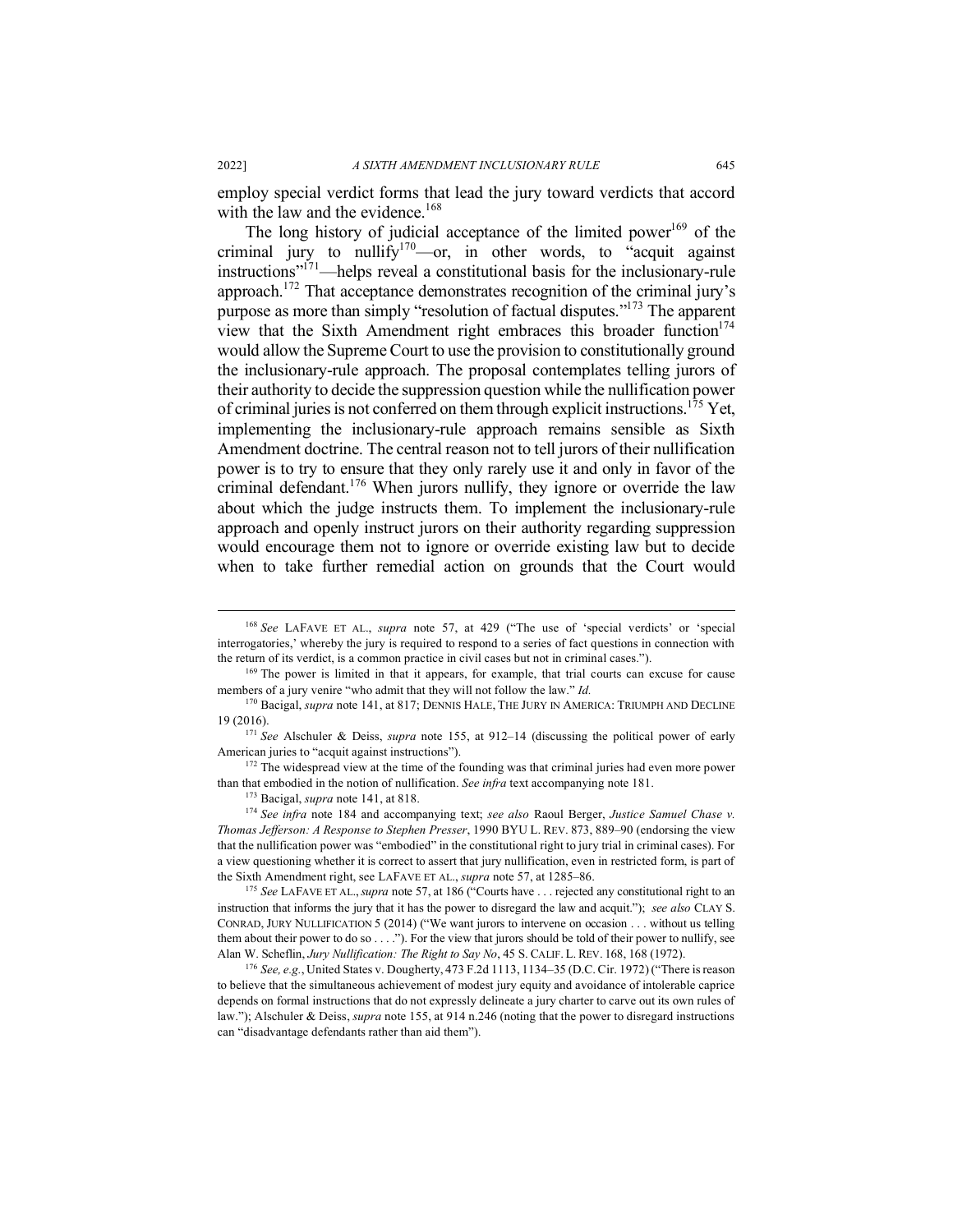acknowledge are not closely regulated by legal rules or standards.177 The Sixth Amendment can support this move.

The Court could ground the inclusionary-rule approach in the Sixth Amendment right without explicitly endorsing "nullification." The Court may be hesitant to use such terminology out of concern that it could suggest that the accused has a limited right to law-nullifying jurors—an idea that is hard to qualify properly.<sup>178</sup> Instead, the Court could emphasize the traditional role of the criminal jurors in serving dual functions, and focus on their role as "political participants,"179 charged with balancing the power of the judiciary by representing "popular-sentiment."<sup>180</sup>

Founding era history supports more than it undermines the inclusionary-rule approach. The Framers believed strongly in the importance of criminal juries<sup>181</sup> in an era when juries decided cases through their authority to render general verdicts, typically with little or no binding instructions on law from the judge.182 Juries in that era were widely viewed as authorized to serve as judges of both the law and the facts. $183$  Given those circumstances,

<sup>181</sup> *See, e.g.*, Duncan v. Louisiana, 391 U.S. 145, 156 (1968) (noting the Framers' regard for the criminal jury as a crucial safeguard against a rogue judiciary); Amar, *supra* note 155, at 1183 (noting that the criminal jury was guaranteed in both Article III, Section 2, of the body of the Constitution and in the Sixth Amendment); *see also* DECLARATION OF INDEPENDENCE para. 20 (U.S. 1776) (listing as a grievance against George III his "depriving us . . . of the benefits of trial by jury").

<sup>182</sup> *See, e.g.*, Alschuler & Deiss, *supra* note 155, at 903–06 (explaining that "the authority of American juries to decide questions of law may have arisen from haphazard practice at a time when most judges lacked legal training" but that this power "became a symbol of trust in the public's sense of justice"); *see also* Robert Ireland, *The American Jury: From Judge of the Law to Trier of the Facts*, *in* A HANDBOOK OF JURY RESEARCH 2-1, 2-2 (Walter F. Abbott & John Batt, eds., 1999) ("Sometimes judges endeavored to instruct jurors, but seldom in binding fashion."); John P. McClanahan, *The "True" Right to Trial by Jury: The Founders' Formulation and Its Demise*, 111 W. VA. L. REV. 791, 808 (2009) ("At the time of the Founding, it was almost universally accepted that juries in criminal cases had the right to decide issues of law.").

<sup>183</sup> Alschuler & Deiss, *supra* note 155, at 912; Amar, *supra* note 155, at 1185, 1191–95; Ireland, *supra* note 182, at 2-2; Mark DeWolfe Howe, *Juries as Judges of Criminal Law*, 52 HARV. L. REV. 582, 590–95 (1939); *see also* HALE, *supra* note 170, at 27 ("By the late eighteenth century, the right to find a 'verdict . . . according to conscience' had achieved the status of conventional wisdom."). *Cf.* William E. Nelson, *The Lawfinding Power of Colonial American Jurors,* 71 OHIO. ST. L.J. 1003, 1028 (2010) (concluding that founding era juries in New England and Virginia, although not in Pennsylvania, New York, and the Carolinas, possessed law-finding authority).

Views on the legitimate authority of the criminal jury were evolving during the nineteenth century. *See* Alschuler & Deiss, *supra* note 155, at 906–10; Ireland, *supra* note 182, at 2-4. However, by mid-

<sup>&</sup>lt;sup>177</sup> For this reason, implementing the inclusionary-rule approach also need not be understood to contravene the proposition first articulated by the Court in *Sparf v. United States*, 156 U.S. 51 (1895), over a lengthy dissent, *see id.* at 163 (Gray, J., dissenting), that juries were no longer to be understood as judges of the law.

<sup>178</sup> United States v. Dougherty, 473 F.2d at 1133–34; *see also* Wainwright v. Witt, 469 U.S. 412, 424 (1985) (holding that prospective jurors in a capital case may be excluded for cause if their views disfavoring capital punishment would substantially impair their ability to perform their duties as jurors in accordance with the law).

<sup>179</sup> Amar, *supra* note 155, at 1187.

<sup>180</sup> *Id.* at 1189.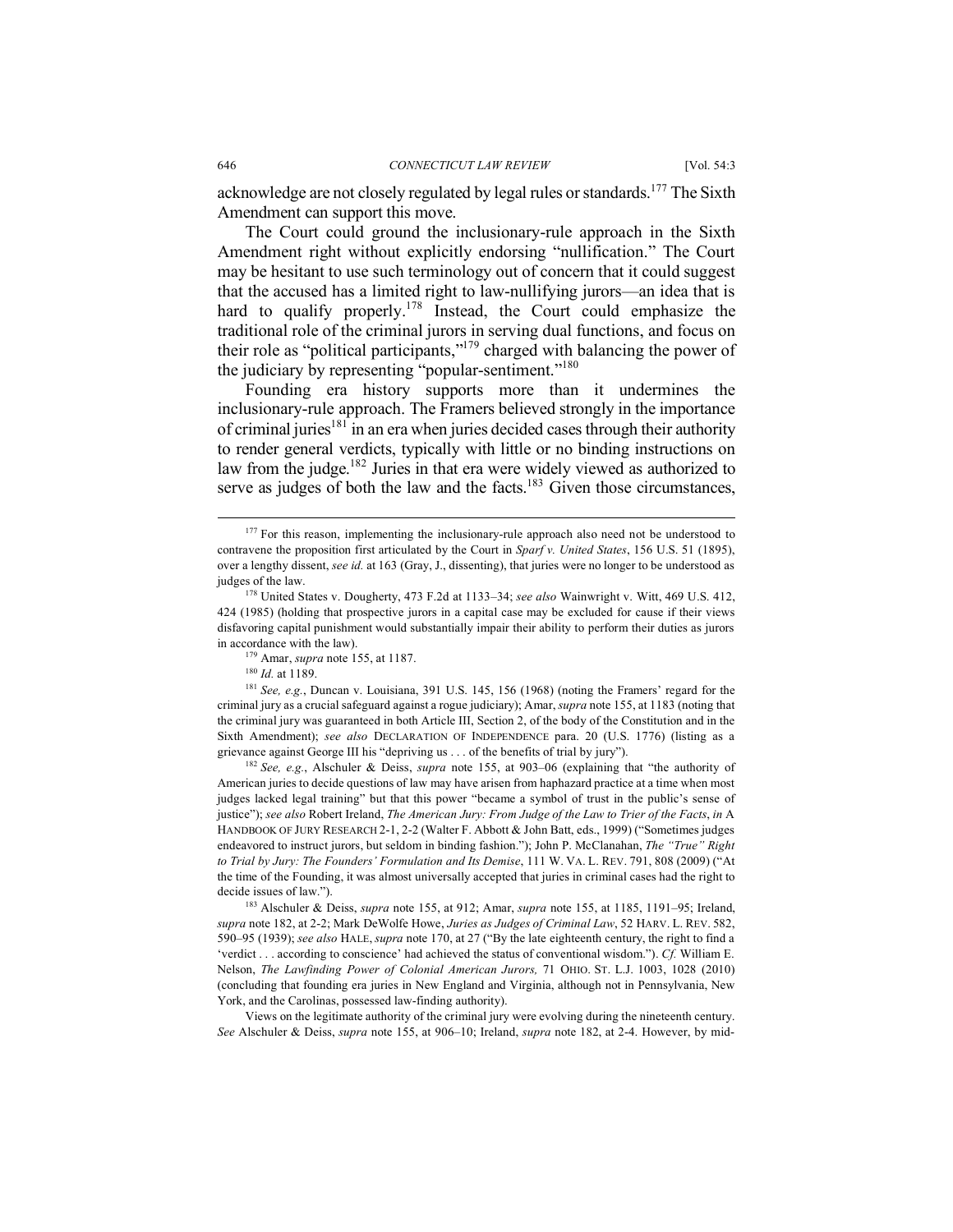the criminal juries contemplated by the Sixth Amendment may well have been thought vested with the authority to acquit not simply through nullification but *lawfully* when they thought the prosecution unconstitutional.<sup>184</sup> Moreover, colonial jurors confronting seizures in prosecutions for violations of English law had frequently acquitted, and it is "a fair inference " that some of those acquittals were "based, at least in part, upon their conclusion of law that the seizures were illegal."<sup>185</sup> In that era, then, the importance of instructions openly acknowledging jurors' authority to ignore evidence based on an illegal search and seizure would not have been apparent. "Most early American jurors were already aware of their power to judge the law."<sup>186</sup> Hence, the imposition of an inclusionary-rule approach—with jurors being told of their authority to judge suppression—would seem essential to conform with the historical understanding of the Sixth Amendment jury-trial guarantee.<sup>187</sup>

If criminal juries once passed on the propriety of searches and seizures, however, why not enlist them to do so again rather than limit them to deciding whether to suppress the evidentiary fruits of a violation?<sup>188</sup> The reason focuses on the need for guidance of police officers regarding the meaning of the Fourth Amendment. Changed circumstances that underscore why originalism allows an inclusionary-rule approach also underscore why originalism does not demand more. The need for legal guidance to direct the work of our now extensive law enforcement personnel<sup>189</sup> requires that the judiciary assume the task. We could not expect police officers to know how they are permitted to investigate crime through the unpredictable and unexplained general verdicts of juries.<sup>190</sup> The inclusionary-rule approach

century, at least fifteen of the thirty states still authorized criminal juries to resolve legal questions. *See*  Alschuler & Deiss, *supra* note 155, at 910–11. Moreover, the Supreme Court did not disavow the notion that juries were legitimate judges of the law in federal court until *Sparf*, decades after the adoption of the Fourteenth Amendment, and, even then, only over a long and forceful dissent. *See generally,* Sparf v. United States*,* 156 U.S. 51 (1895) (rejecting the notion that criminal juries may rightfully disregard the law as provided them by the court and become judges of the law themselves).

<sup>184</sup> *See* Amar, *supra* note 155, at 1185 (noting that this view was widely endorsed by many constitutional theorists in the late eighteenth and early nineteenth centuries); *see also* VALERIE P. HANS & NEIL VIDMAR, JUDGING THE JURY 37 (1986) (asserting that "the writings of Adams, Jefferson, Elbridge Gerry, and other framers of the Constitution made it clear that they believed that the jury could, and should, decide law as well as fact.").

<sup>185</sup> Bacigal, *supra* note 141, at 800.

<sup>186</sup> Conrad, *supra* note 175, at 65.

<sup>&</sup>lt;sup>187</sup> Juries were not diverse at the time of the founding and typically were not so even by the early 1960s. *See* Alschuler & Deiss, *supra* note 155, at 878; *see also infra* text accompanying notes 199–202. Although juries are now more diverse, it seems that few, if any, serious critics would claim that an inclusionary-rule approach involving diverse juries should founder on that basis.

<sup>&</sup>lt;sup>188</sup> See supra note 141 (identifying scholars who have argued for this approach).

<sup>189</sup> LAWRENCE M. FRIEDMAN, CRIME AND PUNISHMENT IN AMERICAN HISTORY 67 (1993) (noting that there were no full-time police and few full-time criminals); Steiker, *supra* note 27, at 837.<br><sup>190</sup> *See* Bacigal, *supra* note 140, at 391 (noting that the randomness of juries would present a

problem in settling Fourth Amendment law according to fixed, legal principles).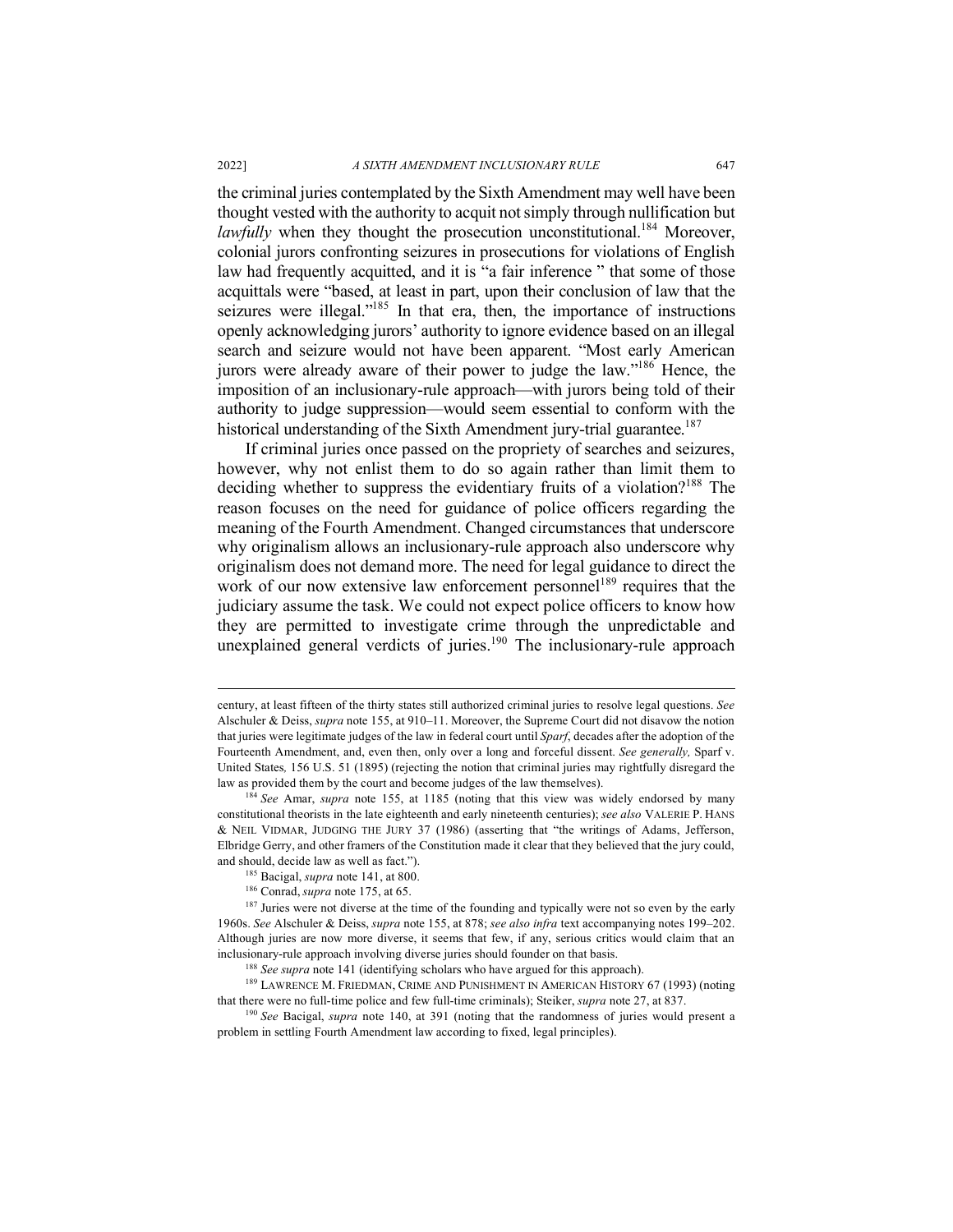648 *CONNECTICUT LAW REVIEW* [Vol. 54:3

constitutes a plausible construction of the Sixth Amendment that aims to be pragmatic. $^{191}$ 

## C. *An Assessment*

The implementation of an inclusionary rule would reflect a genuine concern not only with honoring the aggrieved defendant's Fourth Amendment rights but also with balancing the dangers of police abuse and crime. Regarding police, the effect intuitively would be to deter some violations of the Fourth Amendment against law-abiders. The prospect of a judge's instruction identifying a violation and the wrongdoers—in essence, a public reprimand—would often be unpleasant for the officers involved and their superiors. The prospect that jurors might also disregard any evidentiary fruits and even acquit the defendant for the violation would compound the police discomfort and encourage continued training about Fourth Amendment doctrine to promote compliance. At the same time, the likely effect on law-breakers, or potential law-breakers, would seem appropriately limited. Juries might often ignore the violations and convict the guilty defendant, especially in serious cases, and, if not on the greater offense charged, on the lesser-included one.<sup>192</sup> Also, it appears implausible that persons who actually contemplate serious crimes or even minor ones would commonly expect that improper invasions of their liberty, privacy, or property interests that turn up evidence against them would generate sympathy from criminal juries. We cannot estimate the outcome of the approach with much precision, although it seems unlikely to prove as problematic as the Court's efforts to impose and then diminish the exclusionary rule.

A benefit of the inclusionary rule, moreover, is that it does not claim a correct utility regarding the use of evidentiary suppression. The inclusionary rule acknowledges that there is value merely in honoring the aggrieved defendant's Fourth Amendment rights. Also, being unable to estimate with great accuracy how it would play out everywhere in terms of its effect on crime and police abuse can be understood as a positive rather than a negative.

<sup>&</sup>lt;sup>191</sup> Should this construction of the Sixth Amendment right to jury trial apply to some other violations of constitutional rules governing police practices, such as those regarding suspect statements? Those questions deserve extensive consideration and are beyond the scope of this Article.

 $192$  There are good reasons to suspect that juries made up of law-abiders would often be indifferent to violations committed against criminals. Many law-abiders may believe that the police will not commonly violate law-abiders' Fourth Amendment rights. *See* Bacigal, *supra* note 140, at 417 (asserting that law-abiding citizens may generally be "confident that the police will not direct unreasonable searches at them"). Or, if the jurors are white and middle-class, they may "often fear the robbers more than the cops because the robbers tend to be mostly poor and/or members of minority groups and because cops tend to focus their attention on just such disfavored groups." Steiker, *supra* note 27, at 850. In addition, many jurors may simply believe that those who are doing nothing wrong have nothing to hide and should willingly submit to police intrusions. *See, e.g.*, Tom Wicker, *Rights vs. Testing*, N.Y. TIMES, Nov. 28, 1989, at A25 (discussing Washington Post/ABC poll revealing that most respondents held such views).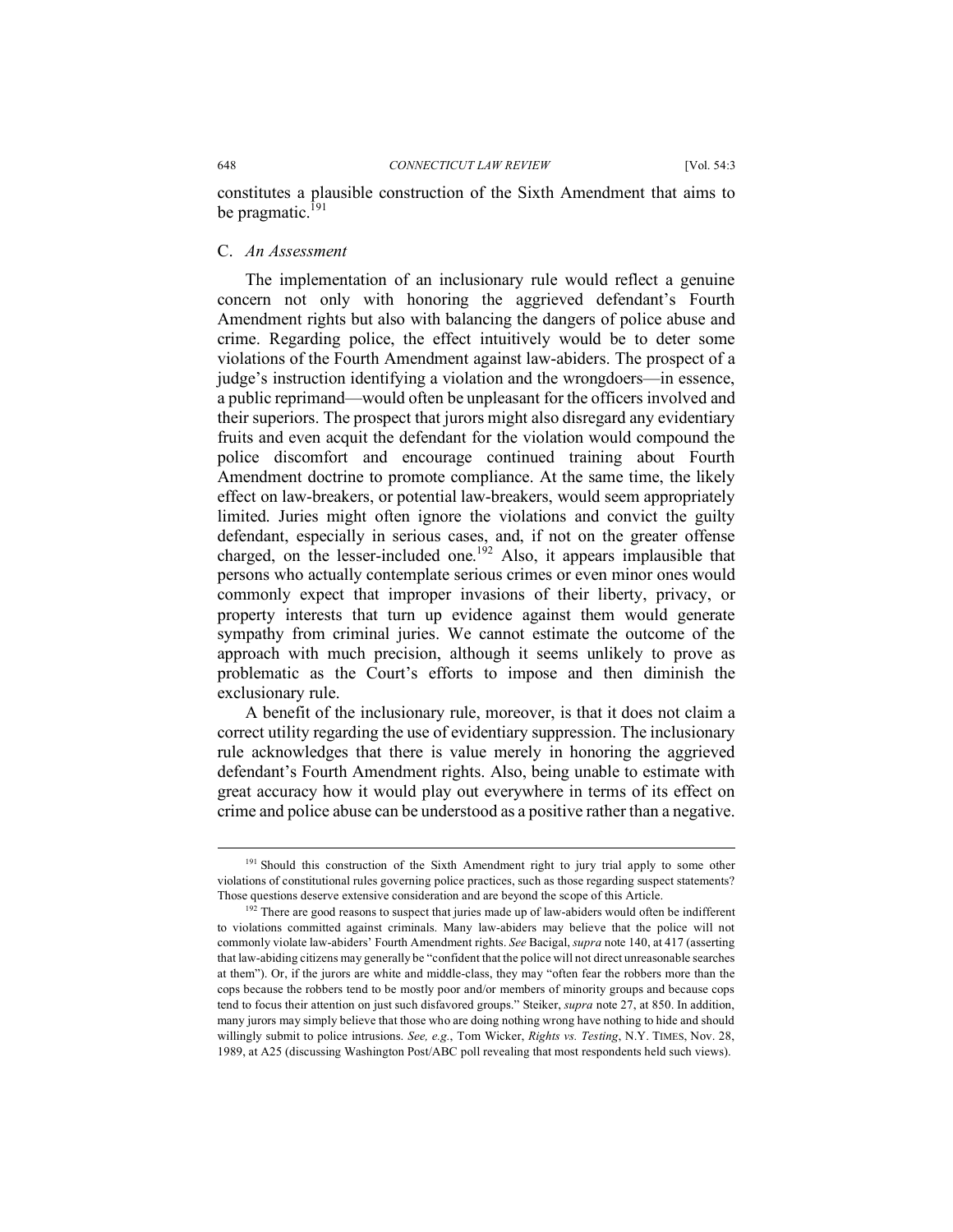In this view, the inclusionary-rule approach would produce different results in different counties depending on the counties' circumstances related to existing crime and police abuse rates. Assuming that concerns about crime and police abuse vary in different counties, it is appropriate that the responses would differ as well.

The inclusionary-rule approach would also allow for variation based on the type of crime involved. The same police violation might be treated differently in a capital murder prosecution than in a minor drug possession prosecution. Unlike the Supreme Court, juries could consider Fourth Amendment violations on a case-by-case basis without having to articulate principles that would apply across the nation.

The inclusionary-rule approach also would not reflect deference to majority rule. It would accomplish something different than leaving the question of remedy for violations in criminal cases to Congress and the states. The inclusionary-rule approach would also differ, more specifically, from allowing civil juries in constitutional tort cases to decide what to do regarding aggrieved criminal defendants. The reason is that, unlike in constitutional tort cases, the government has the burden of proof in criminal cases, and criminal juries do not operate based on majority rule. *Ramos v. Louisiana* recently clarified that criminal jury verdicts favoring conviction must be unanimous throughout the states.<sup>193</sup> The unanimity requirement means that "[a] jury must reach a unanimous verdict in order to convict."194 In some cases, a mistrial rather than a conviction would result, and, in a few, where all of the jurors concurred on the need to ignore the evidentiary fruits, an acquittal as opposed to a conviction could follow.<sup>195</sup>

In reducing police abuse against minorities, the inclusionary-rule approach would also seem substantially more effective as a constitutionally-grounded remedy rather than simply abandoning the exclusionary rule, despite the history of racial discrimination in the composition of American criminal juries.<sup>196</sup> The racial bias problem and the absence of an incorporated mandate of jury unanimity would have undermined this approach as a protection for minorities if the Court had implemented it in *Mapp* in the early 1960s. However, along with unanimity rules,<sup>197</sup> the law of jury composition has changed.<sup>198</sup> The modern Court has

 <sup>193</sup> 140 S. Ct. 1390, 1397 (2020).

<sup>194</sup> *Id.* at 1395.

<sup>195</sup> *See id.* at 1394.

<sup>196</sup> *See* RANDALL KENNEDY, RACE, CRIME, AND THE LAW 172–80 (1997) (discussing the racial exclusion of Black prospective jurors during the late 1800s through the 1990s); DAVID COLE, NO EQUAL JUSTICE: RACE AND CLASS IN THE AMERICAN CRIMINAL JUSTICE SYSTEM 105–07 (1999) (discussing the Supreme Court's toleration of racial exclusions of Black prospective jurors for decades after declaring race discrimination in jury selection unconstitutional).

<sup>&</sup>lt;sup>197</sup> *See supra* text accompanying notes 187–188.<br><sup>198</sup> *See supra* text accompanying note 186.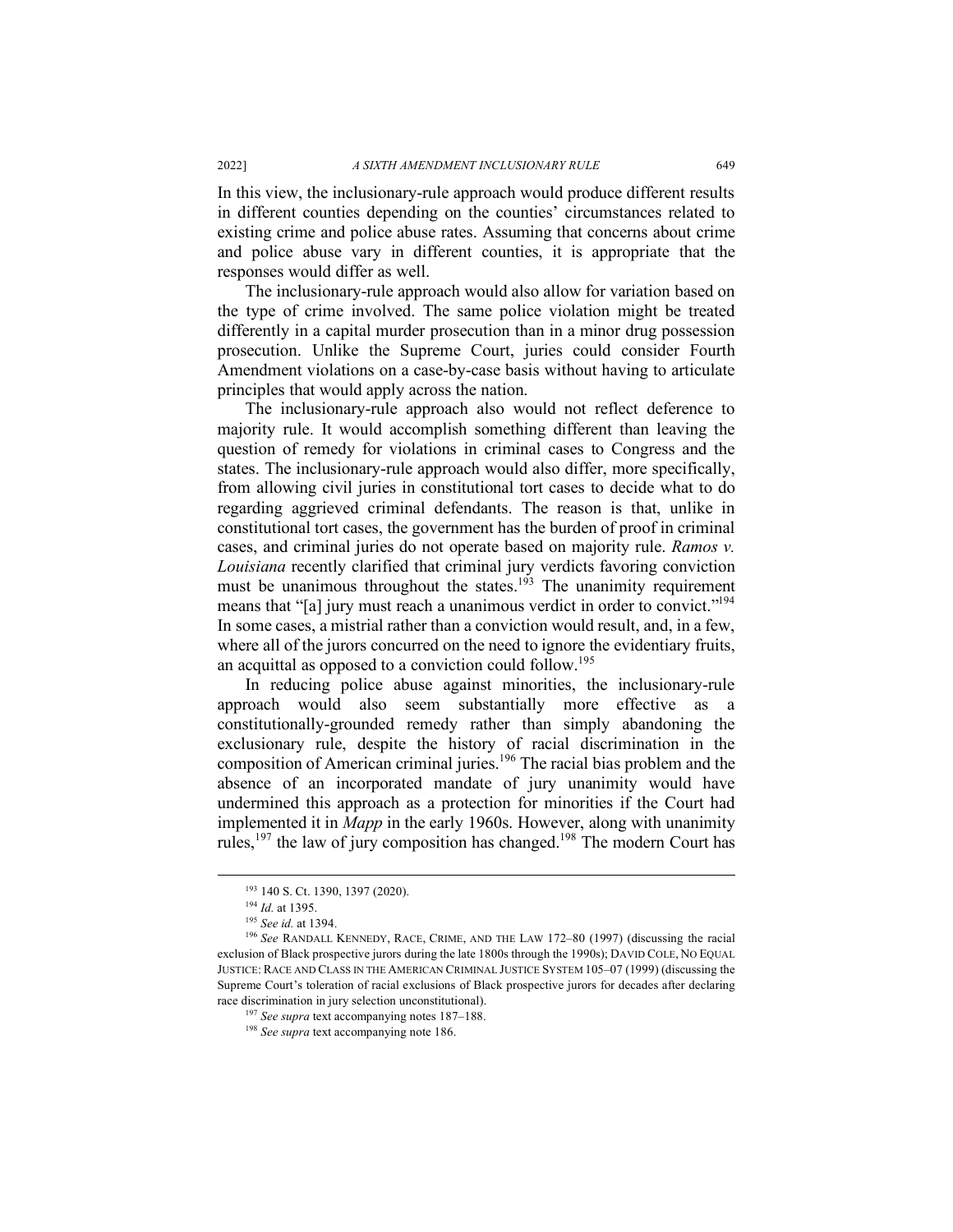required that states take steps to promote representative jury pools.<sup>199</sup> Also, in the *Batson* line of cases, the Court has taken modest steps to ensure that litigants do not use peremptory strikes to eliminate prospective jurors based on race or gender.<sup>200</sup> The Court reiterated this proscription most recently in *Flowers v. Mississippi*. <sup>201</sup> Those changes, along with changes in racial attitudes, could help modestly to mitigate racial discrimination in the operation of the rule.202

This approach would also help the Court avoid claims from both proponents and opponents of the exclusionary rule that it is acting without good information and in the face of its own incapacity. As we have seen, a central objection to the Court's decisions both maintaining and undermining the exclusionary rule is that the Court lacks a good basis to make such decisions or the ability to act in a nuanced fashion.<sup>203</sup> By turning decisions about when to suppress and acquit over to criminal juries, the Court could avoid those justified criticisms.

Perhaps the most important benefit of the inclusionary rule is that it would allow the Court to continue to use criminal cases to direct law enforcement and lower courts on the meaning of the Fourth Amendment. Given the possibility of jury suppression and acquittal, criminal defendants would continue to have a strong incentive (in addition to discovering information about the government's case through pre-trial hearings on the claims) to raise Fourth Amendment issues in pre-trial motions seeking an instruction on any violation. Trial judges would also continue to hold hearings and render rulings on those motions in much the same way that they do under current doctrine. On review of those rulings, appellate courts, including the Supreme Court, would be able to continue to develop Fourth Amendment law to guide the police. The same would not be true if the Court pursued any of the options for eliminating the exclusionary remedy that have been presented in the first three parts of this article.

The inclusionary rule approach, however, could not be expected to achieve any utility maximizing equilibrium between the dangers of crime and police abuse facing law-abiders. The inclusionary rule does not purport to focus juries on the problem of maximizing utility for law-abiders.

<sup>&</sup>lt;sup>199</sup> See, e.g., Lockhart v. McCree, 476 U.S. 162, 175 (1986) (noting that the exclusion of Blacks, women, or Mexican-Americans from jury venires could violate the representativeness requirement); Peters v. Kiff, 407 U.S. 493, 502–04 (1972) (plurality opinion) (holding that the systematic exclusion of Blacks from grand and petit juries violated due process).

<sup>200</sup> *See, e.g.*, Batson v. Kentucky, 476 U.S. 79, 97 (1986) (discussing race); J.E.B. v. Alabama *ex* 

<sup>&</sup>lt;sup>201</sup> *See* 588 U.S. 1, 31 (2019) (holding that trial court committed error in allowing state's peremptory strike of Black prospective juror).

<sup>&</sup>lt;sup>202</sup> Despite these changes, Black citizens still tend to be underrepresented on juries for a variety of reasons. *See* KENNEDY, *supra* note 196, at 232–37 (explaining a variety of grounds for their underrepresentation, including their underrepresentation on voter registration lists).

<sup>203</sup> *See supra* text accompanying note 139.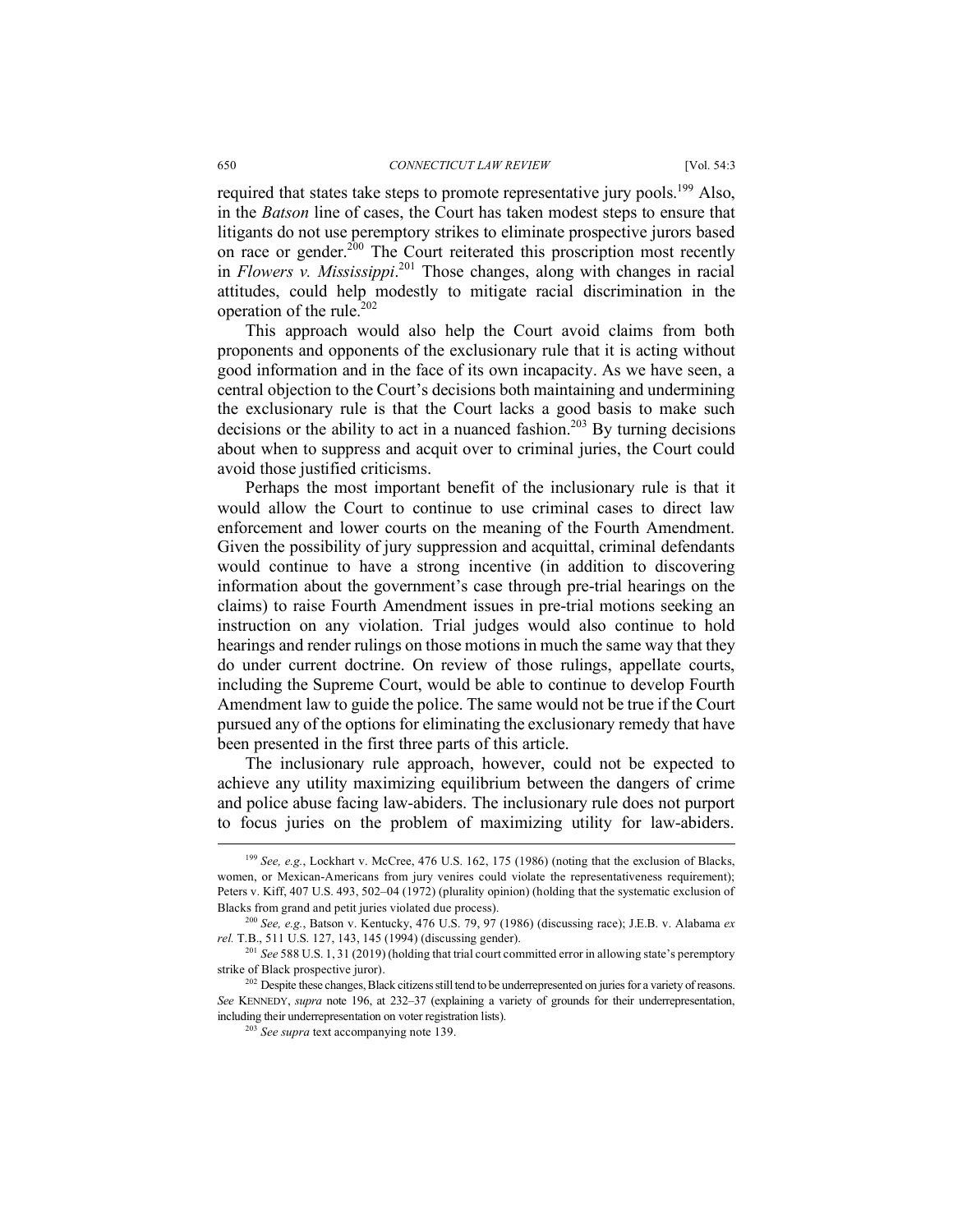#### 2022] *A SIXTH AMENDMENT INCLUSIONARY RULE* 651

Juries also will not know much about how to maximize utility even if they focus on it. Jurors often will not know the situation regarding crime and abusive police in a particular neighborhood where the events occurred or even in the larger county where they are called to serve. Some counties encompass many different communities, and the proposal does not call for evidentiary presentations on the general problems of crime and police abuse in the locality. Jurors could still act on crime-type distinctions and police-culpability nuances that the Supreme Court has been unable to implement.<sup>204</sup> Some jurors might also appreciate local concerns that are relevant to the problems. In their summations, lawyers could also allude to the relevant considerations. Yet, many jurors would likely not know how to come to a much better resolution of the problems (in a utility-maximizing sense) than would Supreme Court Justices.

Because "the great majority of criminal cases" result in guilty pleas,<sup>205</sup> the inclusionary rule would also only produce an instructional reprimand and jury consideration of a Fourth Amendment violation in a small proportion of cases. The rule would probably influence plea negotiations somewhat, and prosecutors in plea-bargained cases might sometimes communicate to police officials their displeasure that a police violation of the Fourth Amendment warranted an extra prosecutorial concession. The same could be said regarding the current exclusionary rule. However, the influence of the inclusionary rule on plea bargaining and, thus, in deterring violations of the Fourth Amendment, might be even murkier given the uncertainty over how jurors would react to a violation instruction.

This approach would also perpetuate one of the demerits attributed to the two approaches presented in Parts II and III. It would not eliminate the need for federal courts to give contorted reasons for denying criminals damages in § 1983 actions for clearly established Fourth Amendment violations that helped cause their detentions, prosecutions, convictions, and sentences.<sup>206</sup> Only the first option presented in Part I, involving rights forfeiture, provides a good explanation for those outcomes.<sup>207</sup>

This inclusionary rule approach may also give criminals at least some potential assistance in committing and covering up their crimes. Although this concern seems inconsistent with concerns that the approach may have modest deterrent influence, the larger point is that we cannot be sure. To the extent that the rule results in reprimanding instructions from trial judges and jury actions favoring accused persons, it would protect criminals and might also modestly encourage crime.

A final, major concern is that implementing this approach would constitute a significant change of direction for the Court. After so many

 <sup>204</sup> *See supra* notes 131–132 and accompanying text.

<sup>205</sup> LAFAVE ET AL., *supra* note 57, at 1194. 206 *See supra* note 65 and accompanying text.

<sup>207</sup> *See supra* notes 67–68 and accompanying text.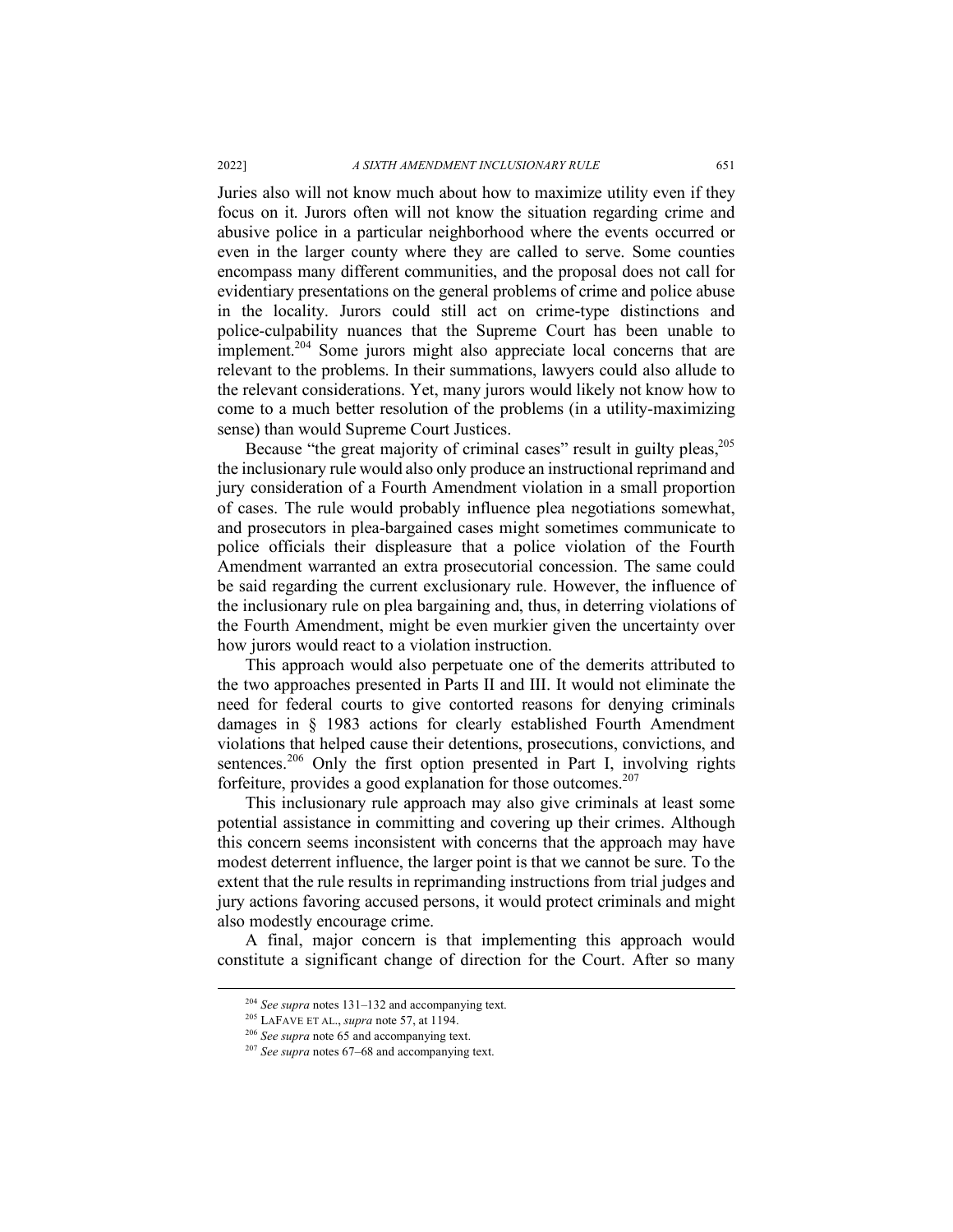decades with the exclusionary rule, substituting the inclusionary rule might suggest that constitutional law lacks an enduring meaning. The move might seem to square more easily with the view that constitutional law is not "an expression of values written into the Constitution by the framers, but . . . the product of a continuing process of valuation carried on by those to whom the task of constitutional interpretation has been entrusted."208 For some observers, that perspective would be unsettling. Moreover, the Court might not be fully able to counter it even by pointing to the historical powers of the criminal jury or by noting the Court's lack of previous consideration of the Sixth Amendment right to jury trial as a basis to address Fourth Amendment violations.

## **CONCLUSION**

By assuming that the Supreme Court will abolish the exclusionary rule and by considering potential alternatives, this Article has demonstrated a conundrum that surrounds the Fourth Amendment. The alternatives are all problematic. This point may be reason enough for the Court to maintain an admittedly flawed exclusionary rule. Yet, there remain good grounds to rank the options. A comparison among them bears, if not on what approach the Court should have pursued in the past,  $209$  then on what approach it should follow if, as it has hinted, it might eliminate court-ordered exclusion in the future.

This Article favors an inclusionary rule as the best alternative to the exclusionary rule. The approach has flaws, but it would appear to be a workable method to promote the utility of law-abiders. By allowing the judiciary to continue to use criminal cases to develop search and seizure doctrine to guide law enforcement, while also allowing criminal juries, after an instruction reprimanding violators, to decide the suppression question, the approach could moderately promote government compliance with the Fourth Amendment. At the same time, because jurors might frequently not ignore the evidentiary fruits, particularly in serious criminal cases involving minor or only negligent violations, the approach would seem to protect and encourage lawbreakers only modestly in their efforts to commit and cover up crimes.

The inclusionary-rule approach would also represent an effort to implement an acceptable balance between crime and police abuse, though

 <sup>208</sup> Terrance Sandalow, *Constitutional Interpretation*, 79 MICH. L. REV. 1033, 1033–34 (1981).

 $209$  Neither the article's assumption that the Court will eliminate the exclusionary rule nor its presentation of alternative approaches rests on a view that the implementation of the rule in federal court and its incorporation against the states were mistakes. The exclusionary rule may have been deemed essential for combating severe racial discrimination in search and seizure practices. *See, e.g.*, Steiker, *supra* note 27, at 838–41. For more on how racial-discrimination problems would have plagued an inclusionary-rule approach if it had been adopted before reforms were implemented that modestly promoted racial diversity on juries, see *supra* text accompanying notes 196–202.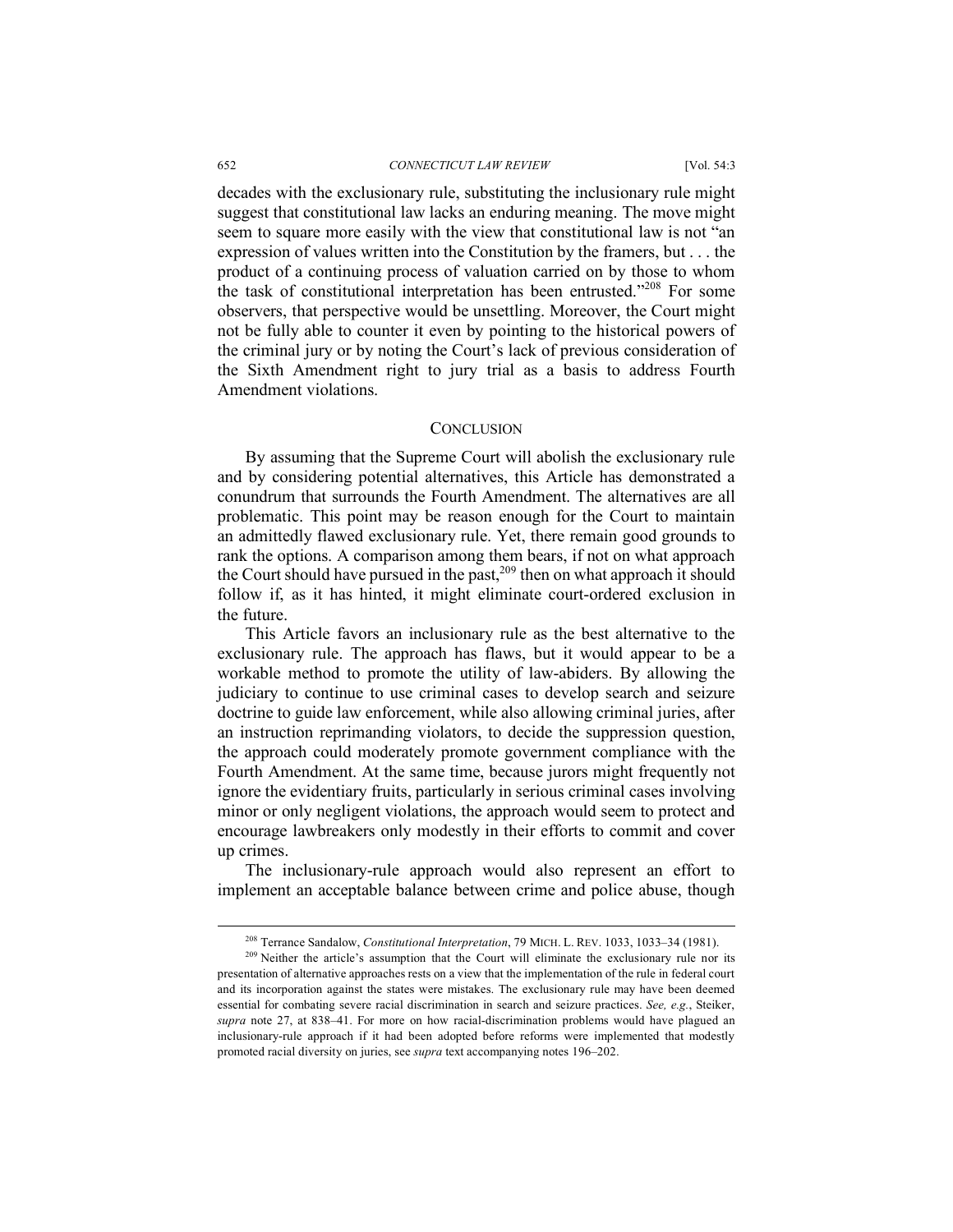that is not its overriding purpose. The approach does not claim a correct utility regarding the use of evidentiary suppression. Jurors would not be told to try to effectuate such an equilibrium. The inclusionary rule acknowledges that there could be value merely in honoring the aggrieved criminal defendant's Fourth Amendment interests. However, jurors would decide on the value of suppression in the process of deciding whether to suppress.

The inclusionary-rule approach would also rest on a constitutional theory that would explain the basic contours of its application. Because it would depend heavily on the Sixth Amendment right to a jury trial in criminal cases, it would not apply in civil cases, in probation or parole revocation hearings, or in the early stages of a criminal case, such as the preliminary hearing or the grand jury. On this score, it is superior to the current exclusionary rule, which has no constitutionally grounded explanation. $210$ 

Before presenting the inclusionary-rule approach in Part IV, this Article proposed three routes that the Court could follow to eviscerate the exclusionary rule without imposing a constitutionally grounded substitute: Part I presented a rights-forfeiture theory; Part II presented a remedy-forfeiture theory; and Part III presented a nonutility theory. Those approaches would rely primarily on legislatures to protect law-abiders from Fourth Amendment violations. The principal protection envisioned would come from legislatively authorized civil rights suits. It is not apparent that there is a better constitutionally grounded substitute for the exclusionary rule than the inclusionary rule.<sup>211</sup> Thus, if the Court were convinced that evidentiary suppression in criminal cases is always nonutilitarian for law-abiders and that the Constitution cannot support an inclusionary rule, those first three proposals would seem to represent the available options.

In that case, which of those first three routes to evisceration would be preferable? One might be tempted to pick the approach presented in Part I: Criminals should, with a few exceptions, forfeit Fourth Amendment interests that would help them commit and hide their crimes and, thus, also forfeit the associated remedies by virtue of their wrongdoing. However, it would seem essential to couple that approach with an explanation from the Court about why evidentiary suppression is non-utilitarian across the spectrum of Fourth Amendment violations. For more than fifty years, the Court has pronounced that the exclusionary rule is all about utility, both when parts of the rule have been preserved and when other parts of it have been pared.<sup>212</sup> For the Court now to offer forfeiture as the sole reason for abolition would be disingenuous.

<sup>&</sup>lt;sup>210</sup> On the point that the contours of the exclusionary rule in its current or some even more contracted form have no persuasive constitutional explanation, see *supra* note 51.

<sup>211</sup> *See supra* note 139. 212 *See supra* notes 20–25 and accompanying text.